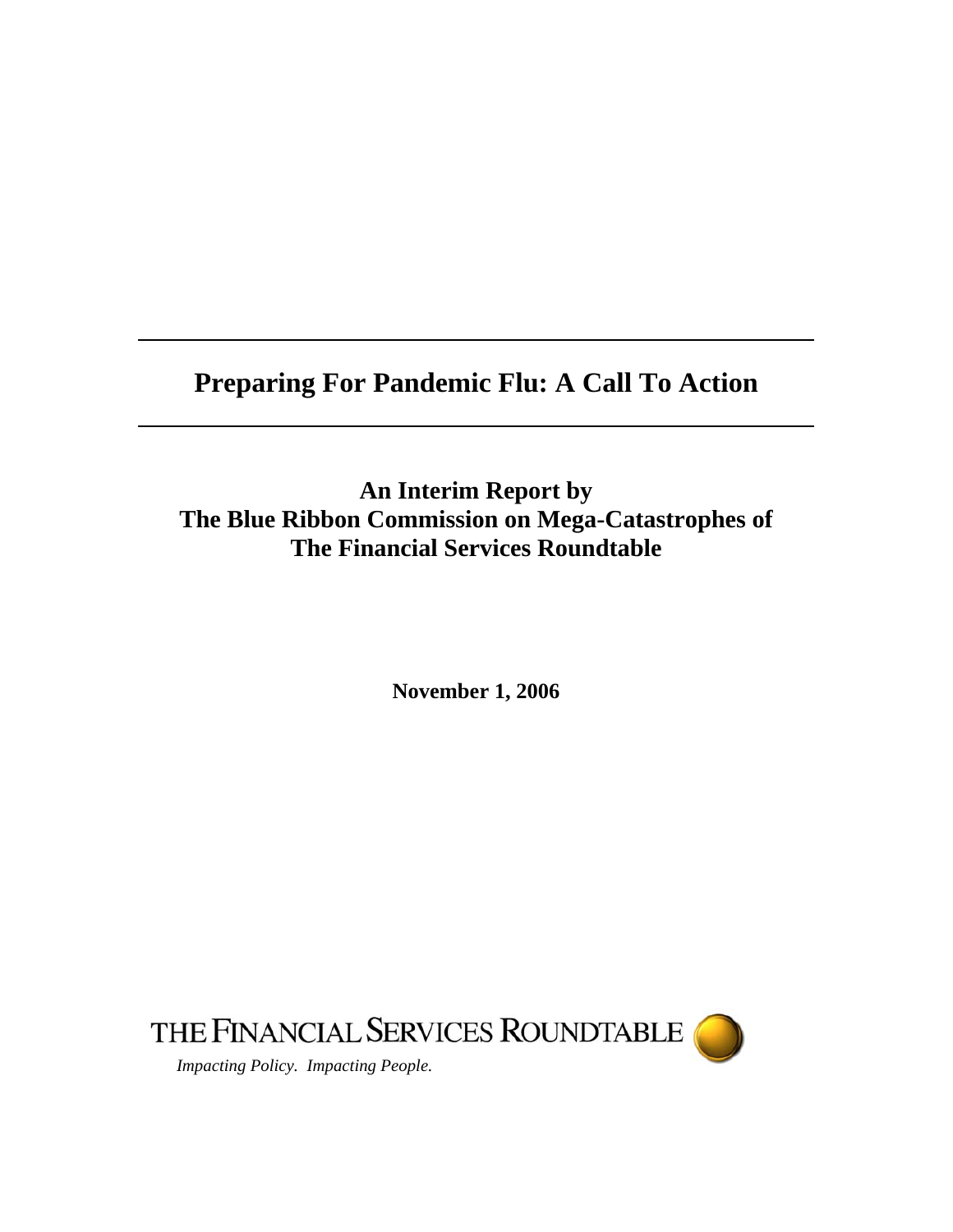# **Table of Contents**

|                          | <b>Letter from Steve Bartlett</b>                                                                                                                                                                                                                                                  | 4                                |
|--------------------------|------------------------------------------------------------------------------------------------------------------------------------------------------------------------------------------------------------------------------------------------------------------------------------|----------------------------------|
| Acknowledgements         |                                                                                                                                                                                                                                                                                    |                                  |
| <b>Executive Summary</b> |                                                                                                                                                                                                                                                                                    | 8                                |
| Recommendations          |                                                                                                                                                                                                                                                                                    | 10                               |
| Introduction             |                                                                                                                                                                                                                                                                                    | 14                               |
| Findings                 |                                                                                                                                                                                                                                                                                    | 16                               |
| I.                       | The Pandemic Threat<br><b>Potential Mortality Impact</b><br>А.<br>B.<br>Potential Economic Impact                                                                                                                                                                                  | 18                               |
| II.                      | Addressing the Pandemic Threat<br>A. Monitoring<br><b>B.</b> Containment<br>C. Perfect Match Vaccines and Concerns                                                                                                                                                                 | 23                               |
|                          | Preparing for Pandemic Flu: A Call to Action                                                                                                                                                                                                                                       |                                  |
|                          | 1. Successful Vaccination Delivery Must Be Earlier<br>2. Vaccine: Other Technologies<br>3. Vaccine: Production Possibilities<br>4. Vaccination Prioritization<br>5. Flu Shots for Everyone<br>6. Paying for the Research<br><b>Other Vaccines</b><br><b>Anti-Viral Medications</b> | 28<br>28<br>29<br>31<br>31<br>32 |
|                          | 7. Meeting the Costs<br>8. Research and Development: Exploring<br><b>Additional Options</b><br>9. Acquisition and Deployment of Medical Equipment<br>10. Deployment of Medical Personnel<br>11. Care of the Stricken<br><b>Social Distancing</b>                                   | 35<br>35<br>37<br>38<br>39       |
|                          | Minimizing Disruptions in Operations<br><b>Continuity of Operations</b>                                                                                                                                                                                                            |                                  |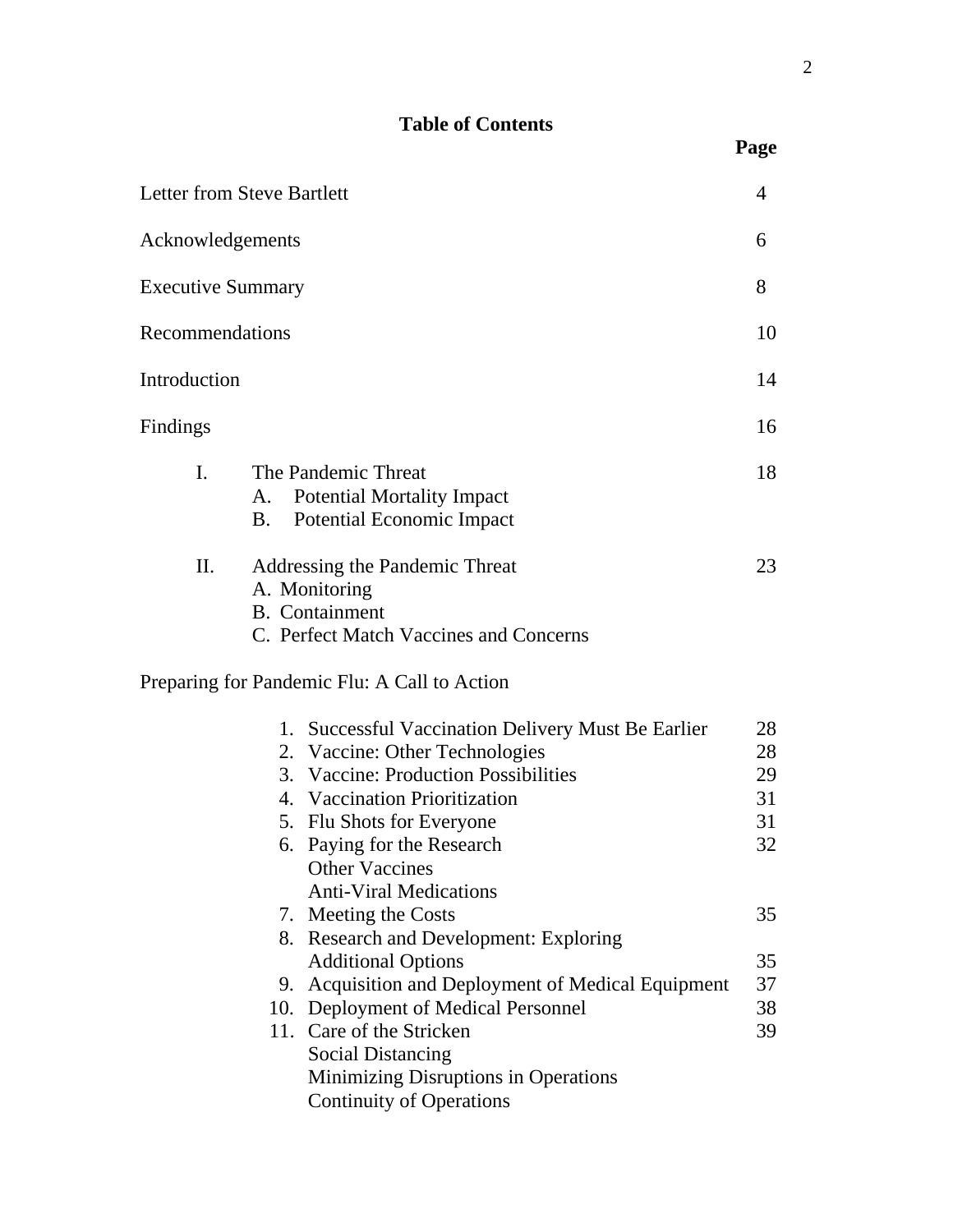| 12 and 13. Simulations and Monitoring of Pandemic    |    |
|------------------------------------------------------|----|
| Preparedness Plans                                   | 42 |
| The Federal Government's Role                        |    |
| Private Industry's Role                              |    |
| 14 and 15. Collaboration for Critical Infrastructure |    |
| Cohesiveness                                         | 46 |
| The Federal Government's Role                        |    |
| Private Industry's Role                              |    |
| Role of the Financial Sector                         |    |
| 16. A Game Plan                                      | 52 |
| 17. Communications Plan                              | 53 |
| 18. The Federal Reserve's Role                       | 53 |
| 19. The Role of Congress                             | 54 |
| 20. Licensing: Ensuring Maximum Coverage             | 55 |
| 21. Production: Ensuring Maximum Coverage            | 57 |
| 22. Funding Recommendations                          | 58 |
|                                                      |    |
| Conclusion<br>III.                                   | 59 |
|                                                      | 60 |
| <b>Bibliography</b>                                  |    |
| <b>Commission Members</b>                            |    |

**Page**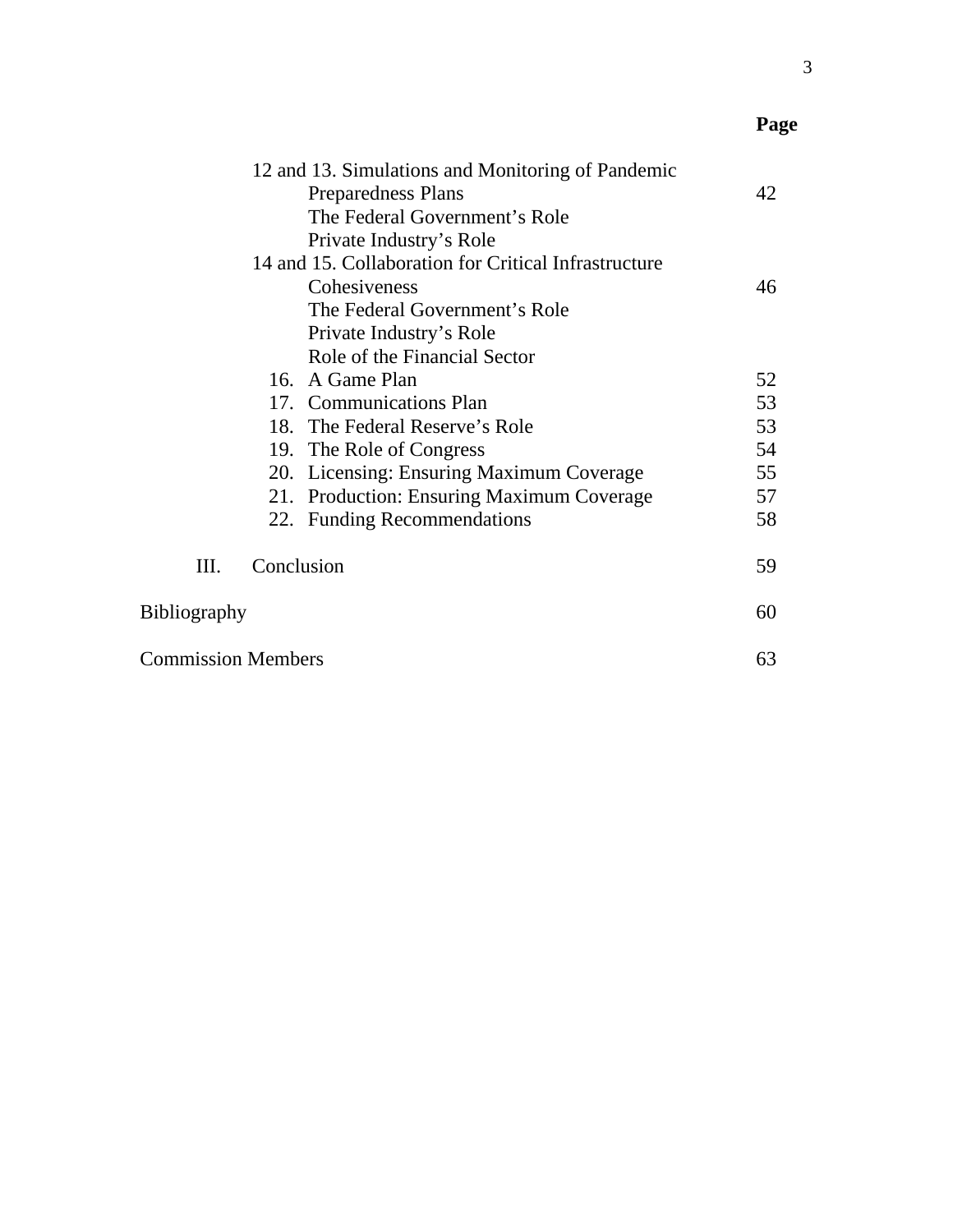### **Message from Steve Bartlett**

A mega-catastrophe is a natural or man-made event that has *significant* adverse *national* impacts on economic activity, property or human life.

The Blue Ribbon Commission on Mega-Catastrophes was formed to develop a comprehensive report regarding the particular challenges resulting from megacatastrophes, and specifically to ensure the devastation and human suffering they cause is mitigated to the greatest possible extent, to:

- Identify the unique challenges of mega-catastrophes and catalogue the current system of responding to such mega-catastrophes.
- Propose prevention and mitigation policies for mega-catastrophes.
- Recommend improvements to the response system to help people cope with the results of mega-catastrophes.
- Recommend policy changes in public and private sectors to pay for the consequences of mega-catastrophes.

By their very nature, mega-catastrophes affect virtually every individual on the planet – either directly or in some ancillary way. We all watched in horror as events unfolded in the wake of the tsunami disaster in Indonesia and Hurricane Katrina in the United States, and millions of individuals around the world rushed to heal the breaches these disasters uncovered.

Events such as these cannot merely be unfortunate incidents in our collective histories – we must learn lessons and understand that the key to containment and minimization of consequences when mega-catastrophes strike is straightforward: preparation, preparation, preparation. Events never unfold as we suspect they will, but having no plan is – as is well-documented – merely a plan for failure.

For the survival of ourselves and those whom we love, a plan for failure must not be allowed to stand.

This Commission has coordinated with a variety of experts in the respective fields of insurance, medicine, science, and economics. Because of their unfailing generosity, we have been able to compile a three-part comprehensive plan that will address issues arising as a result of mega-catastrophes.

The first interim report was *Accelerating the Katrina Recovery*. That report is a crucial component of the overall effort, as Hurricane Katrina was the result of both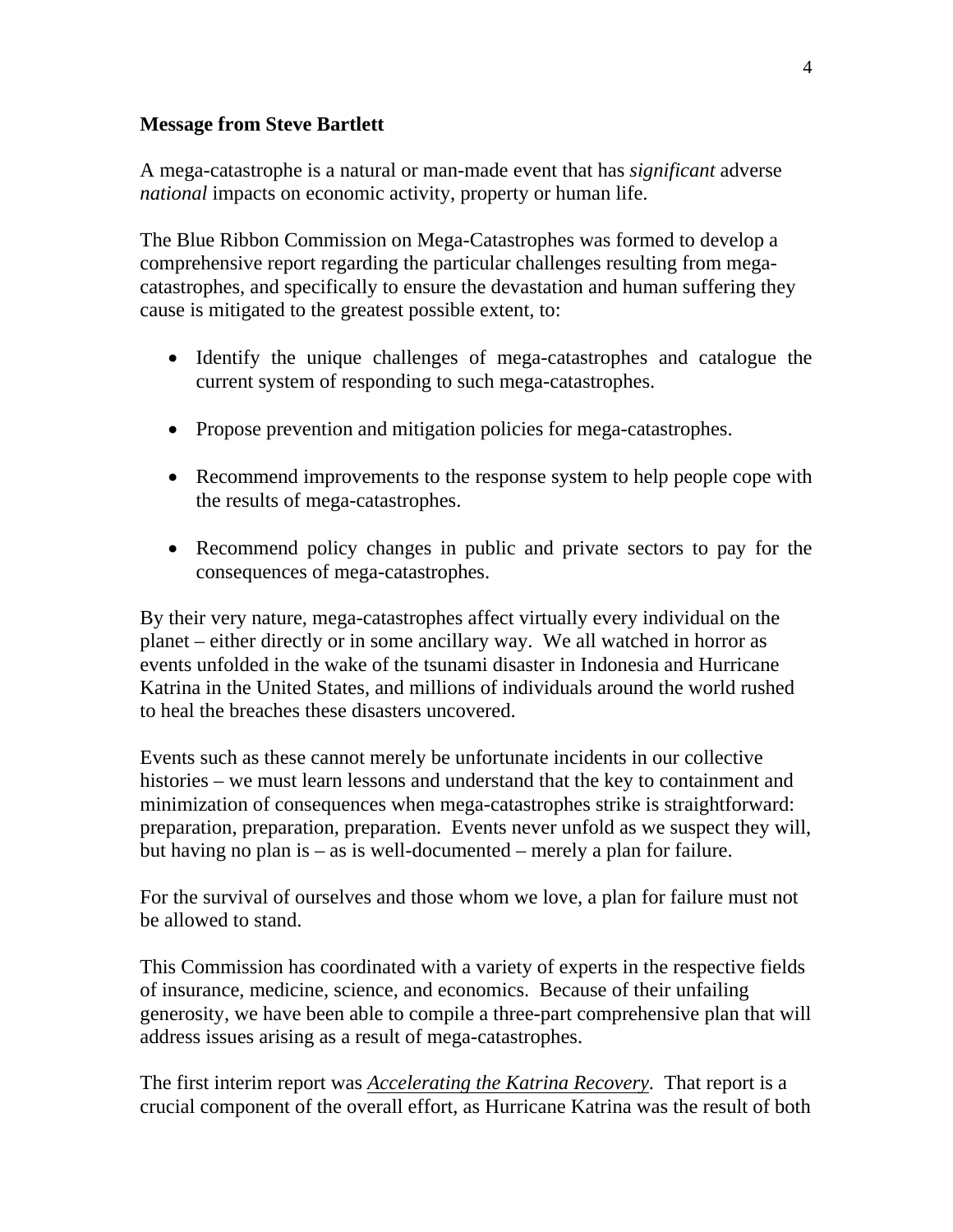a natural phenomenon *and lack of appropriate planning,* which led, in turn, to a "domino" effect of relief coming far later than it ought, and set the stage for recovery arriving in a piecemeal fashion (despite the best efforts of everyone on the local, state, and federal level). Recovery, as we have learned, is absolutely critical to for any plan on how to meet the consequences of mega-catastrophes, and in the Hurricane Katrina situation we have a real-time case study from which to draw conclusions.

The report you are reviewing now, *Preparing for Pandemic Flu: A Call To Action*, addresses what needs to be done urgently to prepare for a pandemic; specifically, the pandemic flu. A flu becomes a pandemic through the mutation of an especially lethal virus that becomes easily and rapidly transmissible between humans.

In spring of 2007, we will re-present the Katrina and Pandemic reports along with reports that address other mega-catastrophes – hurricanes, floods, earthquakes and terrorism. Collectively, these reports will serve as one "mega-report" on policies relating to the prevention and mitigation of and compensation for loss for all types of mega-catastrophes. That report will provide the nation – and the world – with a roadmap we so desperately need to meet the coming challenges posed by these events.

We look forward to your questions and comments on these reports.

With best wishes,

Sterißertlett

Steve Bartlett President and CEO The Financial Services Roundtable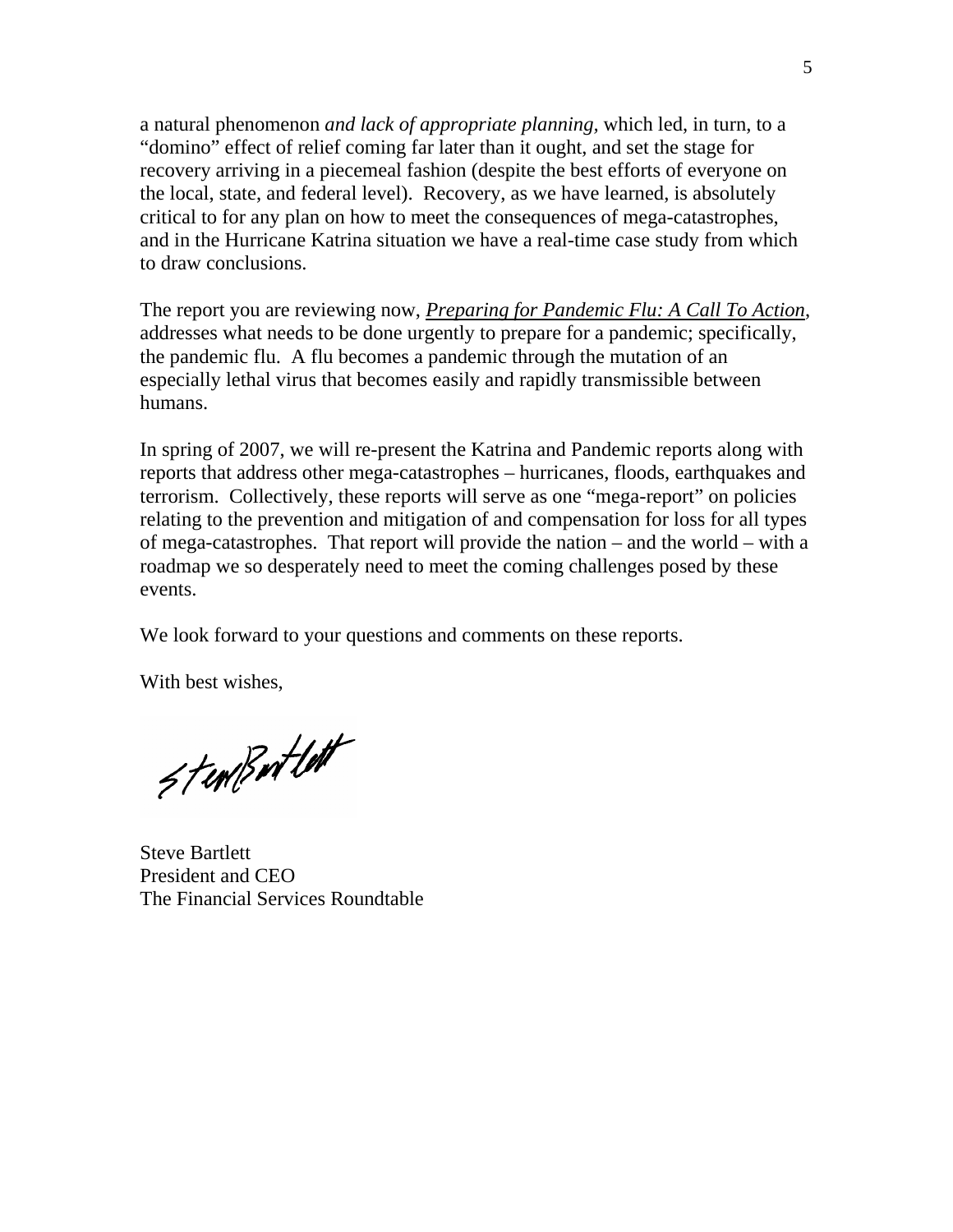#### **Acknowledgements**

The Financial Services Roundtable is a unique trade association, limited to 100 of the largest financial services companies in the United States. Built on the legislative foundation created in the Gramm-Leach-Bliley Act of 1999, The Roundtable believes that a competitive marketplace is the best system for financing the American economy. Regulatory structures should ensure safety and soundness, and consumer protection, and *not* stifle the competitive market system.

The Roundtable is committed to uniform national standards, a strong economy, and actively promoting American strength in the global economy.

In the wake of recent disasters like the Indonesian tsunami and Hurricanes Katrina and Rita, a consortium of Roundtable member company CEOs undertook an enormous task: to identify gathering threats to business continuity via natural or other disasters, and then address these threats comprehensively with concrete plans on how to contain these unfortunate events when they occur, and save as many individuals as possible from pain and suffering.

The Roundtable is grateful to the following for their leadership in this unprecedented effort:

Without the dedicated leadership, persistence, and probing questions by Mr. Ed Rust, State Farm Insurance, Chairman, and Mr. Kerry Killinger, Washington Mutual, Inc., Vice Chairman, this report would not have been possible.

The 41 additional extraordinary individuals who constitute the Commission (listed on page 63 of this report) continue to spend hours on research and debate with unfailing commitment to the common good. We also commend the companies with whom these members are associated for supporting this effort by making the members available and providing the internal resources that have added the depth and knowledge required "to get it right.

We also wish to recognize Dr. J. David Cummins, Dr. Howard Kunreuther, and Dr. Erwann O.Michael-Kerjan who took the time to thoughtfully address specific issues in their areas of expertise:

The excellent professional staff at The Financial Services Roundtable, the Housing Policy Council, and BITS has provided extensive expertise and constant review to assure thoroughness and accuracy. We gratefully acknowledge the outstanding leadership provided to the Commission by Mr. William A. Longbrake, the Anthony T. Cluff Senior Policy Advisor for the Financial Services Roundtable.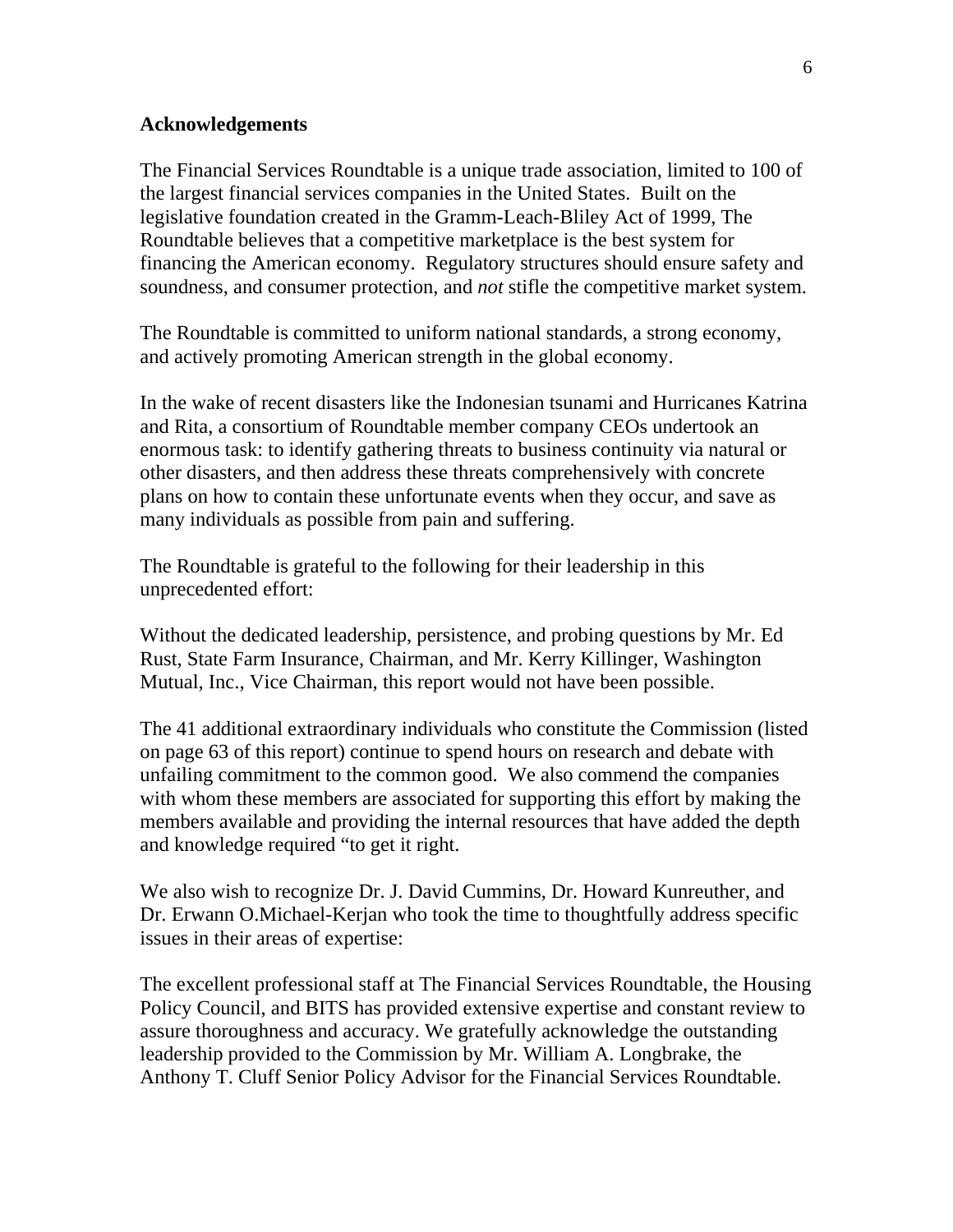We further thank the physicians, scientists, economists, insurance experts, inside and outside the organizations represented on the Commission who have shared their research, concerns, and suggestions with us so that our report can reflect the best array of approaches to cope with a Pandemic.

In addition, the Roundtable thanks Robert Litan, Vice President of Research and Policy at the Kauffman Foundation and Senior Fellow in the Economic Studies Program of the Brookings Institution, for his overall coordination of this enormous task and for his expertise and guidance every step along the way.

Finally, the Roundtable thanks the Cluff Fund and the member organizations of the Blue Ribbon Commission, which provided the financial support for this effort.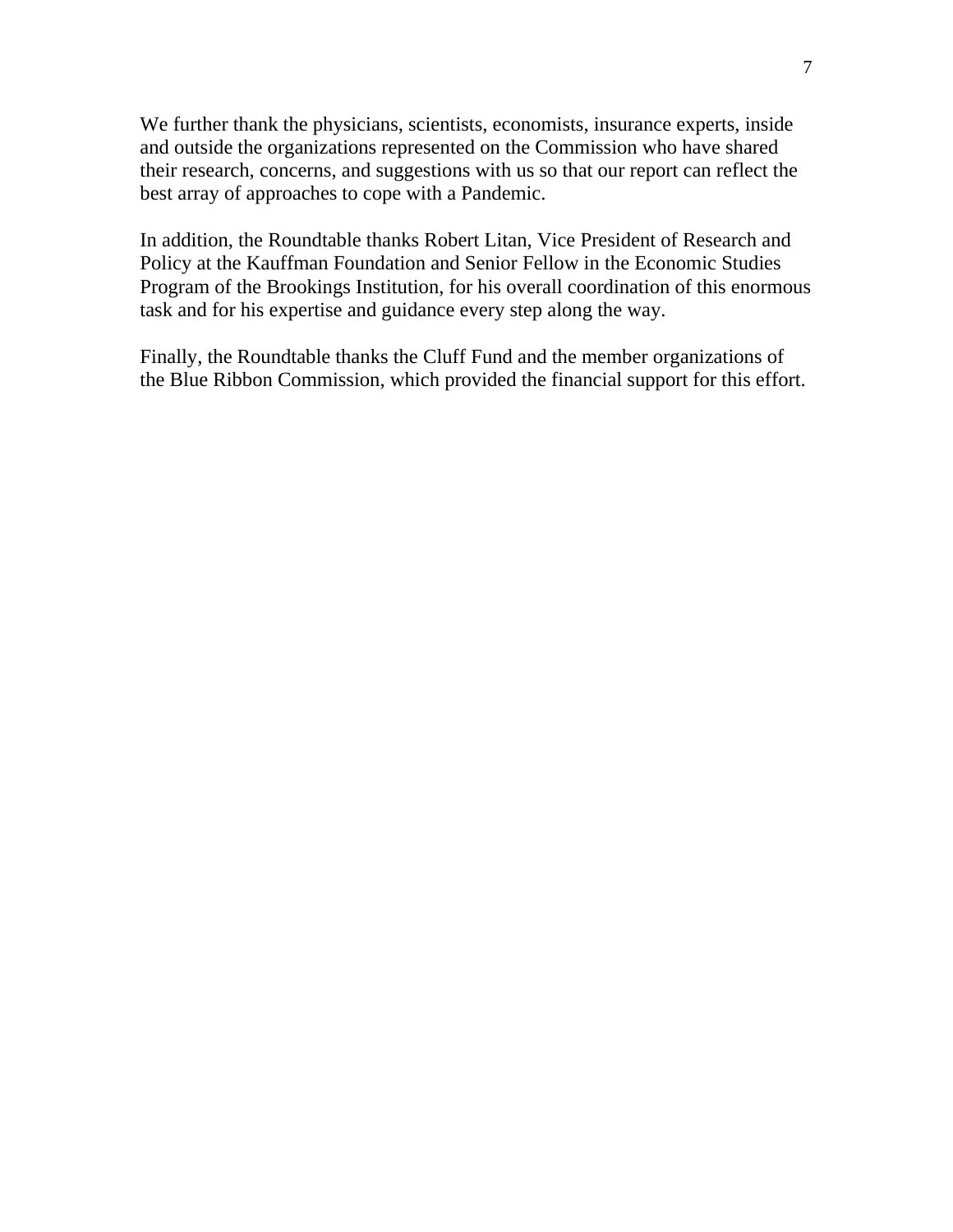### **Executive Summary: Preparing for Pandemic Flu: A Call To Action**

The risk of a deadly, pandemic flu sweeping around the world is very real. For this reason, this report takes a global view of this danger. Though many of the recommendations are perforce specific to U.S. preparations, the Task Force urges the U.S. Government and other non-governmental entities to work together for a comprehensive plan in order to meet this very real gathering threat.

No one is ready if the pandemic occurs within the next several years. Further, the risks to human life are great and especially so in developing countries.

When a virulent and easily transmissible strain of the flu emerges it will take as long as six months to develop and produce a vaccine. First the virus must be isolated and identified, then an appropriate vaccine found and tested, and finally the vaccine must be produced in sufficient quantities to inoculate every American. But, during this six-month period *the pandemic will be well advanced with devastating consequences.*

Taking limited vaccine production capacity in the United States and elsewhere into account, the U.S. federal government plans to be able inoculate all Americans within six months of an outbreak -- by 2011. In other words, not only will it take six months after the outbreak of a pandemic to produce sufficient vaccine, this isn't scheduled to be possible for another five years. This is not a workable plan – a pandemic could occur at any time.

In addition, anti-viral medications that could slow the progression of the disease and possibly save some lives – are in limited supply. The medical systems here and elsewhere in the world are ill-equipped to handle even a mild outbreak of a pandemic virus; these systems would be overwhelmed with one that is more serious.

We must be better prepared. This report recommends a series of steps that the federal government should take, many in concert with governments of other countries, to reduce the threat to lives and the global economy.

We believe a comprehensive plan would cost roughly \$10 billion more than the \$7 billion the U.S. Government has committed to spending already. This additional sum is less than  $1/10^{th}$  the amount the federal government has devoted to relief and recovery from Hurricane Katrina. Additionally, it is a tiny fraction of the more than \$500 billion in lost output in the United States alone that a pandemic could cause.

Broadly, our recommendations fall into the following categories: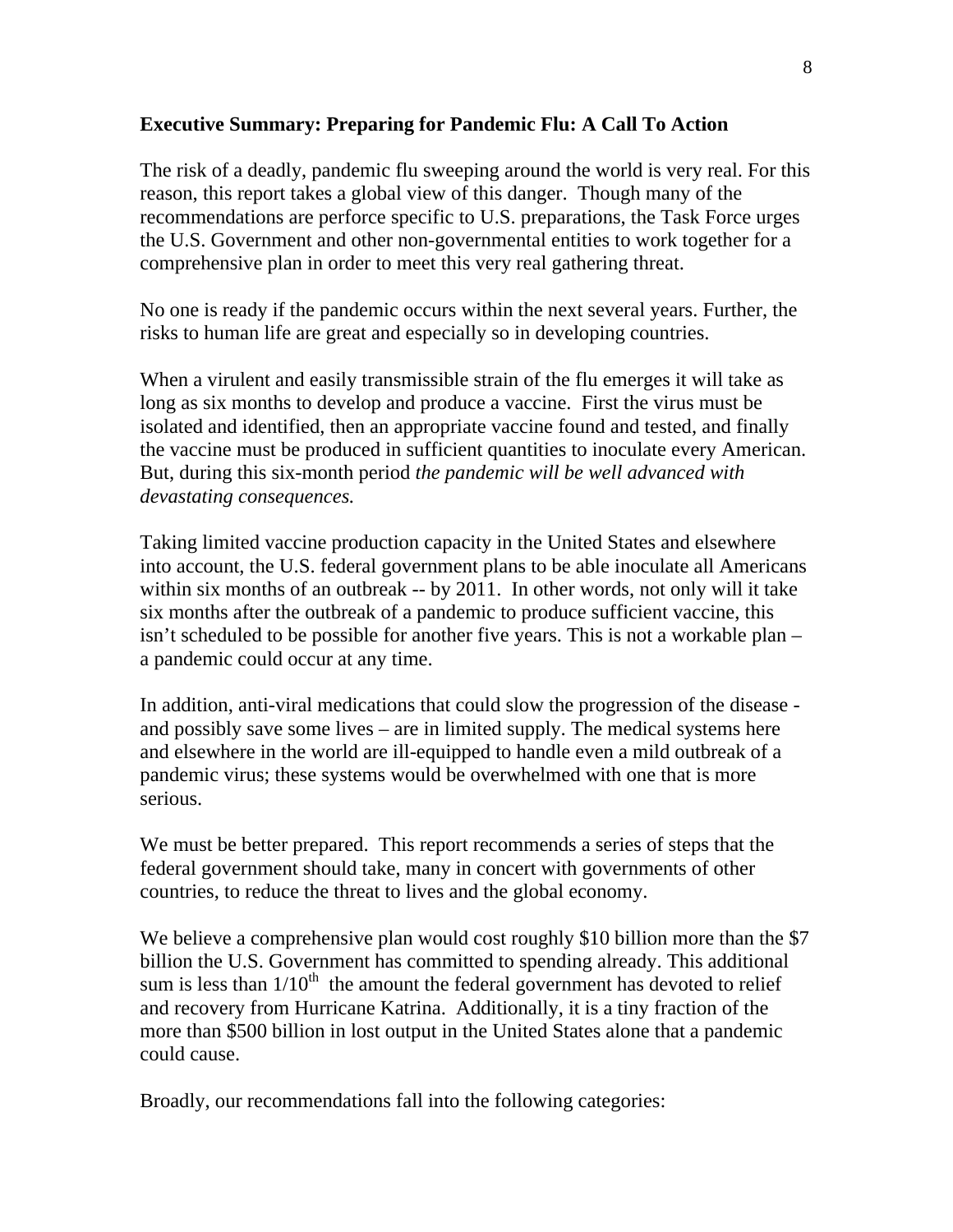- $\triangleright$  Vaccine and technology: additional investment in developing new vaccine production technologies and the construction of production plants once those technologies are proven safe and effective.
- $\triangleright$  Licenses for maximum dissemination: the U.S. and other governments license all technologies that promise to accelerate production of a vaccine.
- $\triangleright$  Encourage more individuals to get annual flu shots: business and the government should work together to encourage every American to get a flu shot; businesses should pay for seasonal flu vaccinations of their employees, and the federal government and state officials should engage in an annual campaign to encourage every American to be inoculated.
- $\triangleright$  Medical equipment and personnel to treat the afflicted: the U.S. government should spend more to develop other medications which can treat symptoms of the flu, should purchase additional ventilators, and adopt a training program for more medical personnel to operate ventilators.
- $\triangleright$  Continuity in the delivery of services: all firms and organizations which make up this nation's "critical infrastructure" should implement and regularly simulate pandemic preparedness plans; the federal government should monitor and report on their readiness.
- $\triangleright$  Work globally to ensure maximum sustained coverage: because a future pandemic almost certainly will be global, the U.S. government should provide global leadership and work with other developed countries (and foundations) to support construction of vaccine production facilities in less developed countries, which have fewer resources to combat a pandemic.
- $\triangleright$  Even with the best of preparations, however, it is an unfortunate fact that many people will die if a pandemic flu breaks out. Aggressive proactive policy actions taken now can reduce the extent of human tragedy and economic disruption associated with a pandemic. This report is a clarion call to action.

In the words of Winston Churchill during World War II: "It is no use saying, 'We are doing our best.' You have got to succeed in doing what is *necessary."*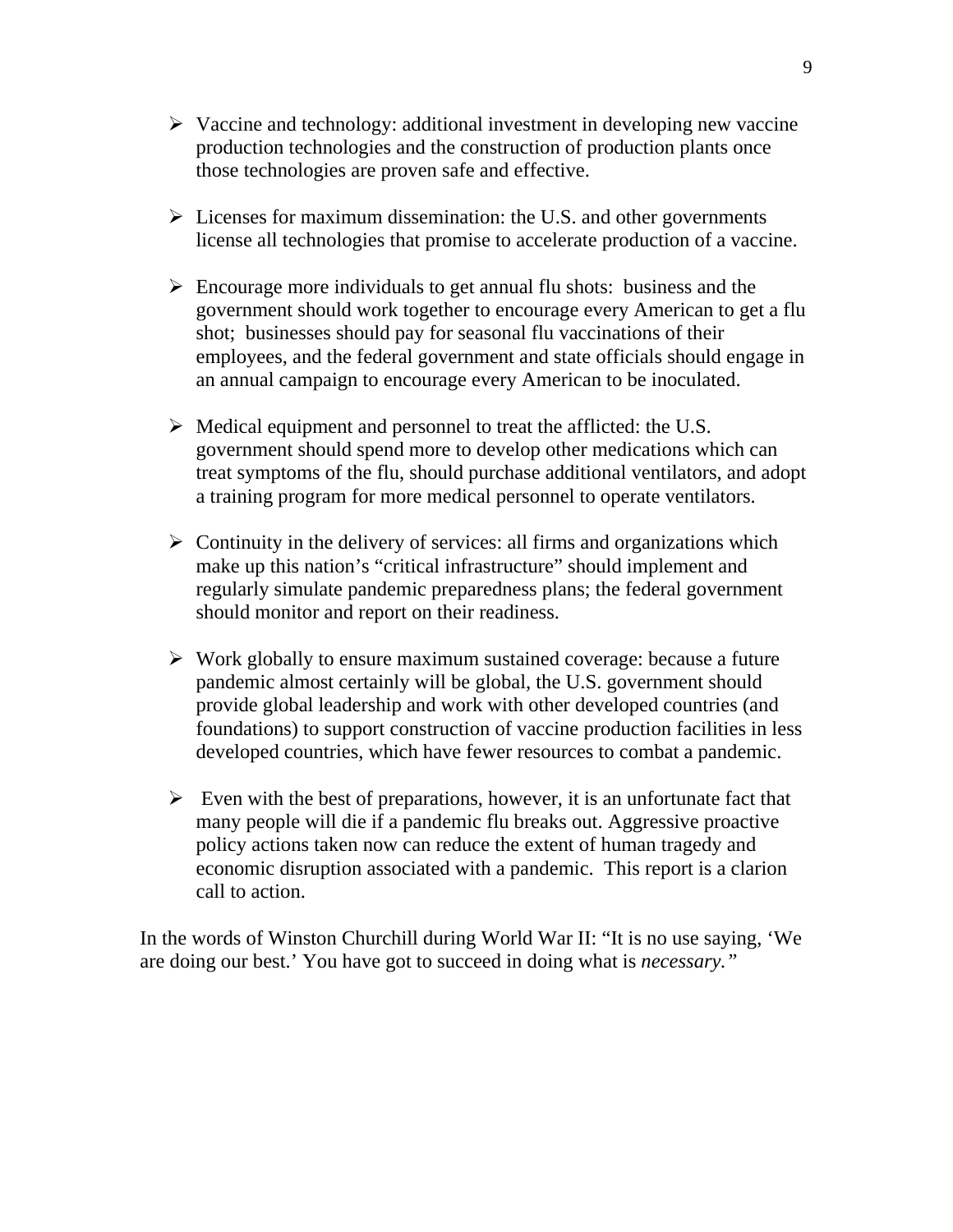### **Recommendations**

### *The Commission urges action on twenty-two specific recommendations.*

# *To Expedite Vaccine Production:*

There is a real risk that a pandemic, one with potentially staggering consequences – in deaths, infections, and in loss of economic output – could strike the United States and other parts of the world as early as this flu season, in subsequent years, or perhaps never. Vaccine cannot be developed in the U.S. or elsewhere until a pandemic actually occurs. And, even then, it will take considerable time, using current "egg-based" production technologies, to produce enough vaccine for much of the U.S. population. The federal government's pandemic plan calls for enough pandemic vaccine to be available for all Americans within six months by 2011. Given all that is at stake, this target is not sufficiently ambitious.

- 1. Because a pandemic could occur in the next several years, the federal government should commit to ensuring that all Americans have access to a pandemic-specific vaccine *well before* 2011. Indeed, given the possibility that a pandemic could occur at any time, achieving this objective should be one of the nation's highest priorities.
- 2. The U.S. and other developed country governments should fund research and development of other vaccine production technologies and not rely solely on cell-based technologies as the only alternative to egg-based production. This research should include dose-sparing vaccine formulations (adjuvants) and immunization techniques.
- 3. The governments of the U.S. and other developed countries should be prepared to fund the construction of vaccine production plants.
- 4. The Health and Human Services Department (HHS) should regularly evaluate its vaccination priority plans to ensure that the spread of a future pandemic is slowed in the most effective manner.
- 5. Business and the government should work together to encourage every American to get a flu shot. Businesses should pay for seasonal flu vaccinations of their employees, and the federal government and state officials should engage in an annual public campaign to encourage every American to get a flu shot.
- 6. The U.S. and other governments should explore ways to license the use of adjuvants and other related technologies that will significantly increase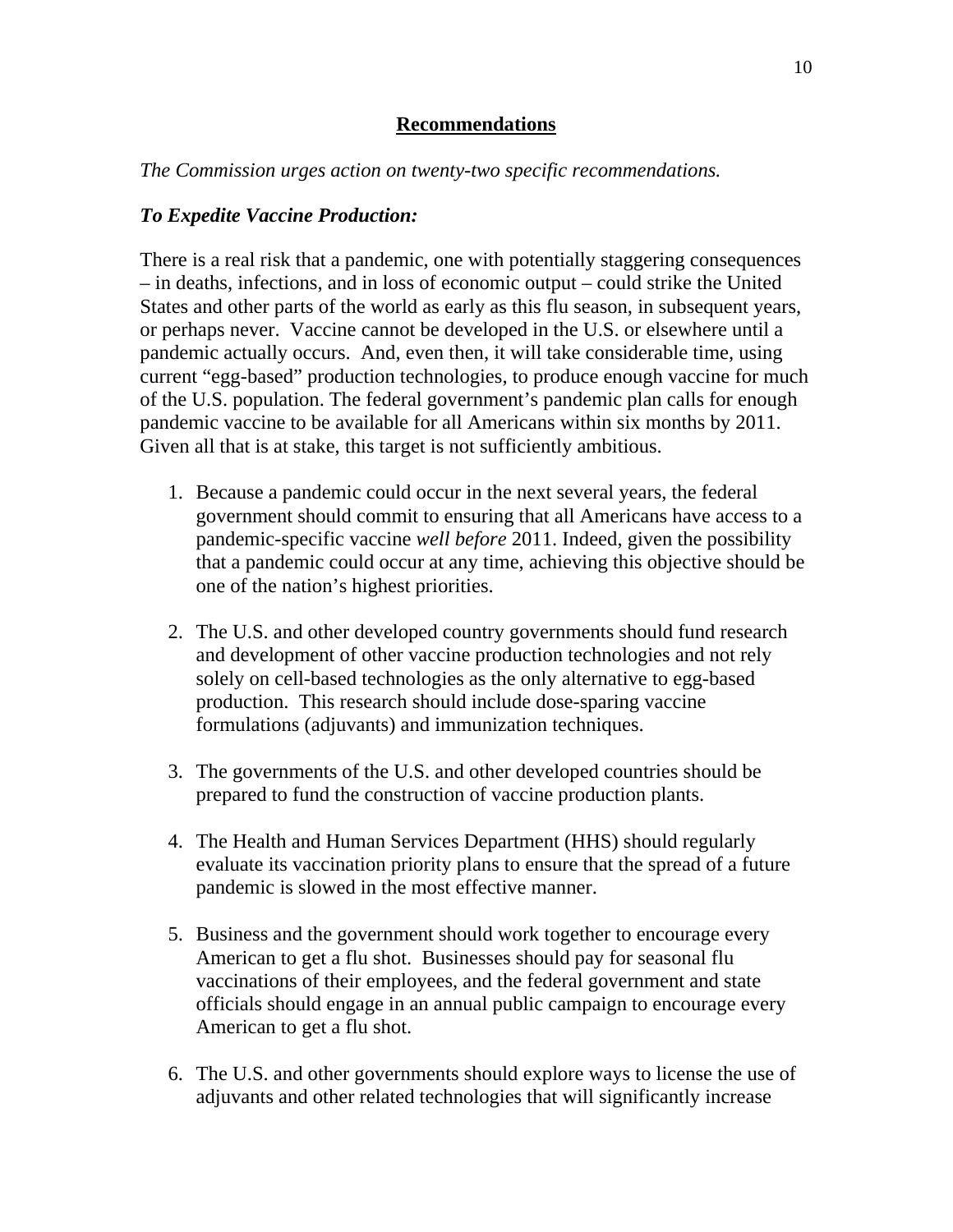vaccine production capacity. Licenses should compensate developers with appropriate royalties, and technologies should be made widely available to manufacturers everywhere.

# *To Enhance Medical Treatment:*

The medical establishment of no country, the United States included, is ready to handle the masses of people who will need medical care if a pandemic breaks out over the next few years (or even later). While it may be extremely expensive to pay for enough "surge capacity" – in beds, medical equipment and supplies and trained personnel – to deal fully with a worst case, there are concrete additional measures that should be taken by policy makers in this country to improve medical readiness.

- 7. The federal government should bear costs for meeting its anti-viral stockpile goal, which would protect 25 percent of the U.S. population.
- 8. The federal government should augment its support of testing and research and development (R&D) for developing other anti-viral medications.
- 9. HHS should purchase additional ventilators.
- 10.The Public Health Service should implement a program for training and certifying medical professionals (including retirees) to operate ventilators. States should waive restrictions on licensed medical professional from other states in the event of a pandemic.
- 11.The federal government should more aggressively educate individuals and their families in how to safely care for themselves and others at home.

# *To Minimize Disruptions in Operations:*

A significant fraction – perhaps as many as 40 percent of the working population – will stay at home for extended periods of time in the event of a future pandemic, because their employers will tell them to, because they are caring for a sick relative, or because they will be too fearful to venture out in public. Schools and a host of public facilities in affected areas likely also will be closed to prevent the spread of the disease. Given this likely reaction, it is essential that private and public bodies that are critical to the functioning of a modern economy – electricity, water, telecommunications, key public services, financial services, food supply, among others – continue to function. Although some steps have been undertaken to prepare for significant disruptions in these activities, additional measures should be taken.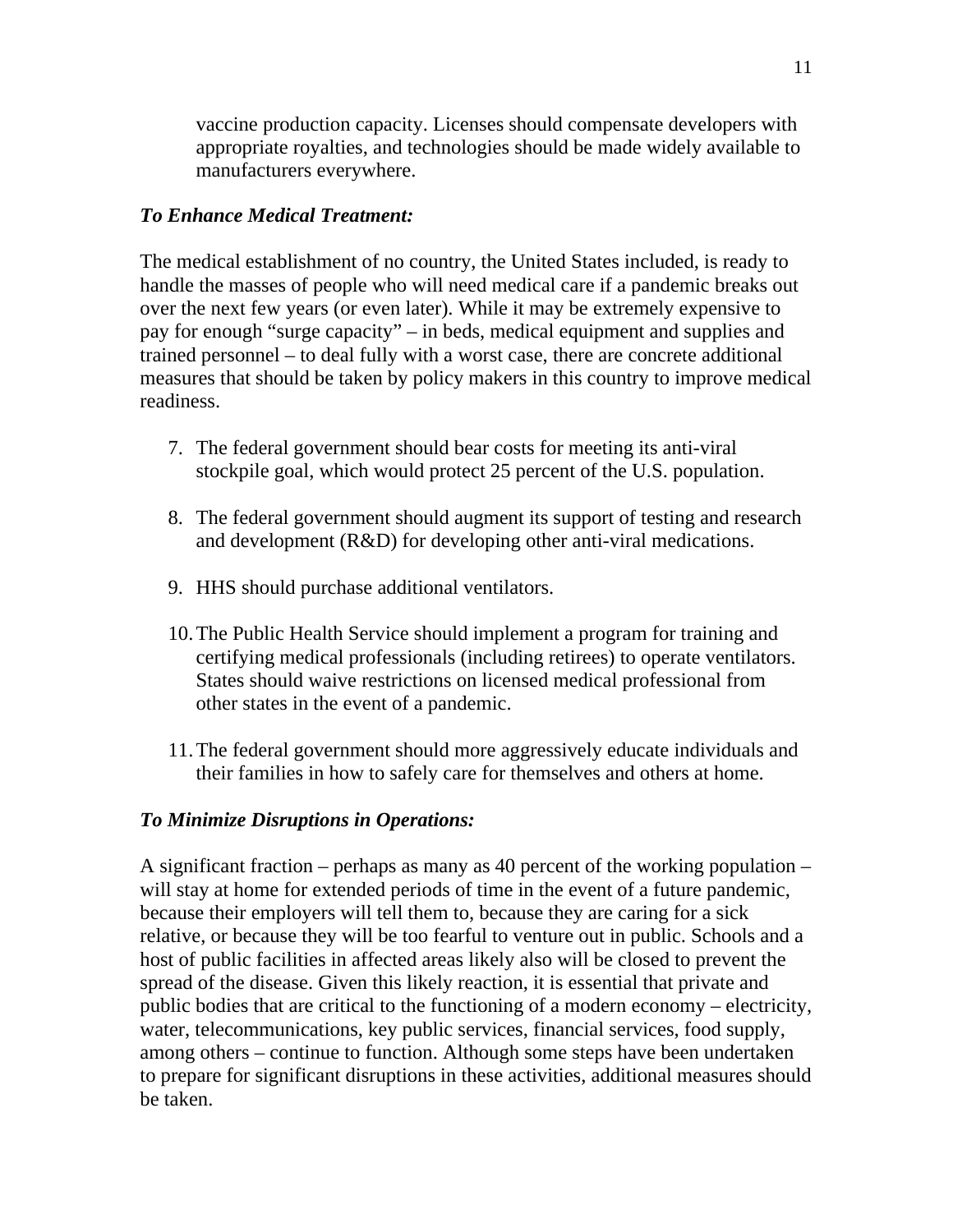- 12.The Department of Homeland Security (DHS) should adopt a system for monitoring the adoption and systematic simulations of pandemic preparedness plans in the public and private sectors and should regularly report the status of readiness.
- 13.Every organization, public and private, should have a pandemic plan in place, and should simulate the plan at regular intervals to identify and remedy vulnerabilities. It is imperative for those industries that are part of the nation's critical infrastructure to do so.
- 14.Regulators should provide greater clarity to private financial institutions about the nature and extent of regulatory relief in the event of a pandemic so that the private sector can better prepare.
- 15.It is urgent that private sector organizations representing different segments of the nation's critical infrastructure intensify efforts to collaborate with each other to improve readiness. DHS, along with the Treasury Department as the lead agency for the banking and financial sector, should facilitate these efforts and work in partnership with the Financial Services Sector Coordinating Council for Critical Infrastructure Protection (FSSCC) and other critical infrastructure sector coordinating councils, especially for telecommunications and electricity.
- 16.Private sector firms in the financial and other critical industries should develop, along with regulators, common assumptions about what events will trigger the implementation of pandemic response plans. The FSSCC should play a critical role in this process.
- 17.Private and public sector organizations that are part of the nation's critical infrastructure should have both external and internal communication plans for disseminating what they plan to do in the event of a pandemic. Existing bodies, such as the FSSCC, should facilitate this activity.
- 18.The Federal Reserve should make liberal use of its "lender of last resort" lending authority through financial institutions to provide the liquidity that many firms and organizations in the economy will require to keep functioning.
- 19.Congress should promptly undertake a study of the impact of a pandemic, including a worst case analysis, on the capacity of the life insurance industry, and examine options for addressing any significant problems.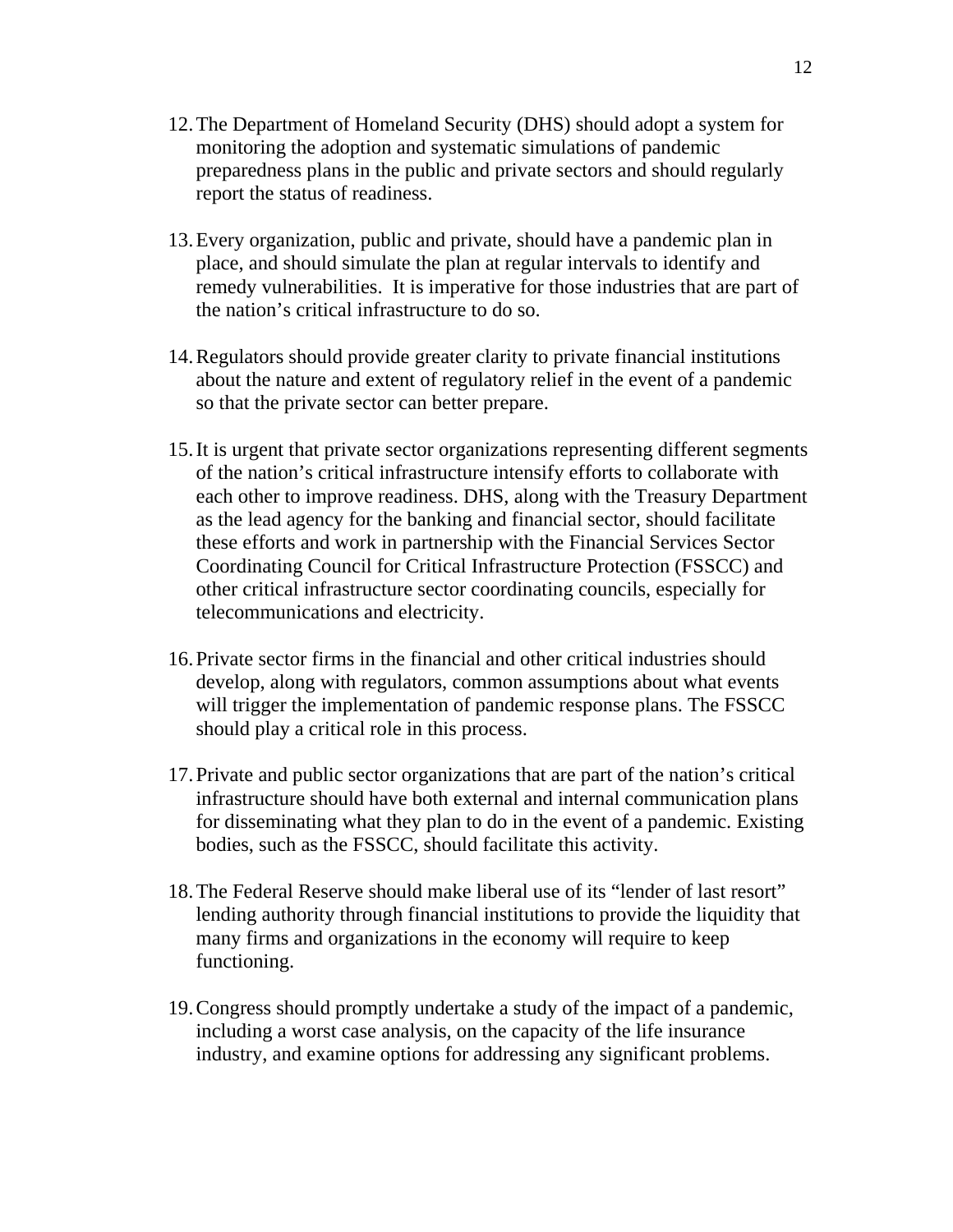### *Meeting the Global Challenge:*

A future pandemic almost certainly will affect the entire world. Developed countries that have the resources to minimize the consequences will be in a far better position to handle this kind of crisis than developing countries. Because a pandemic, by definition, is a global health problem, it is in the clear national interest of developed economies to help developing countries combat the disease and reduce its transmissibility. This will save lives and minimize economic disruption in all economies.

- 20.Any government of a country in which vaccine production method breakthroughs occur should take all possible steps to license those technologies for use in other countries, especially in less developed countries.
- 21.The U.S. government should immediately join with other countries developed and less developed – to formulate a plan for assisting the funding of vaccine plant construction and production for residents of less developed economies. Private foundations with interests in health can play a constructive role in this effort.

# *Funding:*

Given the consequences of even a mild pandemic, let alone a severe one along the lines of the one experienced during 1918-19, it should be straightforward that the necessary funding to minimize the spread of the disease should be forthcoming. Although more precise cost estimates will need to be developed by the appropriate experts, we believe that significant progress toward minimizing the impact of a future pandemic could be achieved if the U.S. government were to spend something on the order of  $1/10<sup>th</sup>$  of what it has just spent for relief and recovery efforts after Hurricane Katrina.

22.We urge the Administration and Congress to adequately fund all of the recommendations in this report, in addition to amounts that already may be planned.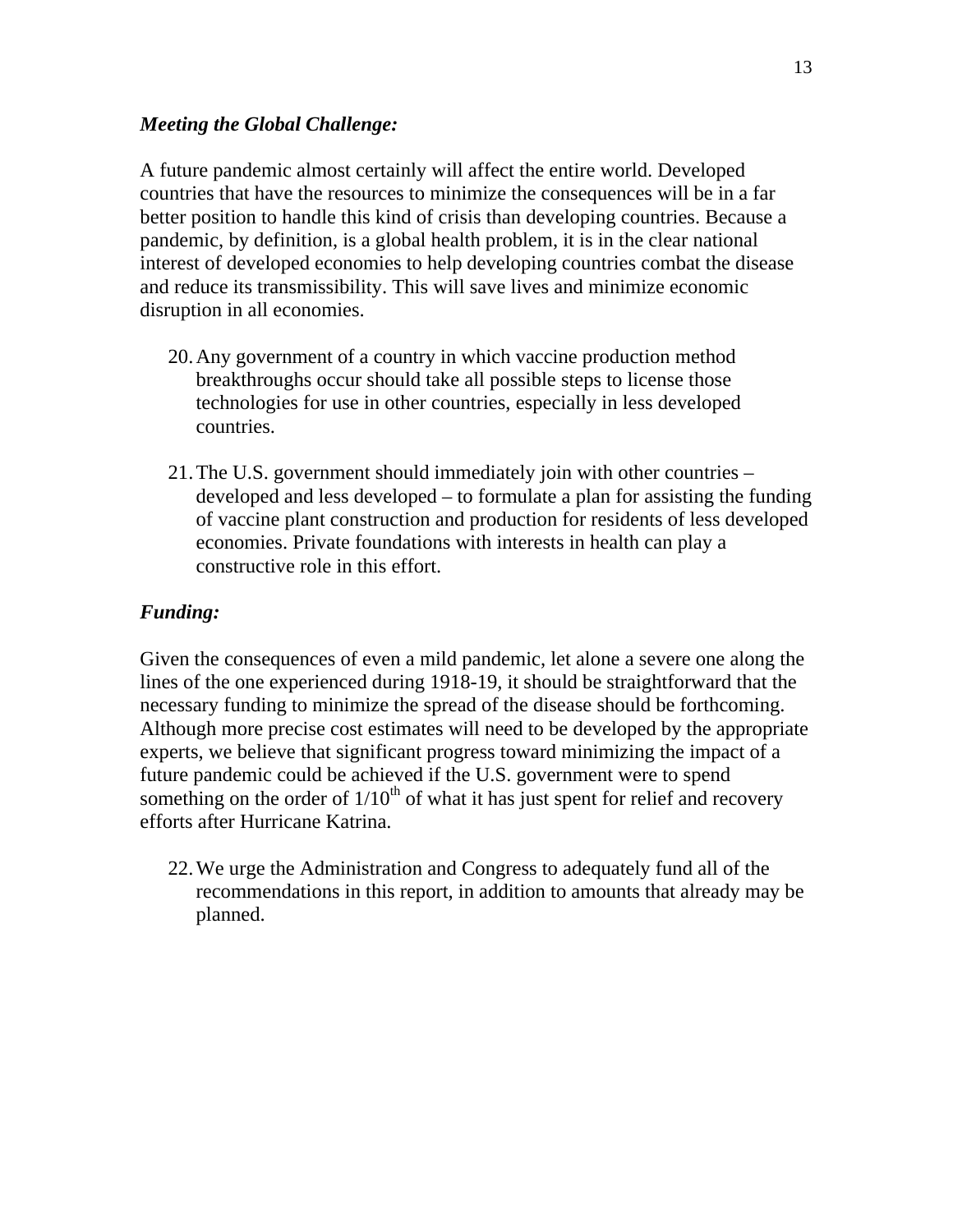### **Introduction**

It is now widely recognized that the United States and the entire world face a risk of pandemic flu that, in a worst case, could have devastating consequences to people around the world. According to official estimates, anywhere from 200,000 to 2 million Americans could die in successive waves of such a flu. In addition, U.S. economic output could fall by more than 4 percent in one year and many fear that financial markets could face significant disruption as a result of a pandemic. Globally, deaths could range between 175 million and 350 million.

The wide range in estimates is due to the uncertainties surrounding both the probability of a pandemic outbreak and its lethality if it occurs. There is no medical or scientific consensus on either of these issues, although the weight of the evidence appears to be that another pandemic is inevitable. The uncertainty in the timing and severity of the possible disease outbreak, however, complicates efforts to prepare for the eventuality.

One fact is certain: if the pandemic flu arrives, the steps that governments and private businesses and individuals take collectively to limits its transmission will determine how many will die or suffer, and how disruptive its impact will be to the global economy and society. Our purpose in this report is to outline measures that, in combination, have a reasonable chance of keeping the human and economic toll of any future pandemic to a minimum.

A pandemic is far different from the seasonal flu that infects millions every year and causes roughly 36,000 deaths annually in this country alone. Three times in the past century, the "flu" has been far more deadly: a strain of the virus that has spread quickly around the world and killed many more. The worst such pandemic was in 1918-19 and had consequences difficult to imagine. Over half a million Americans died during three waves of this pandemic (when the population was one-third as large as it is today). By some estimates, as many as 50-100 million died around the world.

The latest concern about the possibility of future pandemic stems from the H5N1 avian flu, one of the most virulent and deadly forms of influenza ever identified. Since 1997, over 200 individuals, almost all in Asia, have been infected with the H5N1, and approximately half have died. The numbers of reported human infections have been increasing each year and if past patterns continue, an upsurge in cases in late 2006 or early 2007 is possible, if not likely. The great, albeit unknown, fear is that this particular strain of influenza (or a close variation) – which currently is transmissible from birds to human beings – will mutate into a form that is easily transmissible between humans. If that should occur, the new strain could become the next great pandemic.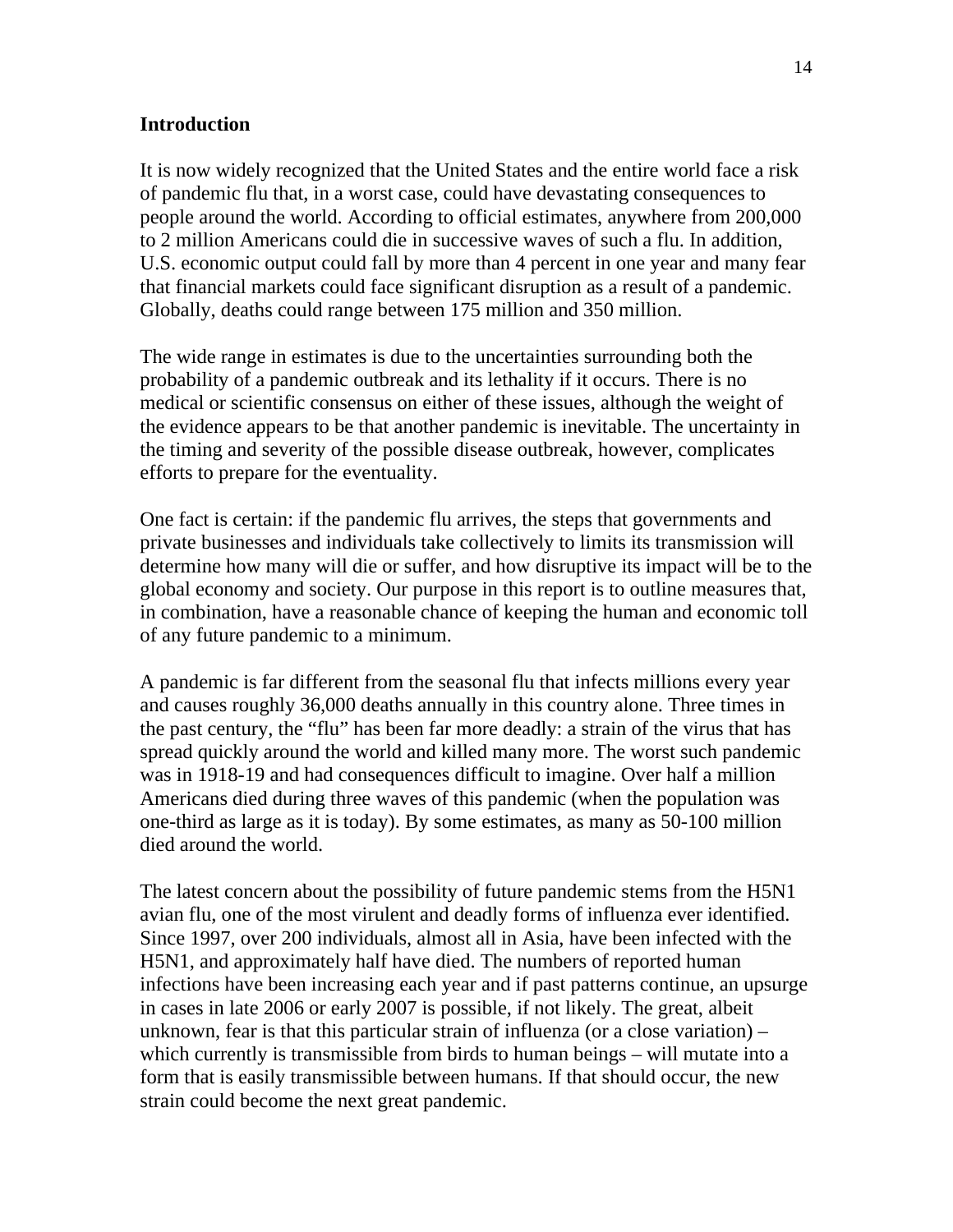The U.S. government, the World Health Organization (WHO), and other governments already have taken some measures to contain the spread of any new and deadly flu virus. In particular, various governments have worked closely with the WHO to destroy flocks of birds in which the H5N1 virus has been discovered. Additionally, much work has gone into planning for a pandemic by the U.S. federal government, which has issued useful guidance to other levels of government and to the private sector. The Administration requested \$7.1 billion over fiscal years 2006-08 and has received to date \$6 billion in appropriations from Congress to fund research and development on new vaccine technologies, to stockpile some vaccine and antiviral medications, and to support pandemic preparedness.

As important as these steps are, more should be done, and as rapidly as possible as the next flu season is imminent. This call to action is an *Interim Report of the Blue Ribbon Commission on Mega-Catastrophes of The Financial Services Roundtable*, a group formed for the specific purpose of examining public and private sector policies relating to various mega-catastrophes.<sup>1</sup> The Roundtable consists of 100 of the largest integrated financial services companies in the United States. The Commission consists of executives from 35 Roundtable member companies, plus a number of other organizations active in the financial arena (See Appendix for a list of members). This report reflects what is known from publicly available information, as well as the expertise within the member organizations represented on the Commission. We have also consulted with various experts in the scientific and medical communities and elsewhere in the private sector. In addition, the report reflects the past guidance and current input from the Financial Services Sector Coordinating Council for Critical Infrastructure Protection (FSSCC), the Department of Homeland Security (DHS), and BITS (all described more fully below), on behalf of the Roundtable.

Our Commission, the Roundtable, and, indeed, all institutions active in the financial sector of our economy have a deep interest in and concern about the threat posed by a possible future pandemic. We care because the organizations active in financial activities employ over 10 million people in the United States who could be affected. We also care because our institutions perform services that are at the nerve center of our economy – processing payments; providing credit; and storing the wealth of individuals, businesses, and non-profit institutions. It is not just our financial well-being, but the financial health of the American – and indeed the global – economy that would be at stake in the event of a severe pandemic. That is why the federal government regards the financial services

<sup>&</sup>lt;sup>1</sup>The Commission has also released another interim report on "Accelerating the Katrina Recovery." The Commission anticipates issuing a full report in the spring of 2007 on policies relating to the prevention and mitigation of and compensation for loss for all types of mega-catastrophes.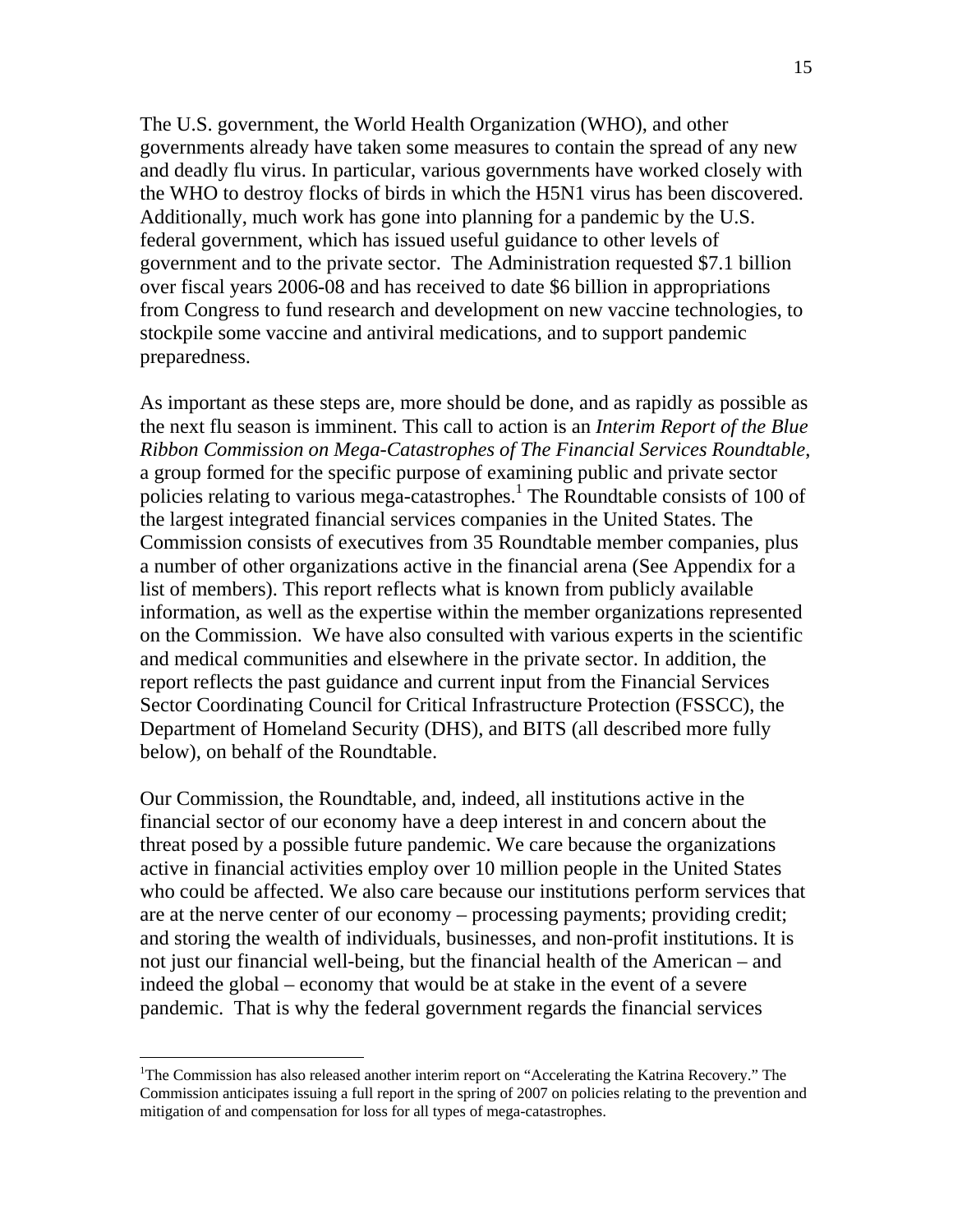industry as an integral part of the Nation's critical infrastructure, along with certain other industries, such as telecommunications, electricity and transportation.

# **Findings**

Based on the best information we have been able to compile, largely from public sources but also from our own analysis and experience, we reach the following principal findings:

- 1) Despite the efforts that have been made thus far, the United States and the rest of the world currently, and for the next several years, are ill equipped to deal on a number of fronts with a severe pandemic. Using current technologies, it will take at least six months or longer to produce enough vaccine perfectly matching a particular pandemic strain to protect everyone in the United States. In the meantime, existing vaccines and antiviral medications may prevent some infections and mitigate the suffering of some patients. But our medical systems – hospitals, medical supplies, and trained personnel – are not equipped to handle a large surge in patients. For that reason, many who get sick are likely to stay home, a course of action that will, indeed, be the best option for those who will not need ventilators or other medical equipment to recover.
- 2) In late July 2006, GlaxoSmithKline (GSK), a British pharmaceutical company and a leader in vaccine development, announced that it had developed and tested a vaccine that appears to be the most effective vaccine to date to immunize individuals against the H5N1 virus, and at doses far smaller than in previous H5N1 vaccines. Although this announcement is welcome news, medical experts we have consulted urge the governments of all countries to remain vigilant against a possible pandemic. At the same time, if an important part of the formula for producing the GSK vaccine or any other vaccine proves effective, we encourage the U.S. and other governments to do what they can to license the technology and make it widely available to other manufacturers, with the goal of expanding vaccine production capacity to rapidly manufacture a vaccine aimed at the specific pandemic flu strain.
- 3) Over the longer term, our assessment of the pandemic risk is more favorable, especially if one or more new vaccine production technologies prove to be effective, if other vaccine research and development (R&D) efforts now underway bear fruit, and if prompt actions are taken to enhance vaccine production capacity now and in the immediate future. More time will also allow for higher production rates of antiviral medications and for the purchase of additional medical supplies. In addition, businesses and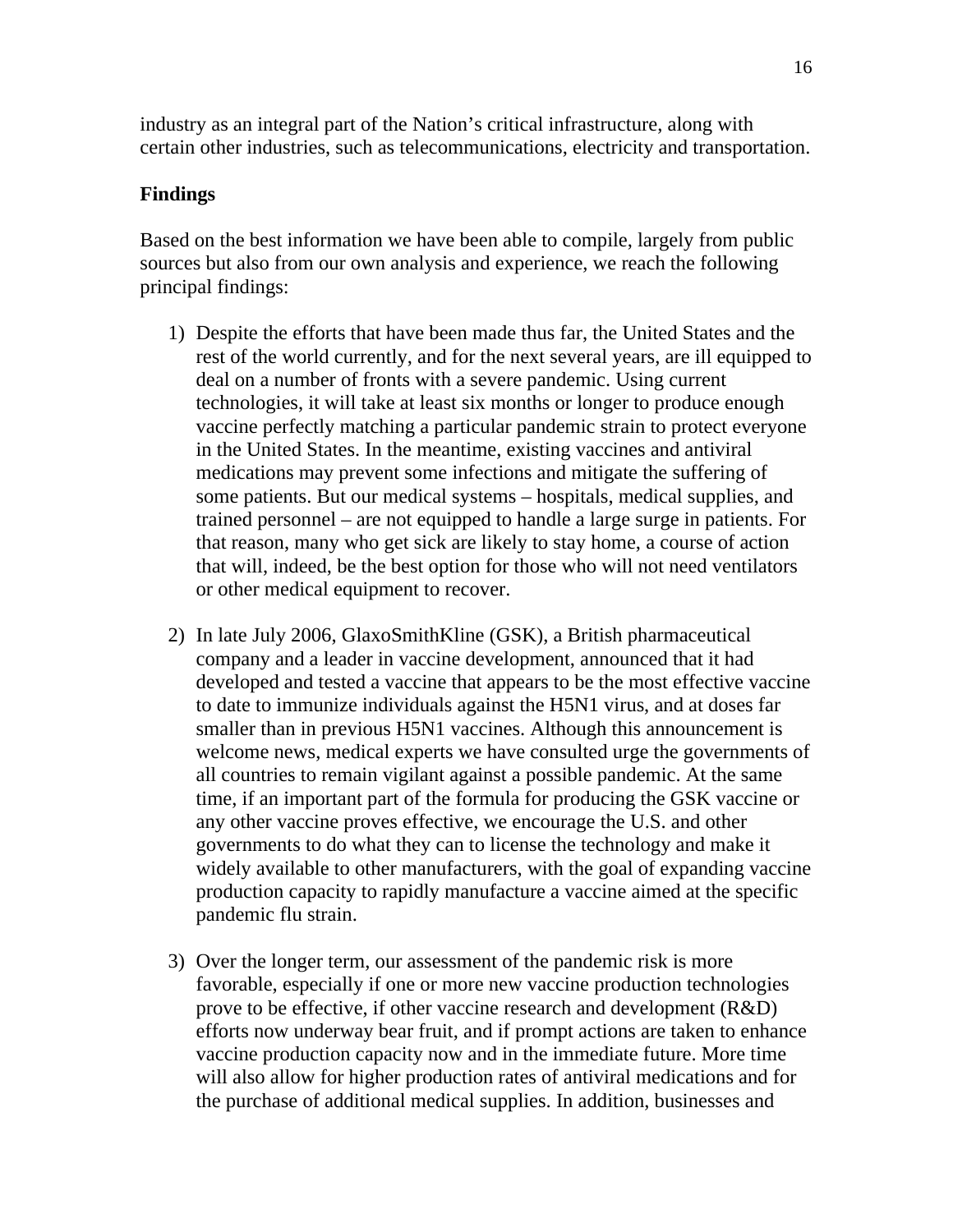governments will have more time to prepare, provided – and this is an important caveat – that they do not let down their guard and become complacent.

Given the complexity of dealing with the pandemic threat, this report does not attempt to cover all the actions that should be undertaken to address the issues raised by our findings. Instead, we focus on those steps we believe have the highest potential payoff and which, given our own collective expertise, we feel most comfortable recommending. These steps include measures to:

- $\checkmark$  Prevent spread of disease, if an outbreak occurs
- $\checkmark$  Enhance medical care for the sick
- $\checkmark$  Minimize impact on the operations of public and private sector establishment
- $\checkmark$  Cushion the human, economic, and social impact of a pandemic in other countries, especially less developed economies with limited economic resources to address a potential crisis of significant magnitude

Although we concentrate primarily in this report on those measures the public and private sectors can and should take to protect the health and economic well-being of American citizens, we are acutely aware that any pandemic almost certainly would be global in scope, and, for that reason, the members of our Commission urge that this threat be addressed in a global fashion. The pandemic threat should be treated first and foremost as a *global public health problem.* In an age where people and businesses increasingly are interconnected by human travel across borders, any pandemic by definition will not be limited to any one part of the globe, but rather will affect the entire world. For this reason alone, the United States must be prepared to prevent the spread of any pandemic originating from outside this country.

Specific recommendations are summarized in the accompanying table and elaborated more fully in the text that follows. All told, we believe that these recommendations would entail additional federal expenditures beyond those already envisioned in federal plans to prepare for a future pandemic in the range of \$10 billion over several years, with the precise cost depending largely on the degree of the U.S. commitment in supporting a global effort to provide a pandemic-specific vaccine when it is ready. Given the potentially devastating human and economic costs of a severe pandemic (even one of moderate or mild severity) we believe that such an amount – about 10% of the cost of the federal disaster relief and recovery effort after Katrina – would be money well spent. If necessary due to budgeting reasons, Congress and the President could treat this expenditure as an emergency, in much the same way it has treated disaster relief.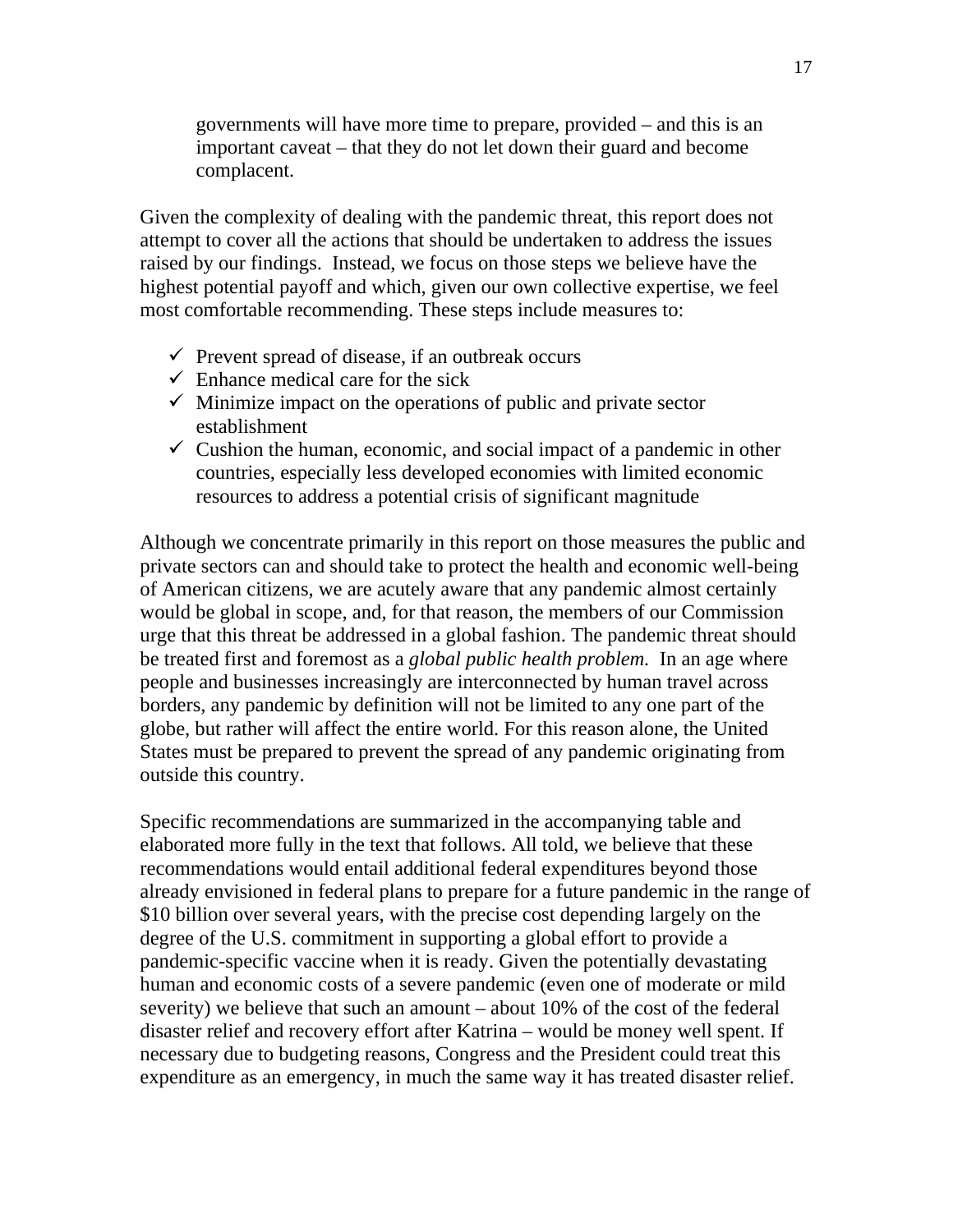### **I. The Pandemic Threat**

 $\overline{a}$ 

Every year, millions of Americans catch a seasonal flu, a respiratory illness often transmitted from person to person that kills roughly 36,000 – primarily the very young and the elderly – annually.<sup>2</sup> Vaccines are manufactured in advance of every flu season and generally successfully immunize most individuals.<sup>3</sup>

Avian (or bird) flu is a virus that occurs naturally among wild birds. Although there are many strains or types of avian flu, the H5N1 variant is especially deadly to birds and other animals, as well as to any humans who may catch it from birds. Since 1997 when this virus first appeared, over 200 individuals around the world have caught H5N1 from birds and approximately half of them have died. Unlike the seasonal flu, the avian flu has struck most heavily amongst prime-age individuals, or those between the ages of 20 and 40 (a fact that is relevant to the priority for vaccination, as we discuss later).

So far, with some rare exceptions, the H5N1 virus has not been consistently transmitted between humans. For this virus, or one comparable to it in potential lethality, to pass directly from person to person would require some mutation from current strains. If this occurs and human-to-human transmission is not readily contained (which for reasons to be noted will be very difficult), the possibility exists for a global pandemic, or the outbreak of a virulent and lethal form of influenza that may or may not be similar to the H5N1 strain. Three pandemics occurred in the  $20<sup>th</sup>$  century: the worst – the Spanish Flu – in 1918-19, another in 1957, and a third in 1968.

There is a wide range of opinion within the medical and scientific communities regarding the likelihood of a pandemic, when one might occur, or how lethal it might be. A pandemic could come as early as this flu season, in subsequent years, or perhaps never.

There are also varying views about pandemic mortality rates. The mortality rate during the 1918 pandemic, which killed at least 500,000 in the United States and perhaps as many as 50-100 million worldwide, was 2 percent of those infected. The mortality rate for the small number of identified avian flu cases has been something on the order of 50 percent. There seems to be some consensus, however, that a variation of H5N1 or a similar virus that is easily transmissible among humans would not be nearly as lethal. In the event of pandemic a mortality rate of 2 percent in the United States and the rest of the world would have

 $2^2$  An estimated 1-1.5 million die worldwide each year because of the seasonal flu or complications [Osterholm, 2006].

<sup>&</sup>lt;sup>3</sup> Sources for the statistics noted in this section include www.pandemicflu.org; www.who.org; National Governors Association, 2006, and Barry, 2004.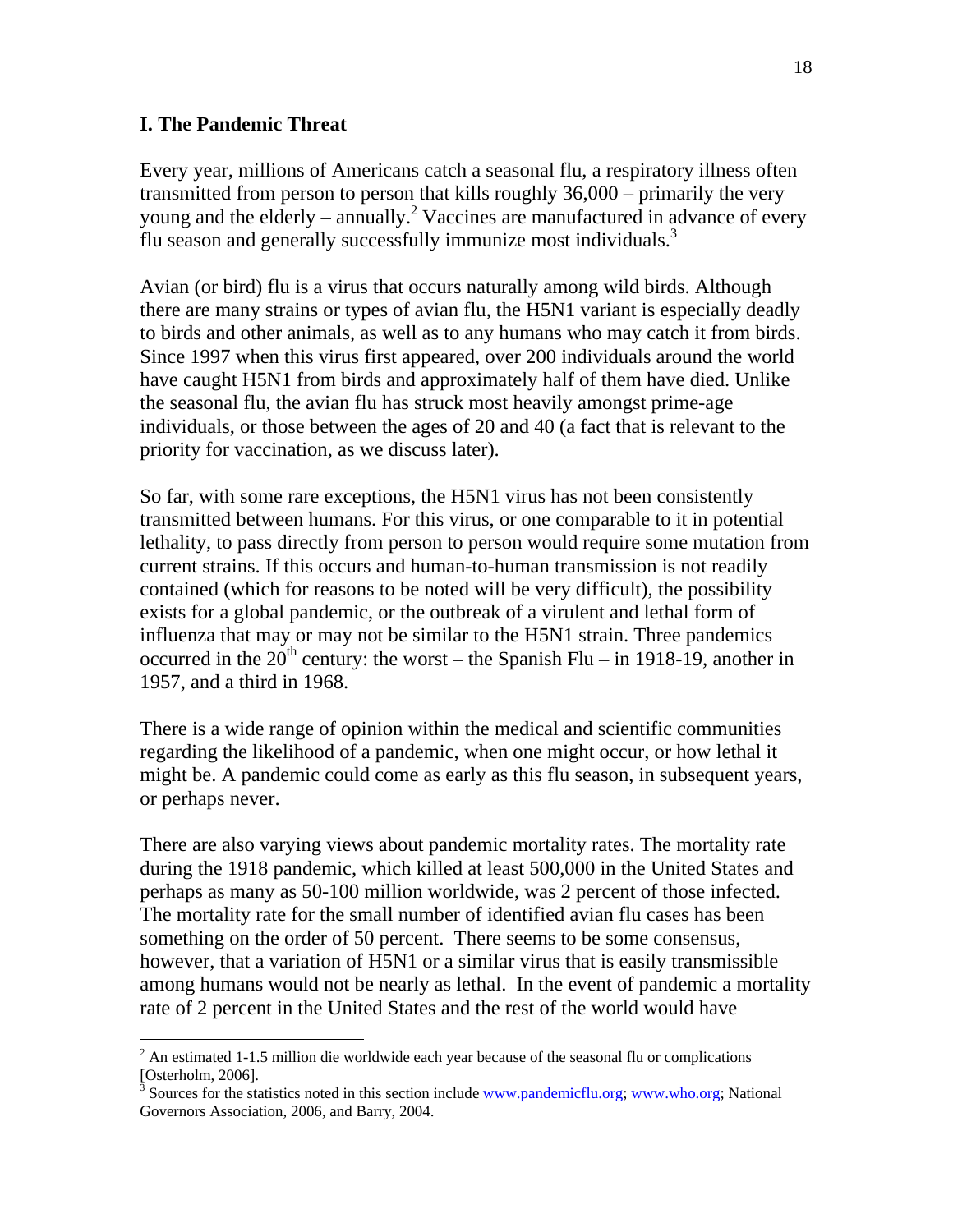unprecedented human consequences. And there is no assurance that the mortality rate could be kept below 2 percent.

The potential severity of a pandemic is one reason – perhaps the most important one – why pandemic risk both should be and is being taken very seriously by public health authorities and governments around the world. These parties are right to be concerned.

There are other reasons for concern. One worrisome factor is the rapid spread and further mutation of the H5N1 strain (there have already been multiple variations). Second, all influenza strains mutate and adapt to their hosts. That is why the 1918-19 pandemic occurred in three separate waves, and why experts expect another possible pandemic to follow a similar pattern. Some draw comfort, if not optimism, from the fact that the H5N1 virus has not in almost a decade yet mutated into a form easily transmitted between humans. This optimism may be justified. It is wiser to be prudent and safer in our view, however, to assume that a mutation will occur at some point.

# **A. Potential Mortality Impact**

 $\overline{a}$ 

In announcing its pandemic preparedness plans, the federal government has used assumptions largely drawn from the 1918-19 pandemic experience. These assumptions are displayed in the accompanying box.

Based on these assumptions, if, as was true in 1918-19, 2 percent of those infected die of the flu or related complications, then approximately 1.8 million Americans would die.<sup>4</sup> The federal government has projected an upper range slightly higher at 2 million and a lower end estimate of 200,000 [Homeland Security Council, p. 6]. The Congressional Budget Office (CBO) has projected a similar range, from 100,000 to 2 million deaths.

The worldwide consequences, obviously, would be far greater. With a global population of approximately 6 billion – roughly three times as many people living as there were in 1918 – a 1918-like pandemic could kill 175-350 million worldwide. Such a tragic outcome, in sheer numbers alone, would be unprecedented in human history. This number is "100 times more people than were swept away by the 2004 tsunamis. It is more than the number of people killed in all wars and by the most murderous governments throughout the  $20<sup>th</sup>$ century. These people would die not in 100 years, but in 1 or 2." [Fedson, 2006, p. 38].

<sup>&</sup>lt;sup>4</sup> This figure is calculated by multiplying approximately 300 million in total population times a 30 percent infection rate times a 2 percent mortality rate.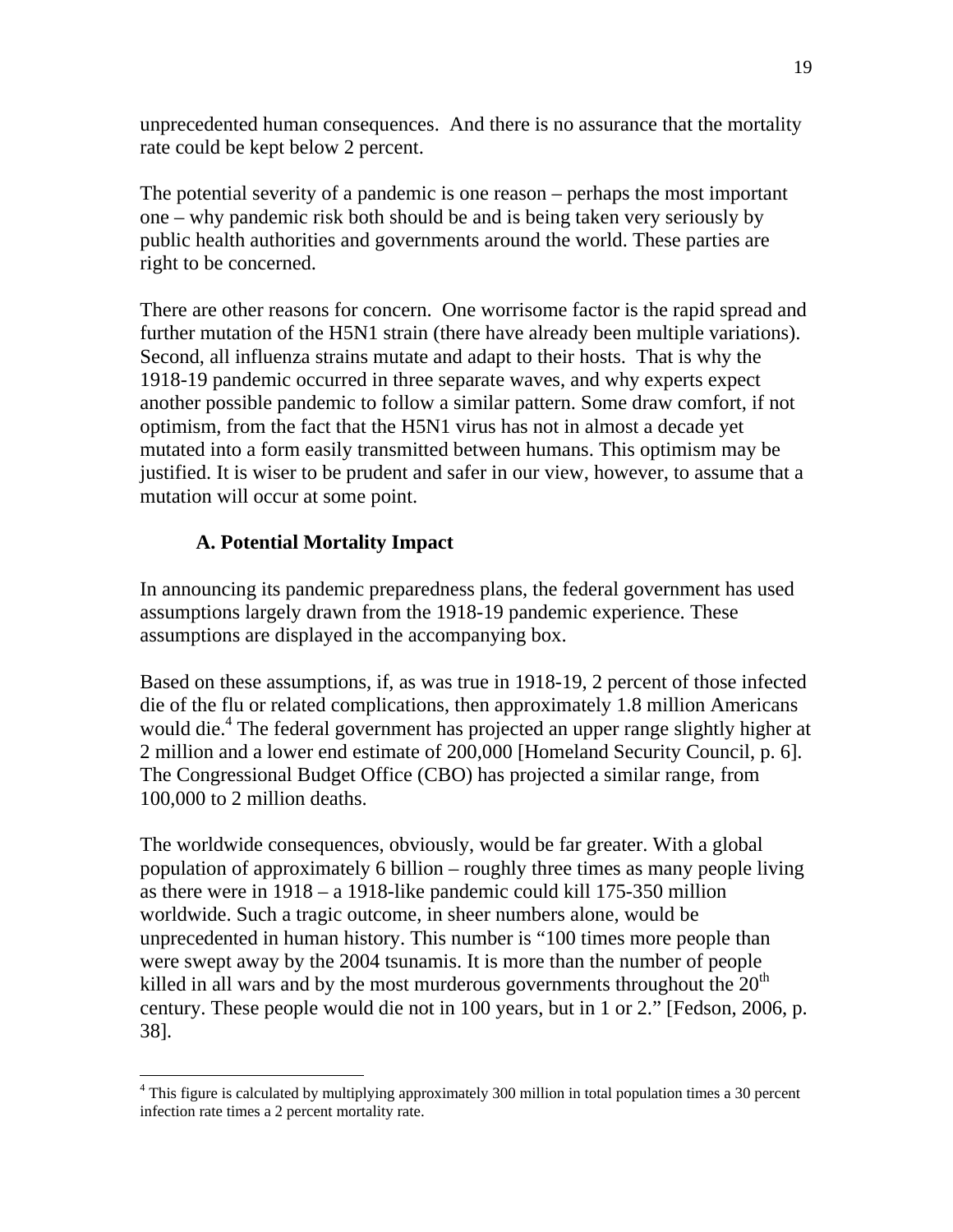There are reasons why a future pandemic could be either worse or, on the other hand, be possibly less severe than the deadly 1918-19 outbreak. On the positive side, medical treatments have advanced considerably since the early years of the  $20<sup>th</sup>$ century, especially the development of antibiotics that, while not useful for viral infections, can effectively treat the bacterial infections that are sometimes a serious complication of the flu. On the negative side, increased populations in urban areas and airplane travel that vastly increases the speed of transmission might lead to even more catastrophic results than the 1918-19 outbreaks.

Chart 1 illustrates the rapid way in which a pandemic virus could spread in the United States, once arriving here from outside the country. Theoretically, even one

#### **Key Pandemic Flu Planning Assumptions of the U.S. Government**

- 1. On average, 30 percent of the population would be infected. Illness rates would be highest among schoolaged children (approximately 40 percent), and decline with age. The infection rate among working adults would be 20 percent.
- 2. Although the number of infected individuals who would seek medical care cannot be predicted, in previous pandemics about half of those who become sick sought treatment. This proportion may be higher in the next pandemic if sufficient antiviral medications are available.
- 3. Rates of serious illness, hospitalizations and deaths depend on the virulence of the flu strain, which cannot be predicted in advance, although separately, the Homeland Security Council projects possible U.S. deaths ranging from 200,000 to 2 million.
- 4. Rates of absenteeism also depend on the severity of the pandemic. In a severe scenario, absenteeism could peak at 40 percent of local workforces due to illness, the need to take care of family members, and fear of infection.
- 5. The typical incubation period (the time between infection and symptoms) is two days. Individuals who become ill can transmit infection for one-half to a full day before the onset of symptoms; on average, sick individuals will infect two additional people. The risk of transmission is greatest during the first two days of infection. Children play a major role in transmission and are likely to experience higher illness rates than other age groups.
- 6. Epidemics are likely to last 6 to 8 weeks in affected communities. The illness is likely to mutate and, thus, affect the country in multiple waves, each lasting two to three months (as outbreaks spread across the country). Although historically the largest waves have occurred in the fall and winter, the seasonality of a pandemic cannot be predicted with certainty.

Source: Homeland Security Council (2006), p. 25.

individual can infect everyone else on a single plane, each of whom, in turn, might travel to multiple other communities. As this chart chillingly illustrates, by the 120 day mark, roughly 120 million Americans would be infected.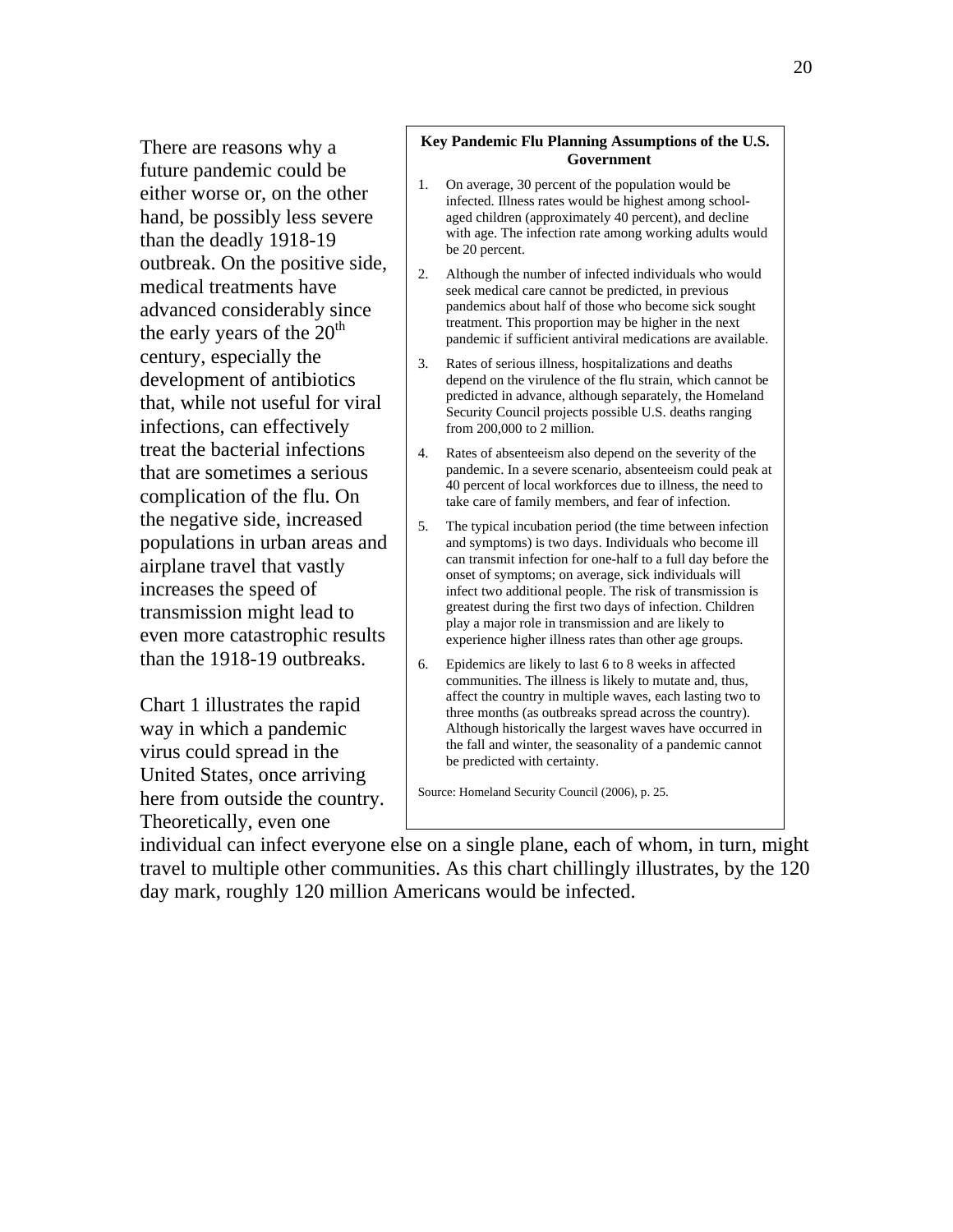

**Chart 1. Pandemic Infection Rate (Total Number of US Cases, in Millions)**

Source. Estimated from Germann, T (2006)

### **B. Potential Economic Impact**

A pandemic would reduce economic activity in all countries, whether their populations are infected or not, since economies are linked to one another through trade and capital flows. A pandemic would reduce the demand for goods from countries suffering outbreaks, and thus dampen exports from other countries. In addition, a pandemic could cause stock and other asset prices to decline in all countries, but especially in countries directly affected [IMF, 2005]. Lower stock prices, in turn, would limit consumption and investment, and therefore economic output.

Several respected studies have been conducted to estimate the economic impact in the United States if the disease were to affect the U.S. population. The Congressional Budget Office has estimated that a pandemic similar in severity and scope to the 1918-19 pandemic would reduce Gross Domestic Product (GDP) by about 4.25 percent during the year of the pandemic [CBO, 205 and 2006]. The CBO reports similar estimates by McKibben and Sidorenko [2006] and Cooper [2006]. All studies project that economic activity would quickly rebound once the pandemic has passed.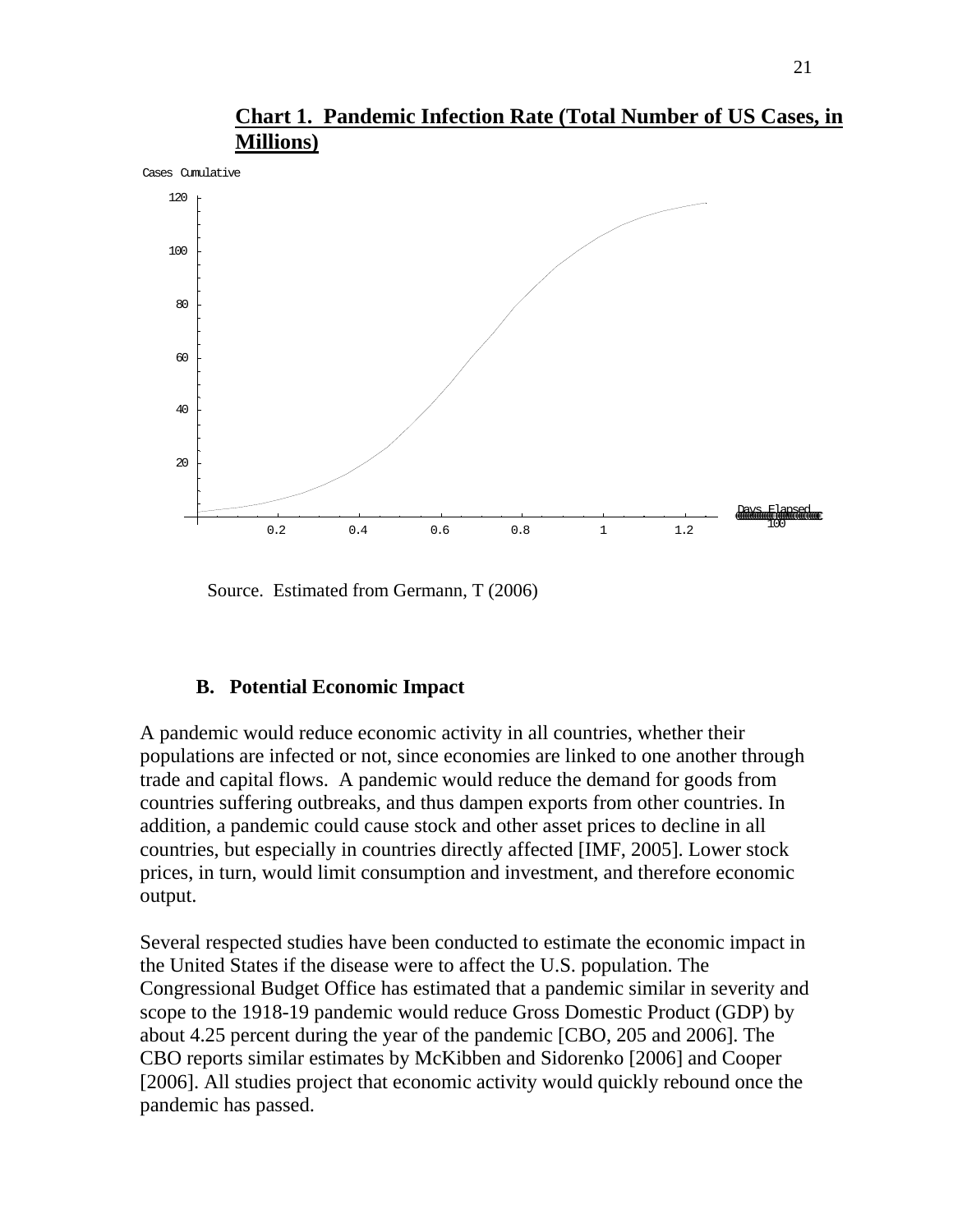To put these percentages in perspective, it is useful to keep in mind that the current annual output of the U.S. economy is roughly \$13 trillion. A 4.25 percent drop in output, therefore, would translate into an annual output reduction of approximately \$550 billion, a loss, according to the CBO, comparable to the average post-War recession. In a milder pandemic – one that would cause 100,000 deaths – the CBO projects an output loss of about 1 percent [CBO, 2005].

The global losses are even more staggering in aggregate terms. In mid-September, a senior World Bank official estimated that in a worst case, a pandemic outbreak would reduce world output by as much as \$2 trillion (or 3 percent of world GDP).

There is one study, however, that is more optimistic about the economic impact. Two economists at the Canadian Finance Department have estimated that a severe pandemic on the scale of the 1918-19 event would cut the Canadian GDP (and by implication U.S. GDP) by only 0.3-1.1 percent [James and Sargent, 2006]. This projection draws on economic impacts estimated from earlier pandemics, including the 1918-19 episodes and the SARs outbreak, both of which hit Canada. According to this study, despite its highly lethal nature, the 1918-19 pandemic caused only a 0.5 percent decline in GDP in the United States and had no discernible impact either on financial markets or trade flows. The study found similar small effects from the SARS outbreak.

We draw little comfort, however, from any study based on extrapolations from past pandemic outbreaks, especially the 1918-19 flu. As already noted, the U.S. economy is vastly more interconnected than it was nearly a century ago. Just-intime delivery systems are now commonplace throughout the economy – here and elsewhere. Major disruptions in parts of the economy are, therefore, more likely to ripple through the rest of the economy and at faster rates than in earlier times. We find it difficult to believe that an event today causing the deaths of roughly 2 million people in a relatively short span of time would not significantly depress consumer demand and, in turn, the willingness (or capabilities) of businesses to make investments in new plants and equipment. For all these reasons, even though economists differ on the projected impacts, we believe it more prudent for policymakers and firms to presume that a severe pandemic would cause a decline in output closer to the estimates of the majority of studies – estimating GDP losses in the neighborhood of 4-5 percent.

Whatever the overall economic consequences of a pandemic might be, they will differ significantly across different industries and areas of the country. Certain industries in which revenues are largely derived from in-person transactions – travel, retail establishments, restaurants, and other service providers, for example – would be more adversely affected than industries or activities in which business can be conducted without personal contact. Although some business would be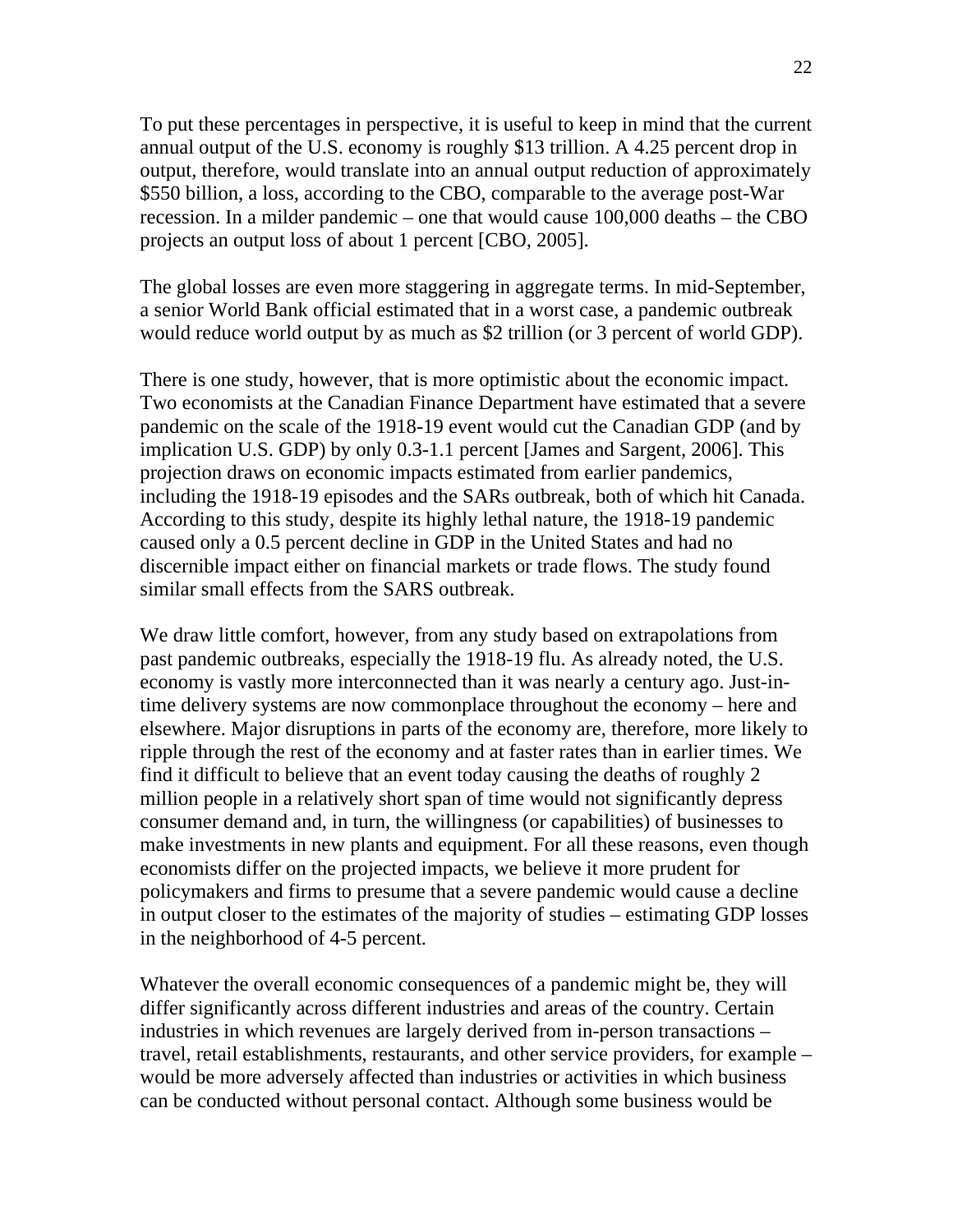transferred to the Internet, the magnitude of this offsetting impact could be muted by the impact of the pandemic on the Internet itself. As we discuss in Section II (D), the surge in Internet traffic that might result from an increase in telecommuting would slow upload and download times, perhaps to the point at which the network could not function effectively. This would dampen use of the Internet for commercial purposes.

One financial sector in particular – the life insurance industry –obviously could suffer significant adverse impacts as a result of the unexpected increase in the numbers of death claims. The Institute for Insurance Information (III) projects that a mild pandemic would cause relatively few life insurers to become insolvent, but the Institute is not so sanguine about the impact of a severe pandemic in which total capital losses could reach as high as \$133 billion. Although the III report does not project the number of insolvencies in a severe pandemic scenario, it indicates that "five to eight of the 30 leading group life insurers might struggle to pay their group life claims, particularly, if other lines of business, as well as their asset values, are also under stress." The report also suggests that individual and group life insurers "might have to go into the capital markets to raise additional funds for claims payments," which implicitly suggests that they might be rendered insolvent without the additional capital [III, 2006, pp. 9-13]. We offer a specific recommendation relating to the life insurance industry in Section IV (D) of this report.

### **II. Addressing The Pandemic Threat**

Addressing the pandemic risk requires attention to the actions of both the public and private sectors on five broad fronts: monitoring, containment, medical response, avoiding/mitigating business interruption, and assisting other countries in prevention and treatment. We discuss under each of these topics the current and projected state of affairs based on what we know about existing public and private sector plans, our assessment of these plans, and our recommendations for further urgent actions to reduce the human and economic impact of a pandemic.

### **A. Monitoring**

The first step in containing a pandemic – since preventing one is likely to be impossible – is to monitor its presence, and, specifically, to detect as early as possible the first cases of human-to-human transmission. While critical, it is important to understand that this is not an easy task because each pandemic virus is different and its unique signature must be isolated and identified through blood tests from an infected individual or individuals. Further, it is to be expected that individuals who come down with the disease may not recognize its special character until it is too late for them or until after they have infected many others.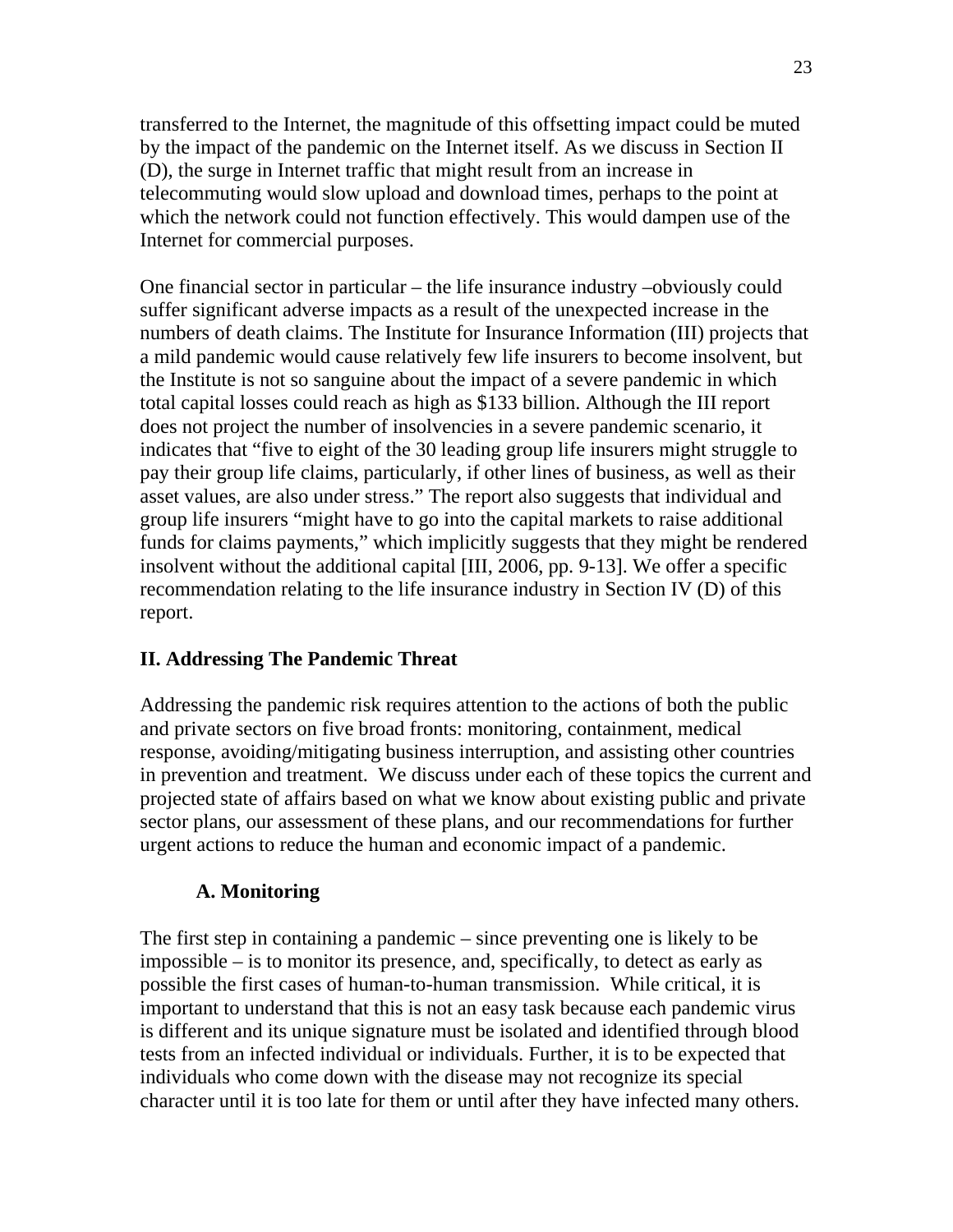The best that can be done on the monitoring front is already being done, from what we are able to determine. The course of any virus strains that *may* develop into a pandemic – currently, the H5N1 virus is a leading candidate – must be closely monitored on an international basis since a pandemic, by definition, is a global phenomenon. Fortunately, the World Health Organization is an international body that is already performing this function well. U.S. officials, medical specialists, and scientists are working closely with the WHO.

So far, it is only through the efforts of the WHO that we know the H5N1 virus has been detected in roughly 230 individuals. As a result of the WHO's efforts, the destruction of poultry in the affected regions have thus far contained the spread of H5N1, making it less likely that this particular strain will mutate. We have nothing further to recommend in this regard and encourage the U.S. government to continue its active support of and cooperation with the  $\rm{WHO.}^5$ 

# **B. Containment**

 $\overline{a}$ 

The best way to contain the spread of pandemic flu is to vaccinate as many individuals as possible around the world, ideally with a vaccine that "perfectly matches" the specific virus. Should this prove impossible, individuals should be vaccinated with flu vaccines that are currently available. A second containment method is to provide individuals in affected regions with anti-viral medications, as well as additional medications now used for other purposes that may also be useful in treating those who become infected. A third step is to adopt "social distancing," by closing certain facilities and events otherwise open to the public and encouraging individuals at home and at work to avoid close contact with others.

In the following sections, we review the current status of containment efforts, and offer recommendations for additional measures.

# **C. Perfect Match Vaccines and Related Concerns**

A vaccine cannot be perfectly matched to a particular pandemic virus – and thus immunize virtually all who receive it – until human beings become infected and vaccine manufacturers have time to isolate the virus and mass produce a dead form of it to inject into other humans. Manufacturers must have sufficient capacity to produce the vaccine to inoculate a vast population – not just U.S. citizens (300 million), but ideally, everyone in the world.

 $<sup>5</sup>$  For daily up-to-date information about the status of H5N1 or other possible pandemic influenza strains,</sup> see www.who.org.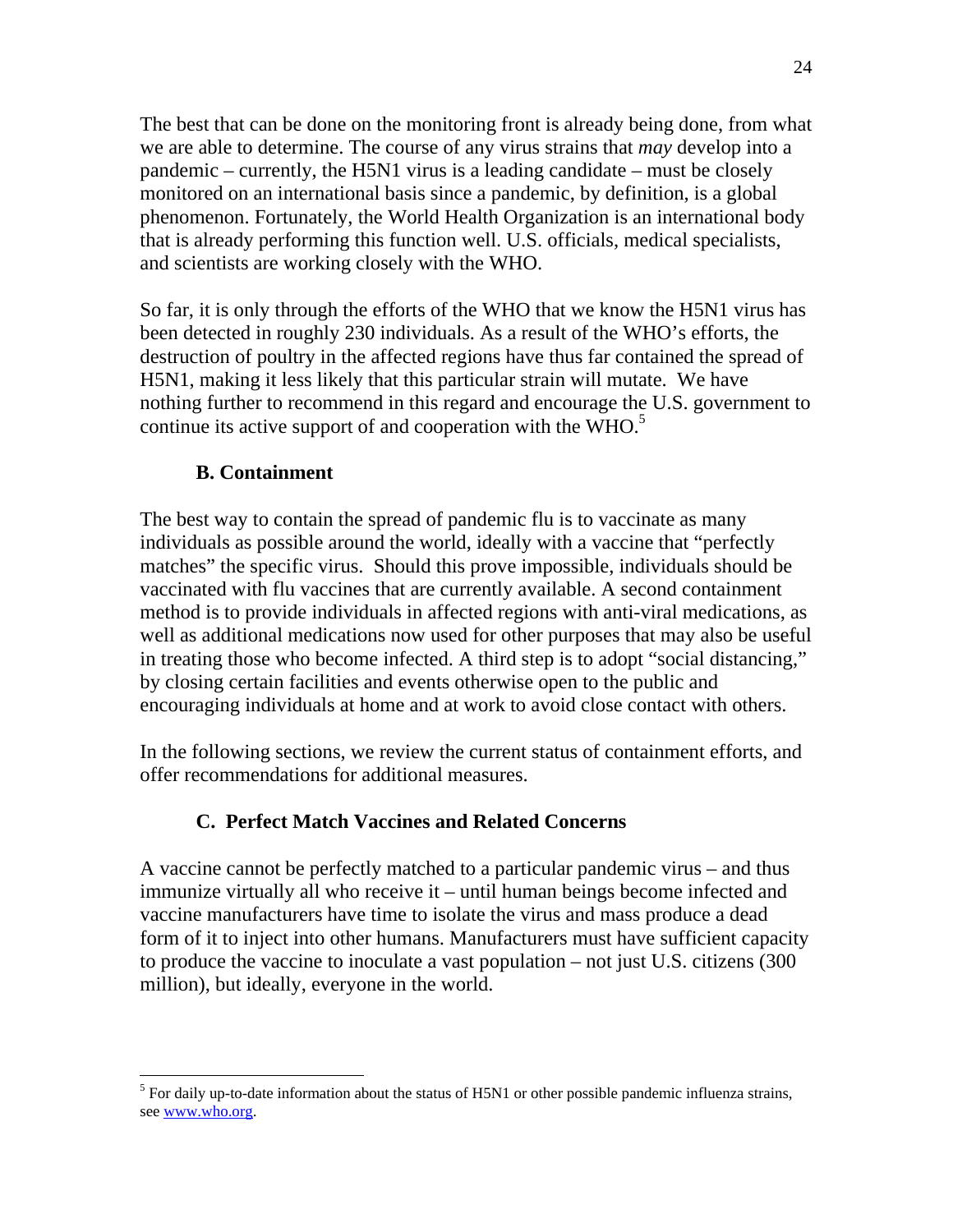The Administration's pandemic flu plan calls for sufficient capacity to inoculate all Americans within six months of an outbreak by 2011 [Homeland Security Council, 2006, p. 120]. In an effort to achieve this goal, Congress approved \$531 million in funding in fiscal year 2006 to expand current egg-based vaccine production capacity and roughly another \$1.2 billion to develop alternative vaccine production technologies. In December 2005 Congress also granted vaccine manufacturers and other parties liability protection, without which research and development of vaccines could have been discouraged.<sup>6</sup>

Currently, all flu vaccines are manufactured using chicken eggs as part of the process. However, these egg-based methods have limits, including the critical fact that the eggs must be specially prepared and treated, thereby eliminating the possibility of quickly expanding production capacity in the event of an emergency. Further, the current production of eggs in the United States, 100 million annually, would have to increase to roughly 2 billion to permit the production of enough vaccine for the population of the entire country, during a time when there also may be pressure to destroy chickens to prevent bird-to-human transmissions.<sup>7</sup>

For all these reasons, HHS is counting on egg-based production methods to meet only 20 percent of the "perfect match" vaccine required by 2011.<sup>8</sup> Even that amount would represent a seven-fold increase from the current U.S. capacity, a goal that is not attainable without the construction of the additional egg-based capacity that HHS is apparently hoping to fund with the \$531 million appropriated in FY 2006, unless the government is able to find a way to license a new adjuvant to boost vaccine effectiveness with lower doses, such as the one reportedly pioneered by GlaxoSmithKline (as discussed below). <sup>9</sup> For the remaining 80 percent, HHS has extended approximately \$1 billion in contracts to six separate companies to develop production technologies to produce vaccines in cells that, in principle, should be ready and able to meet demand in a pandemic emergency. The key advantages of cell-based methods for providing the environment for growing the vaccine (assuming the technologies can be perfected) are that cells can be

<sup>&</sup>lt;sup>6</sup> The Department of Defense, Emergency Supplemental Appropriations to Address Hurricanes in the Gulf of Mexico, and Pandemic Influenza Act of 2006 prohibits federal and state lawsuits against manufacturers of medical products and health care providers for injuries caused by treatment for pandemic influenza, other epidemics, and diseases caused by acts of terrorism. Liability protection exists only during the period that the Secretary of HHS declares a public health emergency (and protection does not extend to willful misconduct).

<sup>7</sup> See CBO, 2006.

<sup>8</sup> Leavitt, 2005.

 $9^9$  CBO (2006) explains that even with Sanofi's groundbreaking in 2006 of a vaccine-production plant in Pennsylvania that should double domestic capacity to produce H5N1 vaccine, that company still would be only to provide only 16-20 million courses of treatment (at two shots per person), enough for just 5-7 percent of the U.S. population.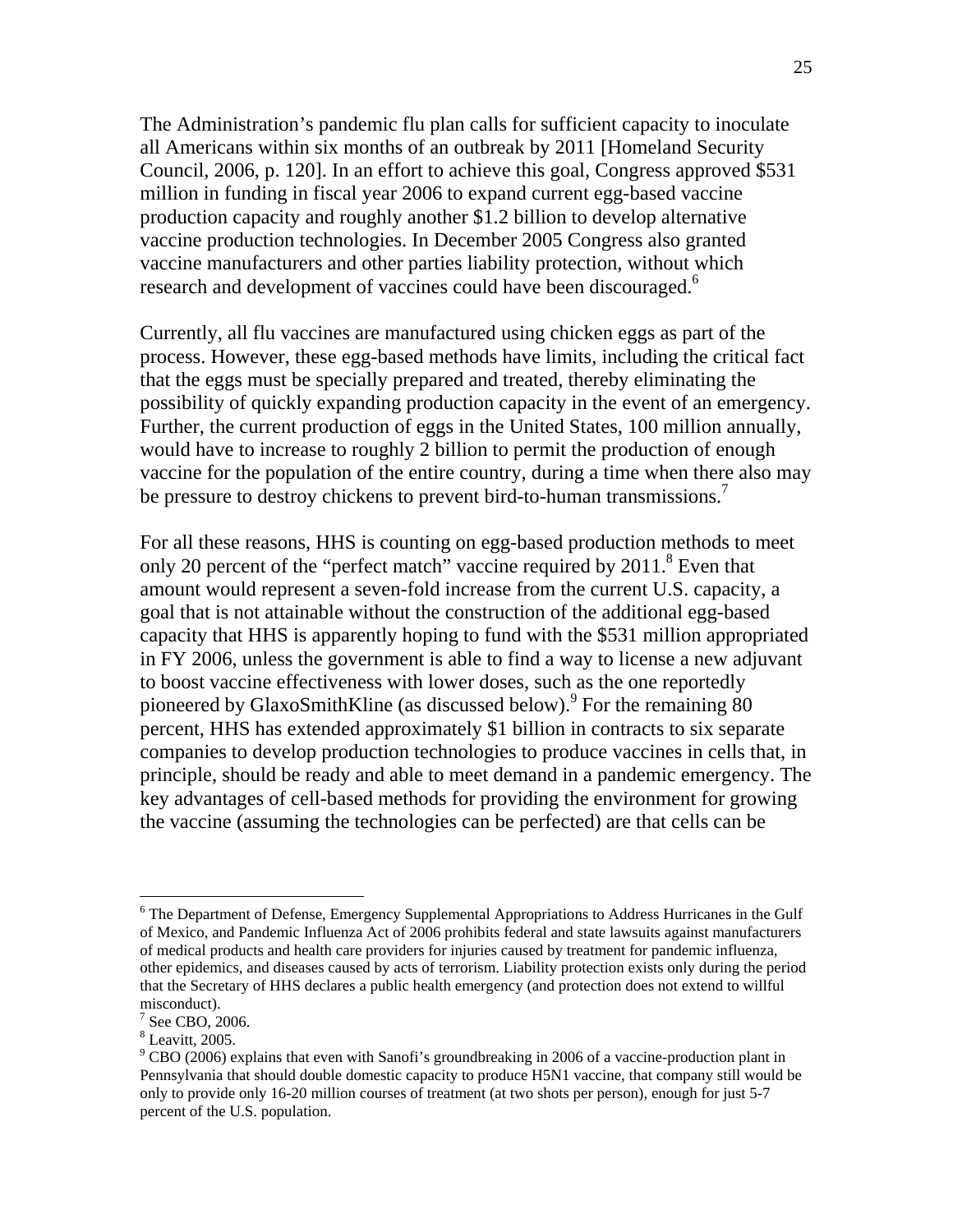frozen in advance and that large numbers of them can be grown quickly.<sup>10</sup> HHS plans to make additional funding awards in 2007 and 2008 to those companies documenting some initial success in their cell-based R&D efforts.

Still, potentially significant uncertainties remain regarding the efforts to ensure sufficient capacity to produce "perfectly matched" vaccines by 2011.

#### *Concerns*

- ¾ *It is not certain to what extent a perfect match vaccine developed for the first wave of a pandemic would protect populations against successive waves*, *a pattern the federal government expects if a pandemic outbreak occurs.* The flu virus constantly mutates and the second or third version of a pandemic virus could react significantly differently to a vaccine produced for the first wave. Further, given the rapid speed of transmission of the flu due to modern transportation, it is possible, if not likely, that the first wave will be over by the time the perfect match vaccine is developed. For all these reasons, therefore, it would be a mistake to assume that a perfect match vaccine is a panacea, although the experts we have consulted believe it will provide far better protection against subsequent waves than any existing vaccine.
- ¾ *There is no guarantee that any of the cell-based techniques the HHS has funded so far will work, in the sense that they will be able to mass-produce the perfect match vaccine in the six-month time frame the HHS has announced as a goal – and that they will be able to do so by 2011, the other HHS-announced vaccination goal.* Moreover, even if a cell technology is demonstrated to be effective, some experts believe it would take four years to build the necessary plants and qualify for FDA approval. Again, according to the CBO, HHS believes that the timeline could be expedited by performing a number of the steps required – design and construction of the plants and clinical trials, for instance – in parallel time frames. But this HHS strategy is still a bet – a reasonable one, in our view – but not a sure thing.

 $10$  CBO (2006) also notes that there are competing views about the additional value or disadvantage of cell versus egg-based technologies. The uncontested advantage is that cell-generated vaccines could be used by individuals who are allergic to eggs. The debate centers on whether cell technologies provide added or less security than egg-based methods. Egg-based methods are subject to contamination by poultry-based diseases, however, and even the Administration has acknowledged that cells could be subject to contamination [Home Security Council, 2006, p. 105, fn. 16].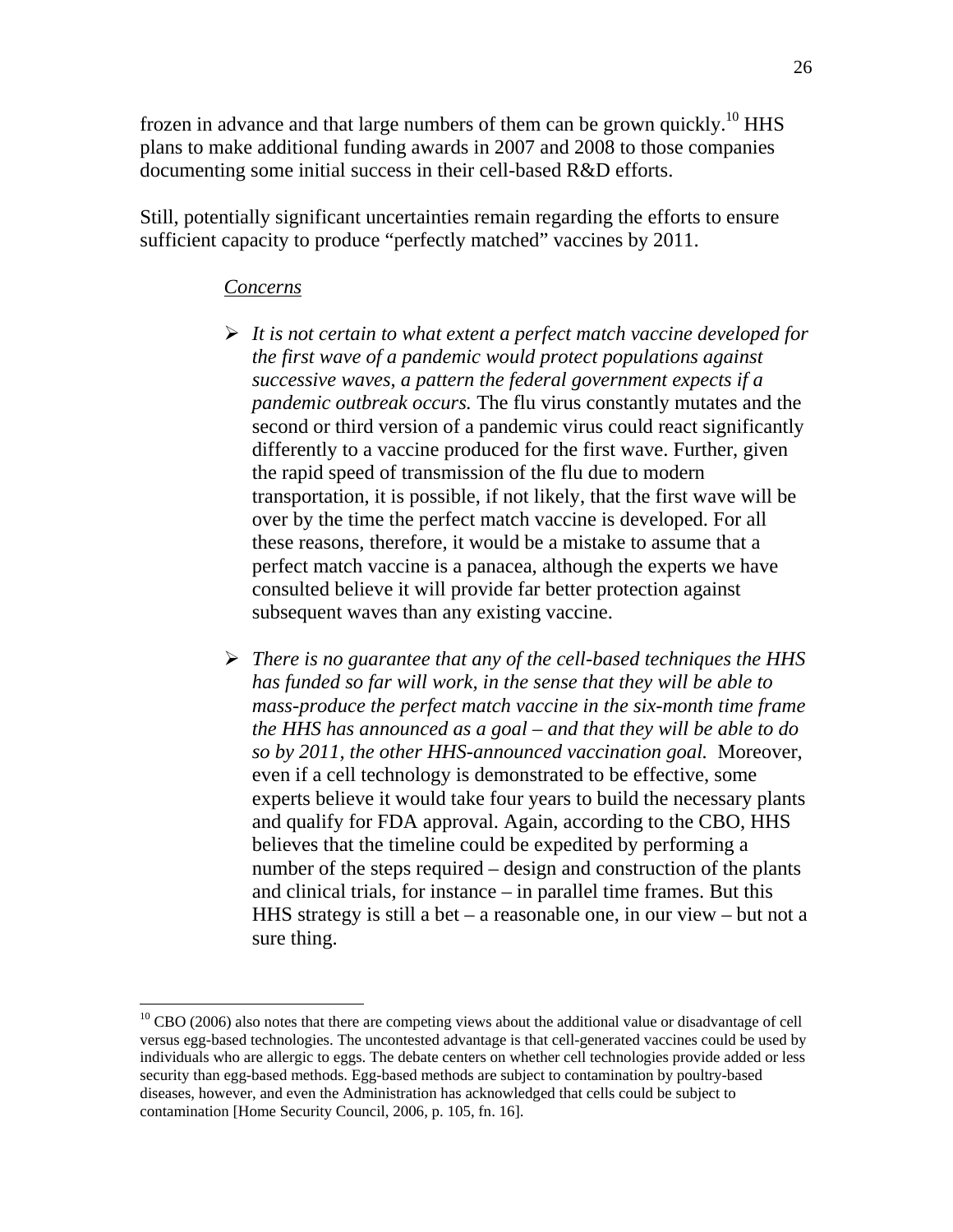- ¾ *It likely will be necessary in the future for the federal government to fund the construction of additional vaccine production plants.* As noted, HHS already has plans to do this for egg-based technologies, but since cell-based methods have not yet been proven, funding for construction of those facilities will not be required until one or more such methods has been demonstrated to be effective. But, because much of that capacity may not be needed for the production of nonpandemic related vaccines, the government should be prepared in subsequent years to fund vaccine plant construction, although the amounts required will depend on the successful development of safe and efficacious dose-sparing adjuvants, as discussed below.
- ¾ *Ironically, early success in developing cell-based vaccine production technologies that can be used to produce current vaccines for seasonal flu or pre-pandemic vaccines may discourage private sector efforts to develop other technologies for vaccine production.* Accordingly, if the federal government wants – as it should – to maximize the chances of success in having sufficient surge capacity to produce a perfect match vaccine, then the government should fund research into the development of other methods of vaccine production.

On the following pages, we outline several specific suggestions related to vaccine development and production that, in combination with other measures, can reduce the severity of the pandemic threat to the United States – and indeed, to the rest of the world.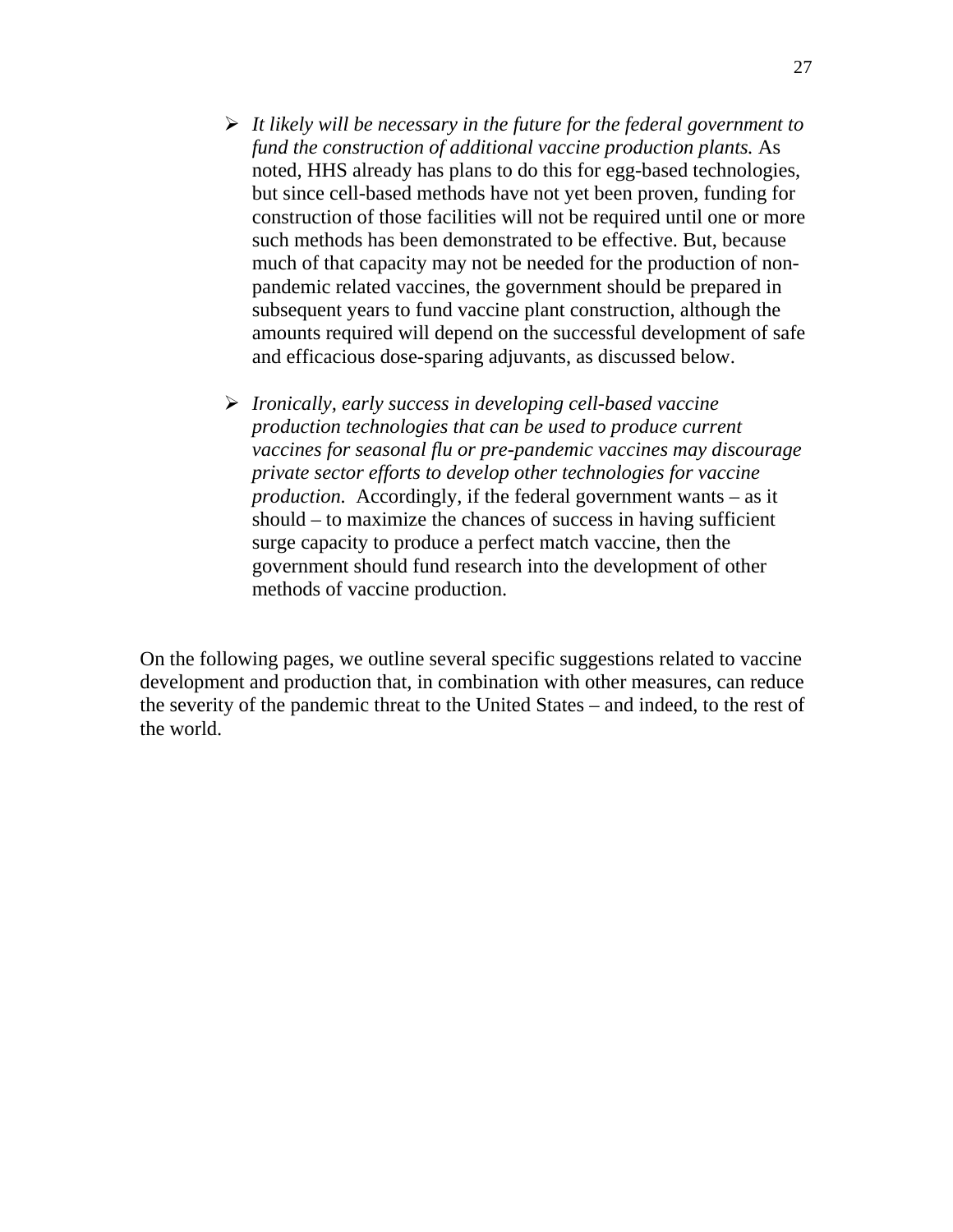# **Preparing for Pandemic Flu: A Call to Action**

# **1. Successful Vaccination Delivery Must be Earlier**

Despite the uncertainty clouding the effectiveness of a perfect match vaccine for subsequent waves of any pandemic virus, having the capacity to quickly produce mass quantities of the first perfect match vaccine should make it easier to produce vaccine for subsequent waves. In addition, it is possible that the perfect match for the first wave could immunize a substantial portion of the U.S. and other populations against successive waves.

2011 as a goal is simply too far away for comfort. The government should do all it can to accelerate its ability to meet the universal U.S. vaccination target for a perfect match vaccine as soon as possible.

The pandemic threat should be treated with the same degree of seriousness and intensity as any other threat to our national security, because, in fact, it is. A virus that can kill as many as 2 million of our citizens is every bit as much of an external danger as a military attack and should be treated accordingly.

**Recommendation 1: Because a pandemic could occur in the next several years, the federal government should commit to ensuring that all Americans have access to a pandemic-specific vaccine** *well before* **2011. Indeed, given the possibility that a pandemic could occur at any time, achieving this objective should be one of the nation's highest priorities.** 

# **2. Vaccine: Other Technologies**

Cell-based methods are not the only alternatives to egg-based vaccine production methods. Further research should be conducted into ways to stretch the amounts of vaccine required for effective immunization through dose-sparing adjuvants, as well as research relating to different methods of immunization.

HHS rejected proposals from companies in its first round of vaccine funding that would have used recombinant genetic techniques to manufacture vaccines, but according to the latest CBO report (2006), HHS has changed its position and is now preparing to issue requests for similar proposals. Other technologies have also been suggested, including the development of a universal vaccine to immunize individuals against all flu strains, and it is quite likely that more ideas will surface if HHS offers to fund research. Given that roughly \$1 billion has been spent on the six initial cell-based research grants, it is not unreasonable for the government to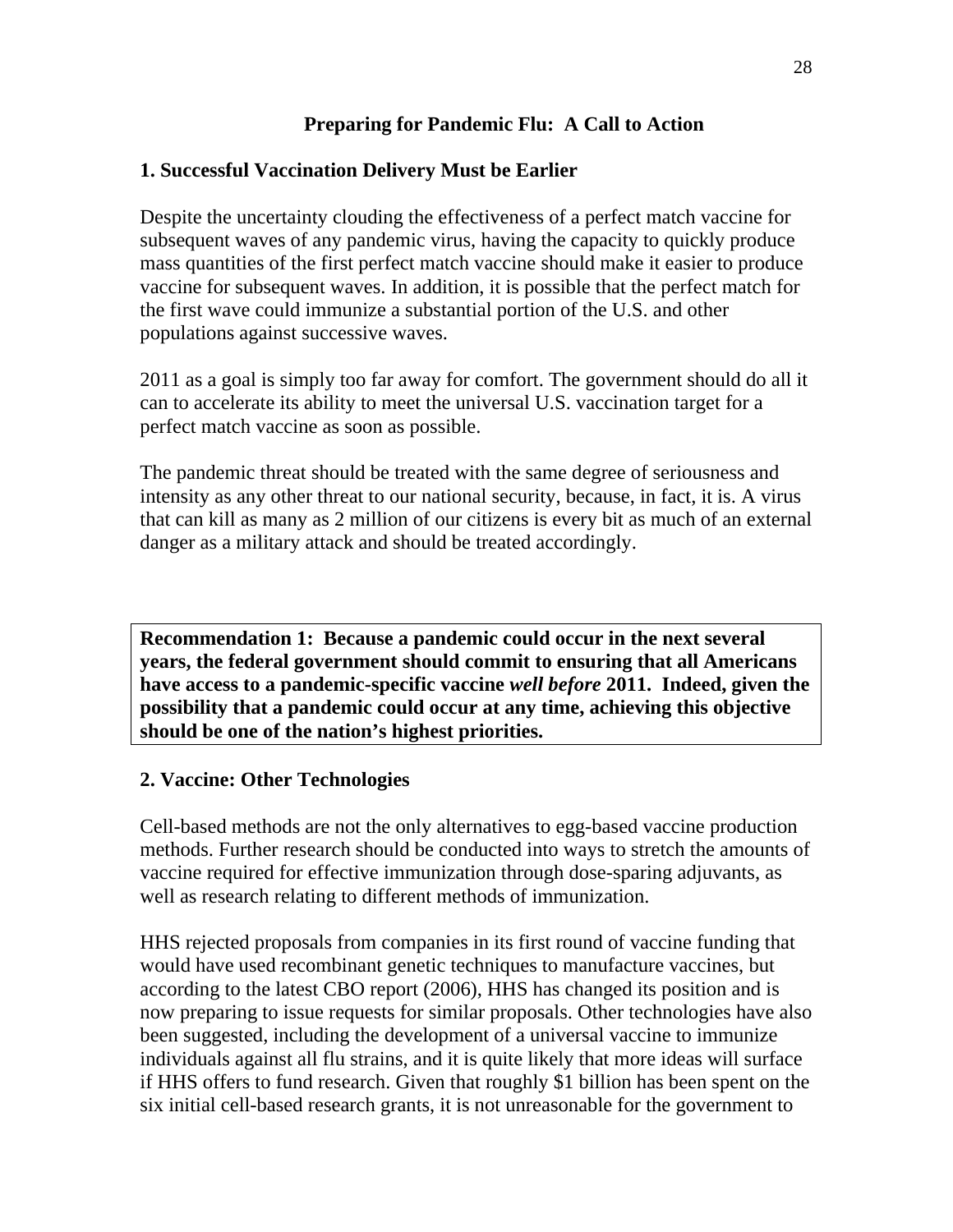spend at least half that much (\$500 million) for R&D contracts, prizes, or other reward-based compensation systems to induce the development of other vaccine production technologies.

One potentially promising, though untested, concept is the possible use of current bioreactors, or vessels that use organisms such as cells to carry out chemical processes. There are multiple bioreactors in the United States and other countries currently used for other purposes that may be suitable for vaccine production, ideally with a dose-sparing adjuvant that could considerably expand effective vaccine production capacity.<sup>11</sup> At least in principle, this process might be capable of producing several billion doses of perfect match vaccine in several months, well in advance of the six-month target for inoculating all Americans. We urge HHS to give this concept especially serious consideration.

Other developed country governments should increase funding of vaccine research and production. Four of the leading companies in vaccine and pandemic-related research and production – Chiron, GSK, Roche, and Sanofi – are non-U.S. firms. Governments in the countries in which these firms are headquartered or have research and manufacturing facilities should join with the United States in funding as many research efforts as possible that offer reasonable promise for quickly expanding the world's ability to rapidly produce a perfect match vaccine.

**Recommendation 2: The U.S. and other developed country governments should fund research and development of other vaccine production technologies and not rely solely on cell-based technologies as the only alternative to egg-based production. This research should include dosesparing vaccine formulations (adjuvants) and immunization techniques**.

# **3. Vaccine: Production Possibilities**

 $\overline{a}$ 

Because of what might be termed the surge nature of any pandemic vaccination program, much of the production capacity to vaccinate the U.S. population (including peoples in other countries, a subject discussed later in this report) is unlikely to be needed for private sector use later. In addition, the Congress Budget Office has pointed to several other reasons why private firms do not invest the socially optimal amount in vaccine production capacity, including the fact that individuals do not take into account the benefits they confer on others when they get a shot, that flu vaccine cannot be stored after one season, and that the manufacturing process is subject to contamination which could result in vaccines

<sup>&</sup>lt;sup>11</sup> Currently, the best bet for such an adjuvant is the one that appears to have been developed but not yet thoroughly tested by GlaxoSmithKline discussed later in this report. It is possible that other adjuvants might be developed in the future that would be equally, if not more, effective.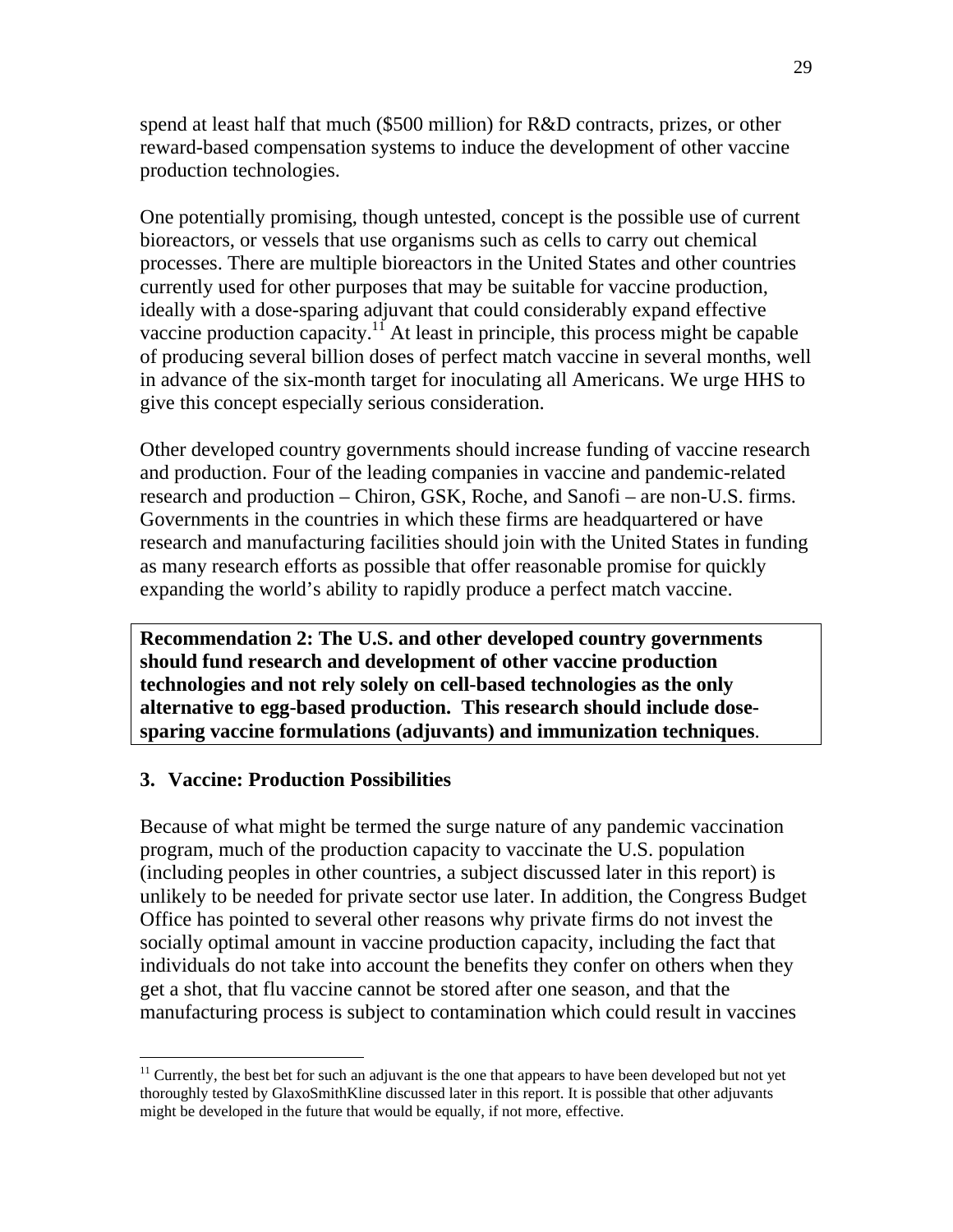being withheld from the market.  $^{12}$  For all these reasons, only government funding support can assure the requisite surge capacity.

The Administration's pandemic implementation plan calls for HHS to purchase and maintain stockpiles of 20 million courses of vaccine against each flu virus deemed to have pandemic potential. Even if these vaccines are no more effective than the seasonal flu vaccine discussed next in this report, the purchases would stimulate the building of additional plant capacity that could be called on in the event that a pandemic occurs and surge capacity is needed to manufacture a perfect match vaccine.

In other circumstances in which a vaccine is well known but in which demand is not great enough to encourage sufficient investment in production capacity, government purchase agreements can provide sufficient demand-side incentives to make up for any market-related shortfalls.<sup>13</sup> However, demand-side incentives may not be well suited to encouraging expansion of production capacity when vaccine manufacturers do not know when the purchases actually will be made. A perfect match vaccine in particular cannot be manufactured until after a pandemic virus has already spread and can be isolated. For this reason, the federal government is more likely to encourage expansion in vaccine production capacity if it provides assistance directly for construction itself, either in the form of grants, tax incentives, loans, or loan guarantees.

At this point, we are not in a position to recommend a specific dollar figure for government financial assistance in any form because the best production technique – whether cell-based or some other technology – has not yet been proven. Indeed, it is conceivable that relatively little government financial support would be necessary if something like the bioreactor/adjuvant approach (or other technologies even more promising) turns out to be the best way to quickly ramp up production of a perfect match vaccine. However, if more expensive and complex technologies prove to be necessary, we urge the federal government to provide the construction aid that promises the most rapid buildup of vaccine capacity.

Should research into the alternative production technologies that we hope the United States and other developed countries will support ultimately bear fruit, we urge these countries to commit to assisting the construction of additional plant capacity to serve the needs not only of their own citizens, but others around the world.

 $12$  CBO (2006), p. 25.

<sup>&</sup>lt;sup>13</sup> See, e.g. Kremer and Glennerster (2004).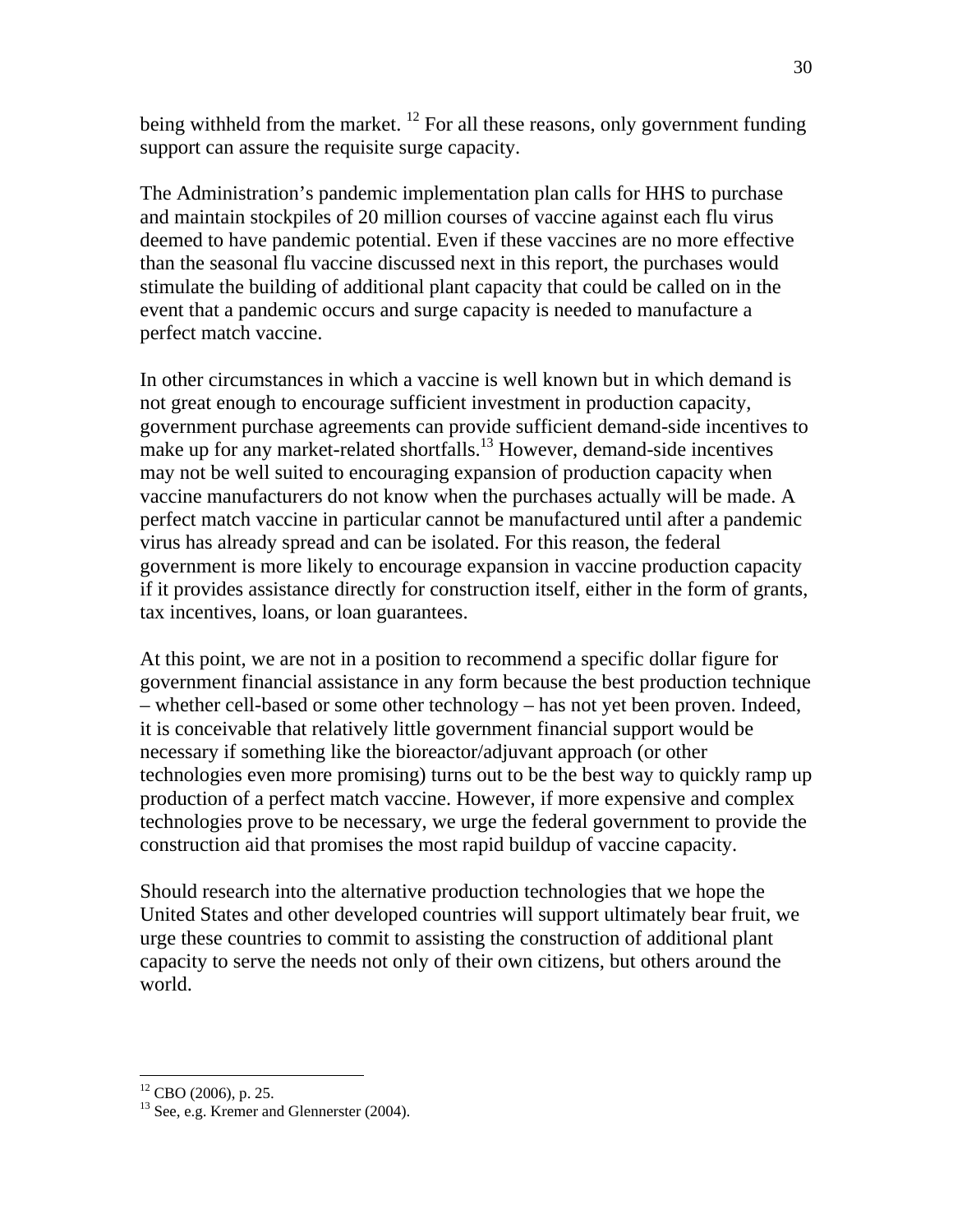**Recommendation 3: The governments of the U.S. and other developed countries should be prepared to fund the construction of vaccine production plants.** 

### **4. Vaccination Prioritization**

The HHS has developed a near-term priority plan for allocating scarce supplies of any vaccines that are closely matched to the particular pandemic virus: first to medical workers and then to the elderly and individuals with chronic conditions making them highly susceptible to hospitalization and death. This may be the right priority system, but it may not be.

If a future pandemic bears significant similarities to the 1918-19 pandemic, for example, then younger, healthier individuals (those between the ages of 18 and 40 in particular) are likely to be at greater risk. These individuals are also more mobile, making them more likely to spread the disease.

Accordingly, it is necessary for the HHS to regularly evaluate its vaccination priority plan in light of what is actually known about the nature of the specific virus that may represent a pandemic.

**Recommendation 4: HHS should regularly evaluate its vaccination priority plans to ensure that the spread of a future pandemic is slowed in the most effective manner.** 

### **5. Flu Shots for Everyone**

Until a perfect match vaccine is developed, a conventional seasonal flu shot offers the best protection against a pandemic, however imperfect such protection is likely to be. The more people who get the seasonal vaccine, the greater will be the surge vaccine production capacity in the event of a pandemic. In addition, higher seasonal flu shot penetration should reduce the likelihood that seasonal flu symptoms will be confused with pandemic flu in the event a pandemic occurs during the regular flu season.

As of early September, the Food and Drug Administration had approved four companies to supply flu vaccine for the coming season; these companies collectively have indicated they will deliver 100 million doses of seasonal flu vaccine, up from 85 million doses in 2005. To help ensure that this will happen, both the public and private sectors should stimulate demand for the vaccine. Federal officials can and should do this, especially since a system is now in place to compensate individuals harmed by vaccine side effects without manufacturers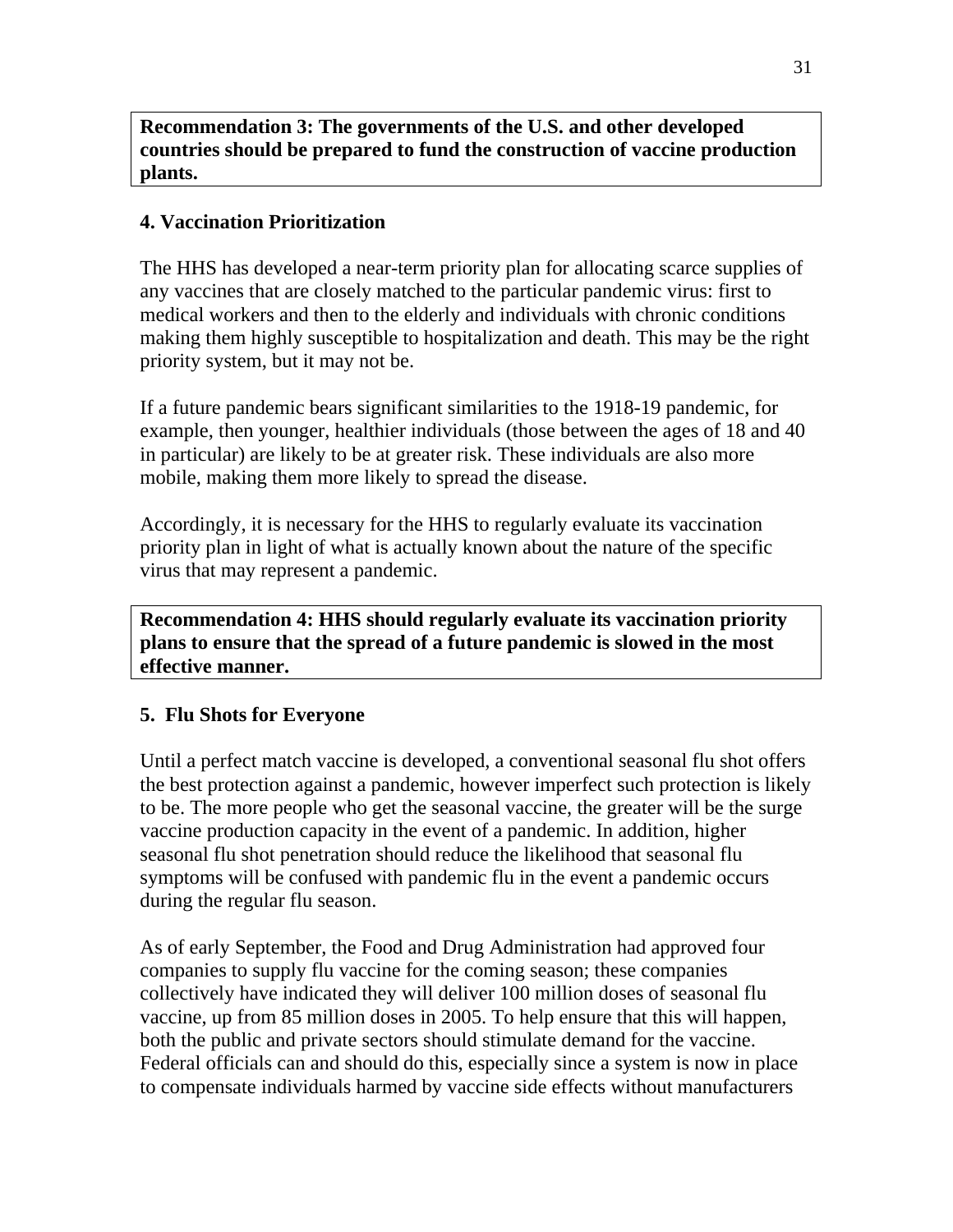having to fear large liability awards. Businesses can also stimulate demand by not only encouraging employees and employees of any contractors visiting their premises to be vaccinated, but also by paying the costs of shots their employees choose to take.

**Recommendation 5: Business and the government should work together to encourage every American to get a flu shot. Businesses should pay for seasonal flu vaccinations of their employees, and the federal government and state officials should engage in an annual public campaign to encourage every American to get a flu shot.** 

# **6**. **Paying for the Research**

The U.S. government already is funding research into how to make dose-sparing vaccines using adjuvants to reduce the amount of vaccine required to effectively immunize individuals. In late July 2006, GlaxoSmithKline, a leading British pharmaceutical company, announced that it had developed a pre-pandemic vaccine, based on the H5N1 virus that is also dose-sparing [Grady, 2006]. GSK said that it had tested its vaccine on 400 healthy individuals in Belgium and will be seeking approval from food and drug agencies in the United States and other countries. A spokesman for the company said it could make 60-70 million doses annually once the vaccine is approved, equal to the company's seasonal flu production capacity, and that it expects production capacity for the new vaccine to rise to 150 million doses annually by 2008.

The news from GSK is clearly promising, but in our view it is premature at this time for the U.S. government to undertake a large-scale purchase of the GSK vaccine until its protective value is more clearly ascertained. Indeed, even if additional tests document its value, the U.S. government may be at disadvantage in completing a large-scale purchase since GSK is a British company and may allocate any limited supply to British citizens first.

Nonetheless, the most important breakthrough that GSK may have accomplished is not so much the specific vaccine it has announced, but the *adjuvant* that the company apparently has discovered for making *any* vaccine more effective and dose-sparing. Adjuvants function as additives to help stimulate the immune system, thereby reducing the dose required to achieve a given level of immunity. Adjuvants may also provide protection against multiple flu strains.

If the GSK adjuvant proves to be as effective as initially claimed, then it could greatly add to the effective vaccine production capacity worldwide by stretching quantities of vaccine over a broader population and speeding up the time required to immunize the entire U.S. population – or the population of any other country for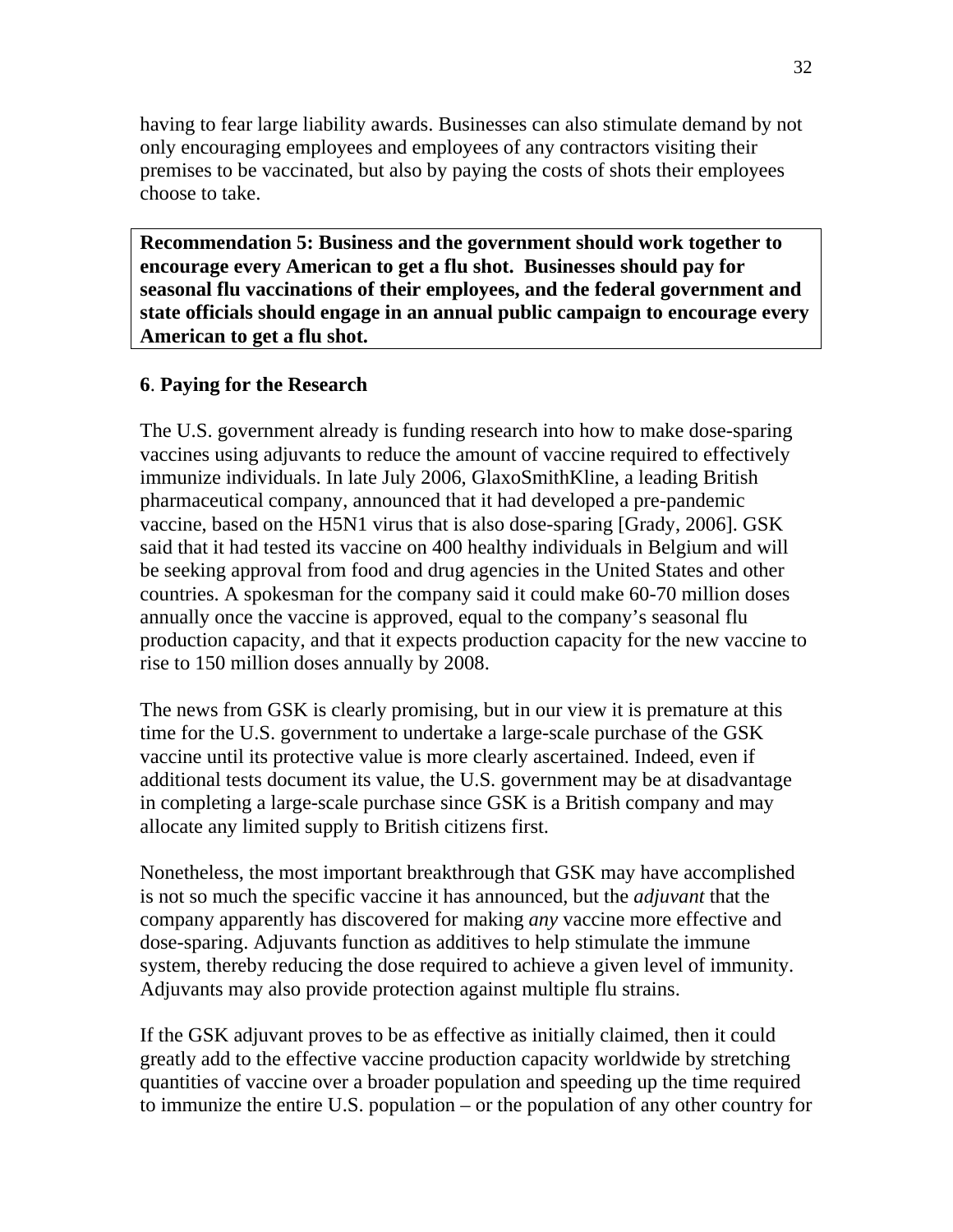that matter – with a perfect match vaccine. This may be especially true if the concept of using the adjuvant with bioreactor technology proves promising.

The challenge is that this particular adjuvant is a trade secret and entirely within the power of GSK to license – or not license – as it chooses. Nonetheless, if further tests confirm GSK's claims about the cost-effectiveness of its new vaccine, we urge the U.S. government, ideally in combination with other governments (and the British government is a natural partner given that GSK is a U.K. company), to seek a license and pay appropriate royalties to use and make widely available to other manufacturers the GSK adjuvant and any related technology.

More broadly, we urge the U.S. and other governments to license *any* adjuvant or technology discovered or developed in the future that would safely expand effective vaccine production capacity and to which governments might not otherwise already have rights. We presume, for example, that since the U.S. government is funding the development of alternative cell-based production technologies, it owns the rights to license any of those technologies that might prove to be effective and safe.

We underscore the importance of paying royalties to the developer of any adjuvant or capacity-expanding technology because it is vital that private sector firms continue to have an incentive to develop potentially life-saving innovations.

### *Other Vaccines*

Until a pandemic breaks out, no perfect match vaccines will be available. In the meantime, the U.S. government has funded the stockpiling of 8 million doses of pre-pandemic vaccines – specifically those derived from the H5N1 avian virus that may be close to a future pandemic virus, but are unlikely to be a perfect match – as well as the development of other dose-sparing vaccines that provide immunity at lower doses than otherwise required. The 8 million stockpiled doses would cover only 4 million people, however, since an effective treatment course consists of two doses per person. As noted above, GSK has recently announced the development of a dose-sparing, pre-pandemic vaccine that, according to the company, could be the most cost-effective vaccine developed to date.

Regardless of what is done to gain access to any potentially path-breaking adjuvant and to related technology for expanding vaccine production capacity, the most promising course now, in the absence of a perfect match vaccine, is to vaccinate as many people as possible with the regular or seasonal flu vaccine. Although the seasonal vaccine will not be matched to the particular pandemic strain, the consensus among the experts appears to be that it could, nonetheless, reduce the chance that H5N1 or another strain of similar pandemic potential could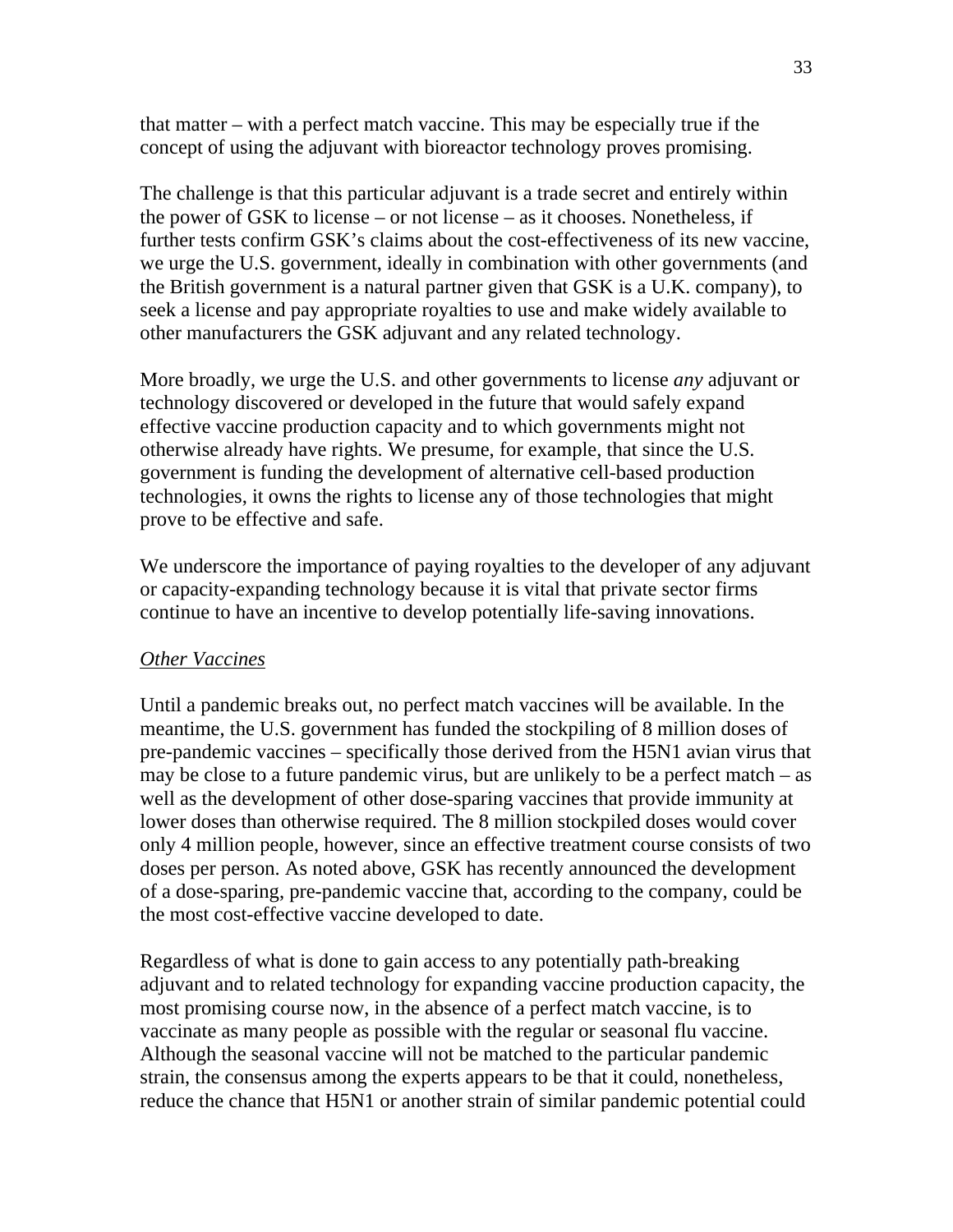reassort with a human flu virus to produce a pandemic. Accordingly, the seasonal vaccine should slow the rate of transmission. In addition, even if the seasonal vaccine offered none of these health benefits, its purchase in mass quantities would build up the capacity to produce the perfect match vaccine if and when it is needed.

Accordingly, we simply reemphasize here the importance of having the federal government and all private businesses encourage as many individuals to get a seasonal flu shot annually and that private firms pay for shots for their employees.

### *Anti-Viral Medications*

 $\overline{a}$ 

Two anti-viral medications – Tamiflu taken orally and Relenza administered by inhaler – have been developed to reduce the intensity and duration of the seasonal flu. It is widely believed in the medical community that these medications could also perform the same function for those who may be infected during a pandemic or, at the very least, help reduce the ease of transmission of the virus, although neither effect is known with certainty.

The federal government has recognized the value in having some anti-viral medications stockpiled and ready for use in case of a pandemic outbreak. Congress appropriated over \$700 million in Fiscal Year 2006 for further anti-viral research and for federal and state purchase initiatives. HHS is using the money to stockpile 25 million regimens (each anti-viral medication must be taken for several days) by the first quarter of 2007, assuming the medications are delivered on time. Ultimately, the federal government plans to stockpile 50 million regimens by the end of 2008.

In addition, the federal appropriation subsidizes 75 percent of the cost of the medications purchased by the states. If all states took advantage of the offer, this would add another 31 million regimens to the national stockpile, bringing the total stockpile eventually to 81 million regimens, or enough to treat 25 percent of the population, the target set by the American College of Physicians and the WHO.<sup>14</sup>

Ideally, we would like to see that goal met sooner rather than later – in the best of all worlds, by the beginning of this flu season. However, given capacity constraints in the production of anti-virals to be discussed shortly in more detail, this does not seem possible.

<sup>&</sup>lt;sup>14</sup> See American College of Physicians (2006). The ACP report recommends, understandably, that antivirals be used on a prophylactic basis by medical workers in an area affected by a pandemic, with scarce remaining supplies reserved for treatment of infected individuals.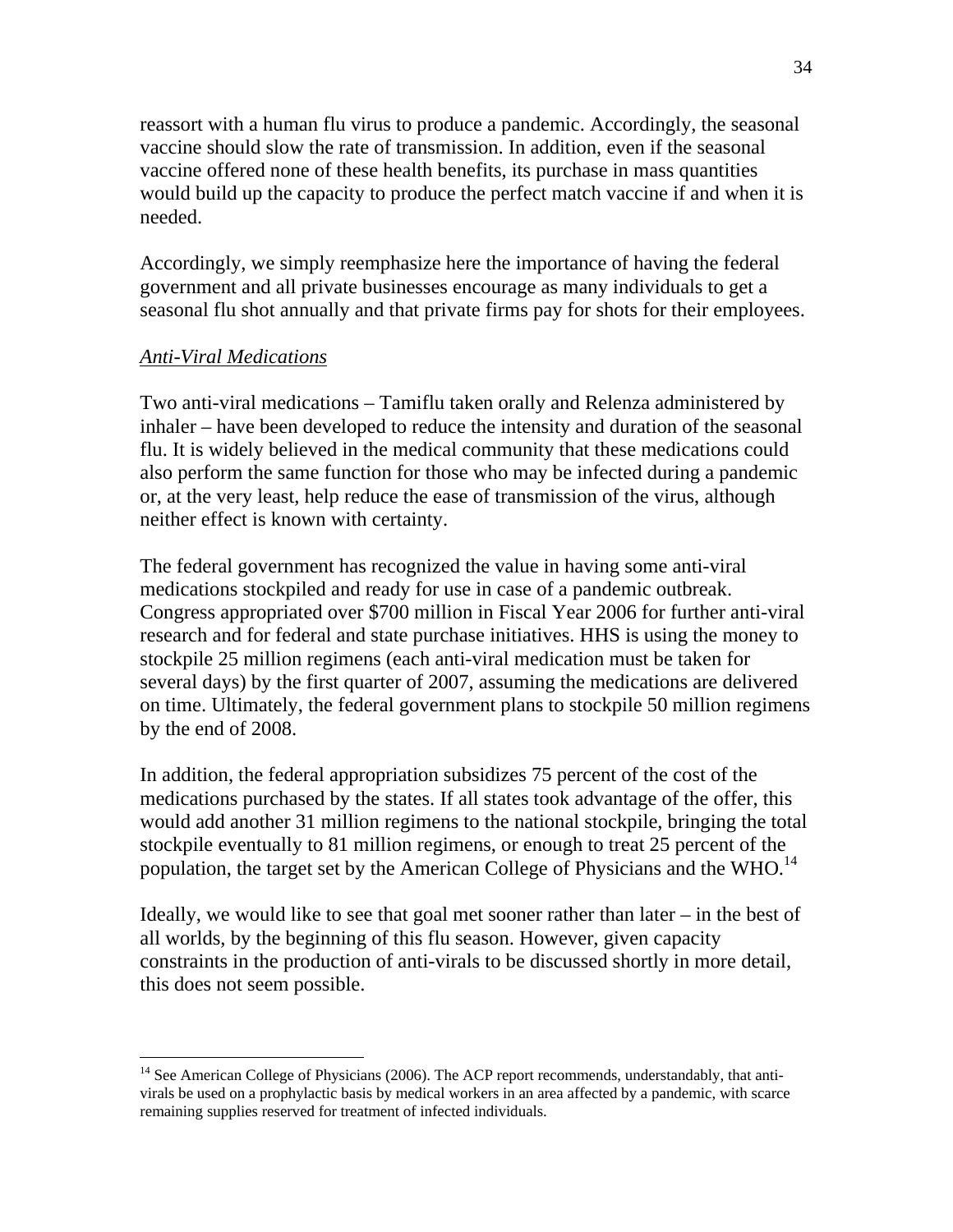**Recommendation 6: The U.S. and other governments should explore ways to license the use of adjuvants and other related technologies that will significantly increase vaccine production capacity. Licenses should compensate developers with appropriate royalties, and technologies should be made widely available to manufacturers everywhere.**

# **7. Meeting the Costs**

One measure that could help achieve the goal of having sufficient stockpiles to treat 25 percent of the population: change the federal funding formula for state purchases of anti-virals. As of the August 1, 2006 deadline for states to announce their purchase plans to HHS, at least five states had indicated they were unlikely to take their full allotment (when final notice is required on December 31, 2006). According to published reports, these states either questioned the efficacy of the medications or preferred to devote their limited tax revenues to other purposes.<sup>15</sup>

In our view, states should not have been required to share the cost of the anti-viral medications in the first place. A pandemic, by definition, is a national – indeed global – problem. If the virus shows up in one state, it is virtually certain to show up in others. Likewise, when one or more states administer anti-viral medications to their citizens, this can benefit other states as well, by slowing the rate of transmission or perhaps even reducing the severity of the pandemic in other states.

This recommendation implies not only that the federal government should pay the 25 percent share for the states deciding not to fully participate in the state portion of the anti-viral program, but also, in the interest of fairness, the share of other states as well.

**Recommendation 7: The federal government should bear costs for meeting its anti-viral stockpile goal, which would protect 25 percent of the U.S. population.**

# **8. Research and Development: Exploring Additional Options**

It is natural also to consider whether the federal government should purchase more anti-viral medications – specifically Tamiflu and Relenza – once the stockpile has reached the 25 percent-of-population target recommended by the ACP. This is a difficult issue since the medical consensus is that current anti-virals will confer some benefits in treatment and in prevention, but this will not be known with certainty unless and until a pandemic occurs. If unlimited capacity to produce more anti-virals existed, it might be easy to err on the side of caution and continue

<sup>15</sup> See, e.g. Schmit, 2006a and 2006b.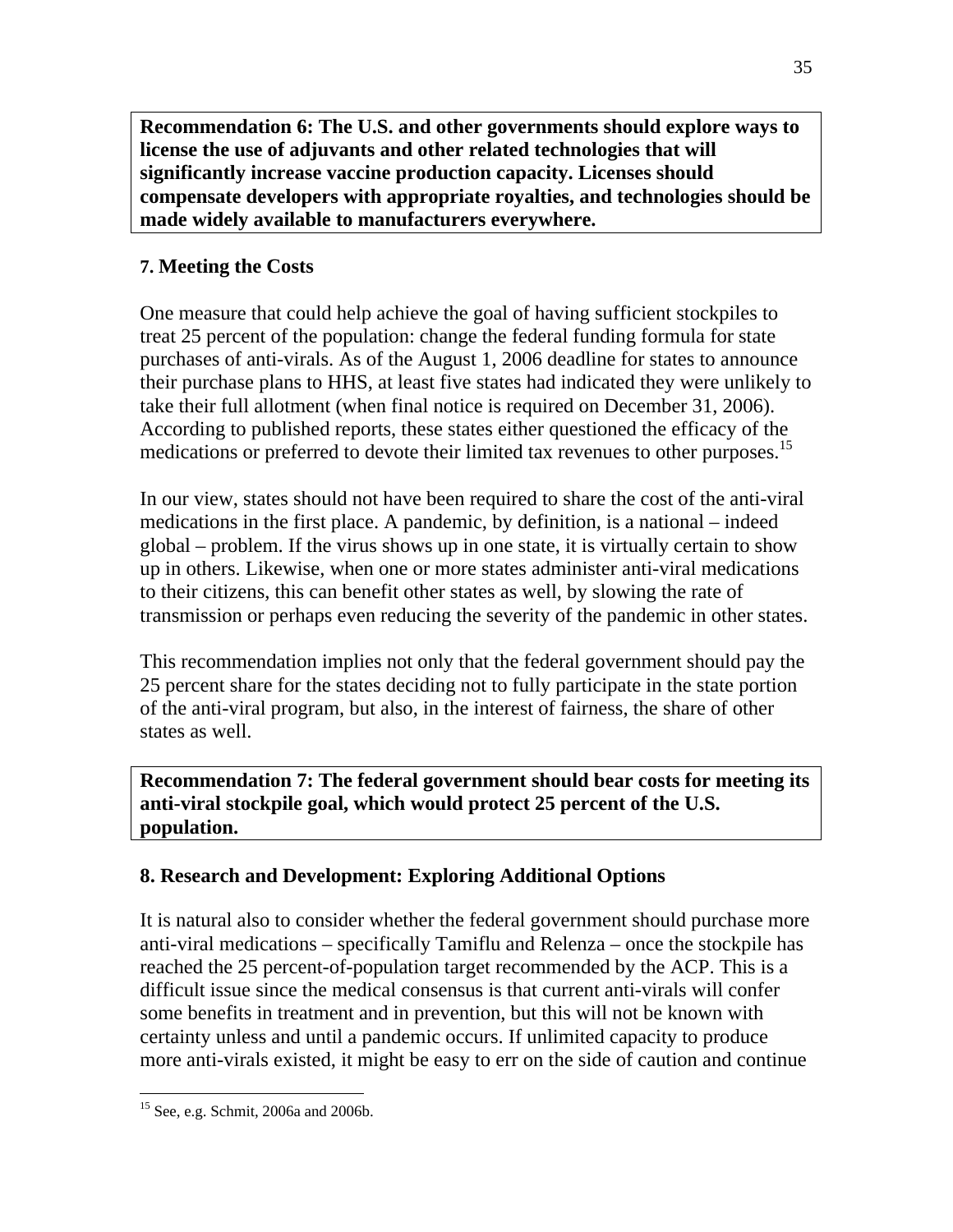to purchase more of these medications. However, although Roche, the patent holder and principal manufacturer of Tamiflu, has entered into contracts with suppliers and sub-licensed the manufacturing rights to companies outside the United States that could produce an additional 400 million regimens during 2007, there are many other countries that also want the drug. Even if the United States could purchase as much of this additional production as it wanted – which is not within our control – there is a question of global fairness to consider: is it appropriate for the United States to dominate the purchase of a limited amount of Tamiflu when other countries want it as well? This question, too, might be easier to answer if the patent holder were a U.S. company, but this is not the case. The same is true for GSK, the manufacturer of Relenza.

Taking all these considerations into account, we believe the federal government should wait before adding more to the stockpile until there is further evidence of the efficacy of the two existing anti-viral medications and/or if both of the other two courses of action we now lay out prove inadequate.

First, while the federal stockpile should be viewed as an emergency backstop, private individuals will still be able to purchase both Tamiflu and Relenza on a prescription basis on the open market, if not in 2006 then certainly by 2007. According to the CBO, Roche is currently producing 80 million regimens of Tamiflu a year in U.S. facilities. Although it is unclear how much of this will be directed to the federal government in 2006, once the government's current purchase plans are satisfied, production at this annual rate should be available mostly, if not entirely, to supply the private market in 2007. In addition, GSK has also increased this year's production of Relenza from 1 million to 15 million regimens worldwide, but not yet in the United States. GSK has announced, however, that it will begin production of the medication in North Carolina in  $2007^{16}$ 

Second, given the uncertainties surrounding the effectiveness of both *current* antivirals, the federal government should more aggressively support research into any other anti-virals or their equivalents holding the promise of reducing the severity and/or transmissibility of a future pandemic.

The federal government has already recognized the need to develop other medications or therapies for treating and reducing the transmissibility of both pandemic and seasonal influenza. HHS plans to spend \$200 million for this purpose. However, given the gravity and urgency of this objective, we urge the government to do more.

<sup>16</sup> CBO, 2006, p. 14.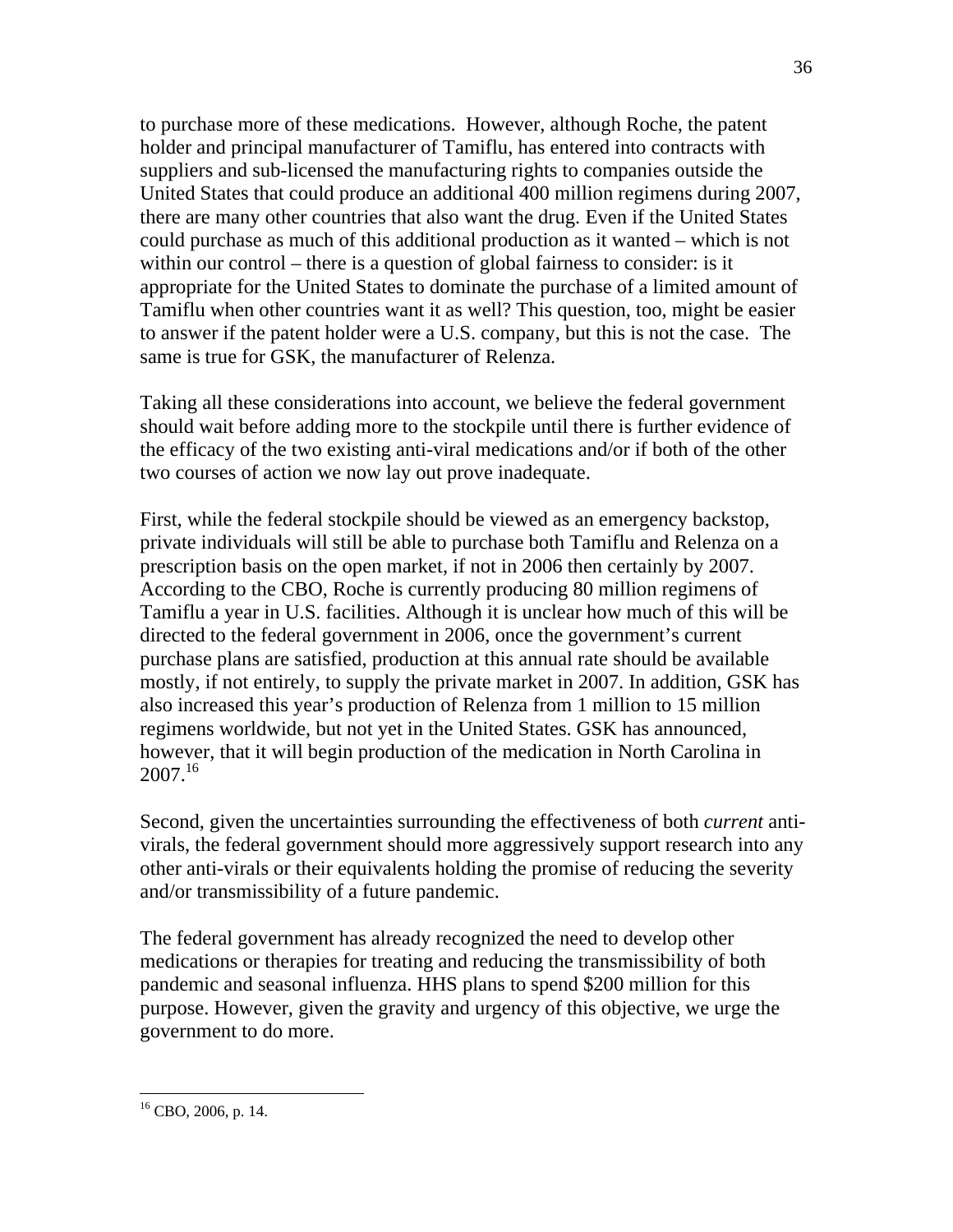Specifically, HHS should continue to spend annually at least at the level that it is spending now (approximately \$200 million) for research and development of other anti-virals. However, this funding should also cover testing of the use of medications that have already been suggested might be effective in moderating the symptoms of influenza.

In particular, the appropriate agencies of the federal government should immediately test the efficacy of statin drugs, now widely used for lowering blood cholesterol levels that may also be potentially useful in reducing the inflammations typically associated with influenza.<sup>17</sup> Statins are already widely used on a regular basis by many Americans and others around the world, and should be both more readily available and more easily stockpiled than either of the current anti-virals. Their effectiveness for treating influenza symptoms should be promptly tested.

**Recommendation 8: The federal government should augment its support of testing and R&D for developing other anti-viral medications.** 

# **9. Acquisition and Deployment of Medical Equipment**

We have already discussed the need for more testing and research into medications to minimize the suffering and possibly save the lives of individuals who may become infected with pandemic flu. But there are more immediate challenges to be addressed.

In particular, there is broad consensus that most local health care systems – hospitals in particular – do not have the excess capacity of beds, equipment, and trained personnel to handle a large influx of patients seeking medical care in a moderate to severe pandemic.<sup>18</sup> In principle, however, the shortage of hospital beds is the easiest problem to solve. Assuming treatment were available, patients could be housed in local schools or hotels, as many state plans envision.

The more difficult challenges are the shortages of medical equipment and trained personnel to operate it – ventilators in particular. The CBO report indicates that only 1.2 million N95 respirators (used in Canada by medical personnel during the SARS outbreak) are currently held in the national stockpile, with an additional 104 million to be delivered by September 2007. Current appropriations are funding the purchase of only 4,000 ventilators, when an additional 650,000 would be needed in a severe pandemic, according to the planning assumptions of HHS.

 $\overline{a}$  $17$  Institute of Medicine, 2005, pp. 194-96 and Fedson, 2006b.

<sup>&</sup>lt;sup>18</sup> See the conclusions and various citations in CBO, 2006, pp. 16-18.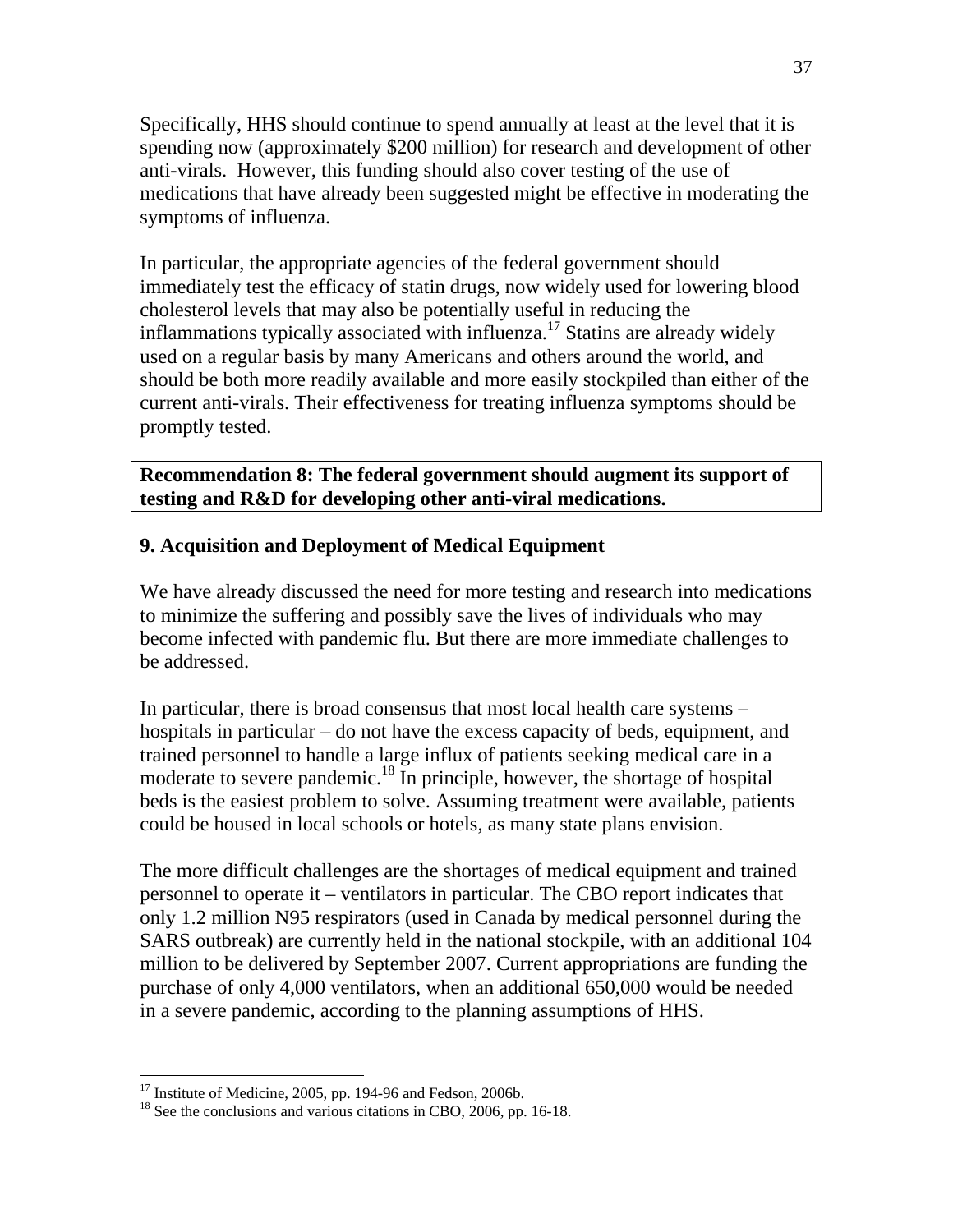One important question is whether additional spending for ventilators and other supplies, as well as for training individuals to operate ventilators, is justified in light of the unknown likelihood of a future pandemic. The CBO cites one estimate that an additional \$5 billion would be required to provide the supplies alone to meet the challenge of a severe pandemic.<sup>19</sup> The true figure could be much higher if, as has been publicly reported, ventilators could each cost \$30,000. Based on this assumption, another 650,000 ventilators would require an investment of approximately \$20 billion.

We have wrestled with the difficult decision whether to recommend the expenditure of either of these amounts for the additional ventilators. At this time, however, we recommend a more limited approach –namely that HHS purchase some additional ventilators, consistent with production capacity constraints -- for several reasons. One issue is the fact that there is currently a significant shortage of personnel trained in the use of the equipment, although we suggest later in this report one way to address this problem. There is also a shortage of the oxygen suitable for use with ventilators and the fact that we do not know how quickly additional ventilators can be produced. And, finally, the uncertainty of the pandemic itself is an important consideration. In light of all these factors, we conclude that if the federal government were to spend as much as \$5-20 billion on pandemic related investments, the money could be better spent on vaccine research and capacity expansion, coupled with additional investment in anti-virals and other medications.

# **Recommendation 9: HHS should purchase additional ventilators.**

# **10. Deployment of Medical Personnel**

The Public Health Service is ideally suited to oversee the implementation of a national program to train and certify medical professionals – most likely current nurses and paramedics and retired or former medical personnel – who are not already certified to operate ventilators so that more personnel would be available to carry out this function in a pandemic emergency. The training could be commenced very quickly through local hospitals and health care organizations. We believe that many health care professionals would volunteer to help in this fashion in a pandemic, if also provided with appropriate protections against infection in the form of anti-viral medications and respirators.

One concern in a pandemic is that states may refuse to recognize the licenses of medical professionals from other states, not only for ventilator operation but also for more general care. States should waive these limitations in the event of a

 $\overline{a}$  $19$  CBO, 2006, p. 17.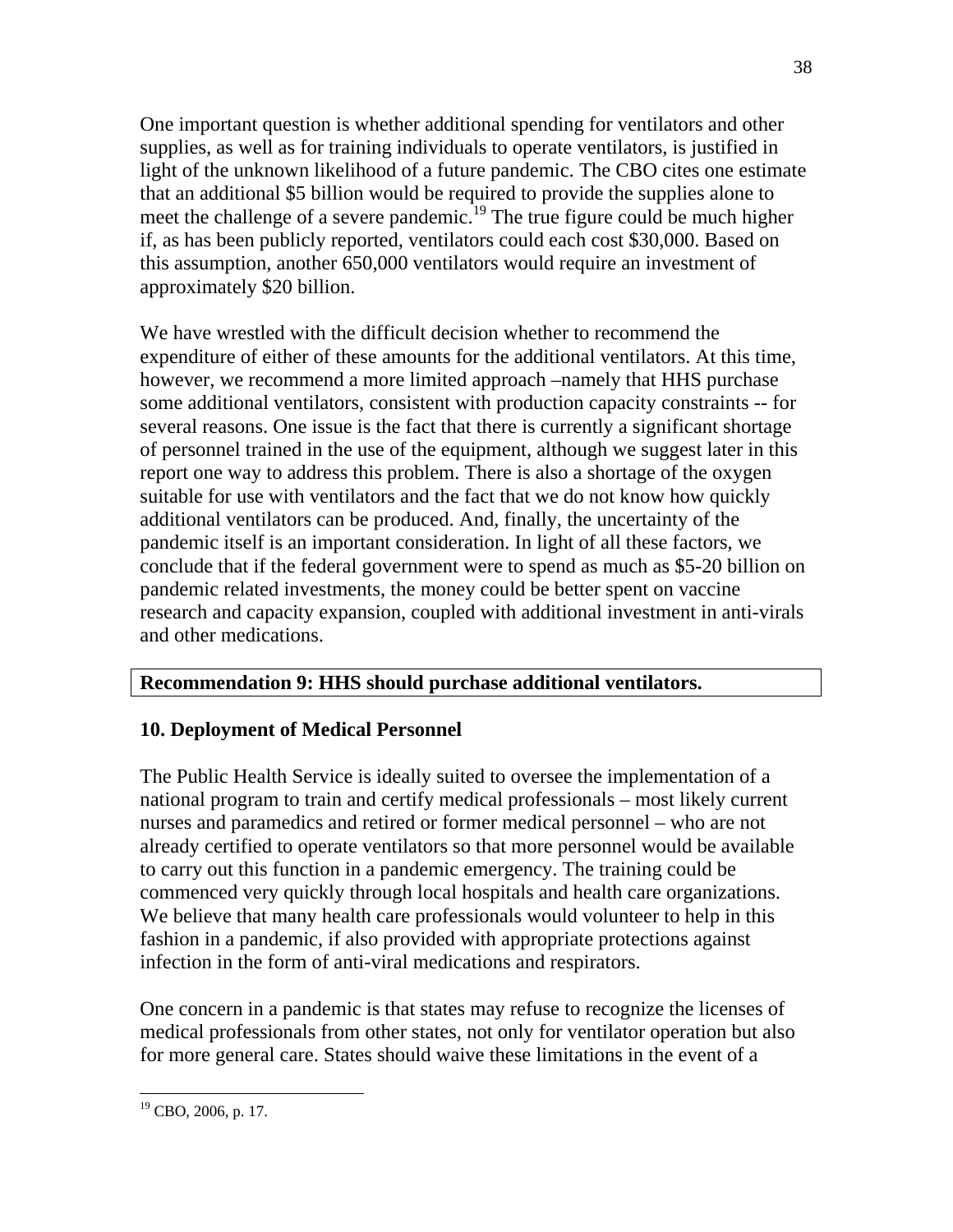pandemic emergency and allow licensed medical professionals from all other states to provide care in a pandemic emergency.

**Recommendation 10: The Public Health Service should implement a program for training and certifying medical professionals (including retirees) to operate ventilators. States should waive restrictions on licensed medical professionals from other states in the event of a pandemic.** 

# **11. Care of the Stricken**

Realizing the shortage of formal health care facilities, coupled with the fear of becoming infected or developing further complications as a result of being hospitalized, many – and perhaps most – ill individuals are likely to stay at home rather than be taken to a hospital or equivalent public facility. This underscores the need for individuals to know how to care for themselves and for family members contracting the pandemic virus, as well as how to avoid getting sick in houses where others are ill.

The federal government has posted such information on the official pandemic website (www.pandemicflu.org) and various local and national television shows have provided some information. We believe that more needs to be done, through newspaper inserts (as has been done already in some areas) and regular public service announcements (PSAs) on television and radio directing individuals to the federal website and to other places where this information is available. Indeed, the PSAs can and should cover the basic measures that are likely, although not all proven, to be at least somewhat effective in preventing transmission, including social distancing, frequent hand-washing, and the wearing of masks (coupled with other self-help measures such as stockpiling some food, necessary medications, and having an emergency kit on hand).

# *Social Distancing*

Virtually all of the personal and business pandemic planning guides we have reviewed recommend that individuals and organizations for which they work practice "social distancing" to minimize their chances of contracting the flu, either in its seasonal form, or in a pandemic.

Social distancing is universally recommended, although the way in which it is carried out will differ from locality to locality. Some social distancing is likely to be mandated: non-essential workers would be asked, if not ordered, to stay home. The consequences of this issue are discussed later in connection with business continuation.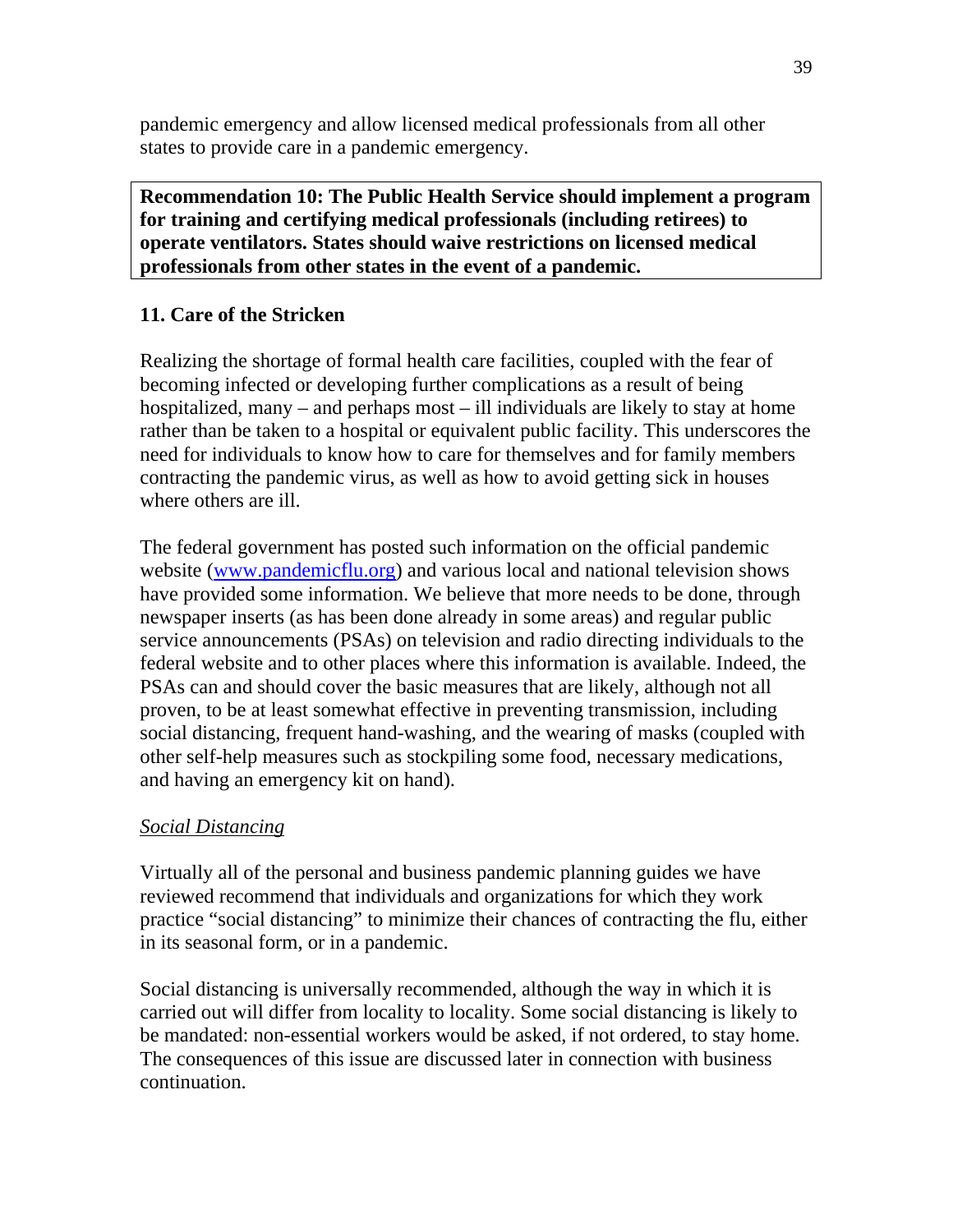It is inevitable that in the event of a pandemic, some operations of private businesses and governmental organizations will be disrupted in affected regions and, indeed, beyond: in areas supplying goods and services to areas and regions where the illness has occurred and threatens to spread. In particular, individuals who become ill, those who need to care for sick family members, and/or people who fear venturing from their residences are likely not to come to work for some period of time. As noted, the U.S. government's pandemic planning document assumes absentee rates as high as 40

 $\overline{a}$ 

#### **Preparing for a Pandemic Illustrative Steps All Organizations Should Take**

Maintain "social distancing" at work and at home (telecommuting, separation of workers on site).

Make available disinfectants at multiple locations throughout buildings (especially near hard surfaces).

Train employees on how to prevent spread of infection (use disinfectants, washing hands, covering their faces when coughing, maintaining distance from other individuals when speaking).

Be prepared to function with only some essential workers on-site, and others working from home.

Shed non-essential work (such as plans for further expansion), and focus on core missions. This is especially important for firms and organizations designated by Homeland Security Presidential Directive 7 to be part of the nation's critical infrastructure, including banking and finance, drinking water, energy, telecommunications, food, health care, among others.<sup>1</sup>

Make certain you will have the ability to communicate with managers and employers by telephone (home and cell, if available).

Have "succession" plans in place, so that management knows which individuals are designated to step up in case others cannot perform their duties (due to illness, or in a worst case, death).

*Sources: Compiled from various federal, state and private sector pandemic planning documents. For complete lists, see Hender, 2006 and FSSCC, 2006, as well as, the sources compiled in the next box.*

percent in affected regions for some significant period of time – perhaps for the expected 6 to 8 week duration of any outbreak in a given area or even, conceivably, much longer.<sup>20</sup> The possibility that public and private establishments may be required to operate for extended periods with high levels of absenteeism in many different parts of the country and at differing times makes a pandemic much different – and potentially much worse – in character than other possible catastrophes, whether natural or man-made, that are typically isolated to limited geographic areas.

<sup>&</sup>lt;sup>20</sup> The National Governors Association, for example, projected in July 2006 the possibility that state and local governments could experience this level of absenteeism for up to 14 months (National Governors Association, 2006). This clearly is a worst-case outcome and one that presumably covers multiple waves of the disease.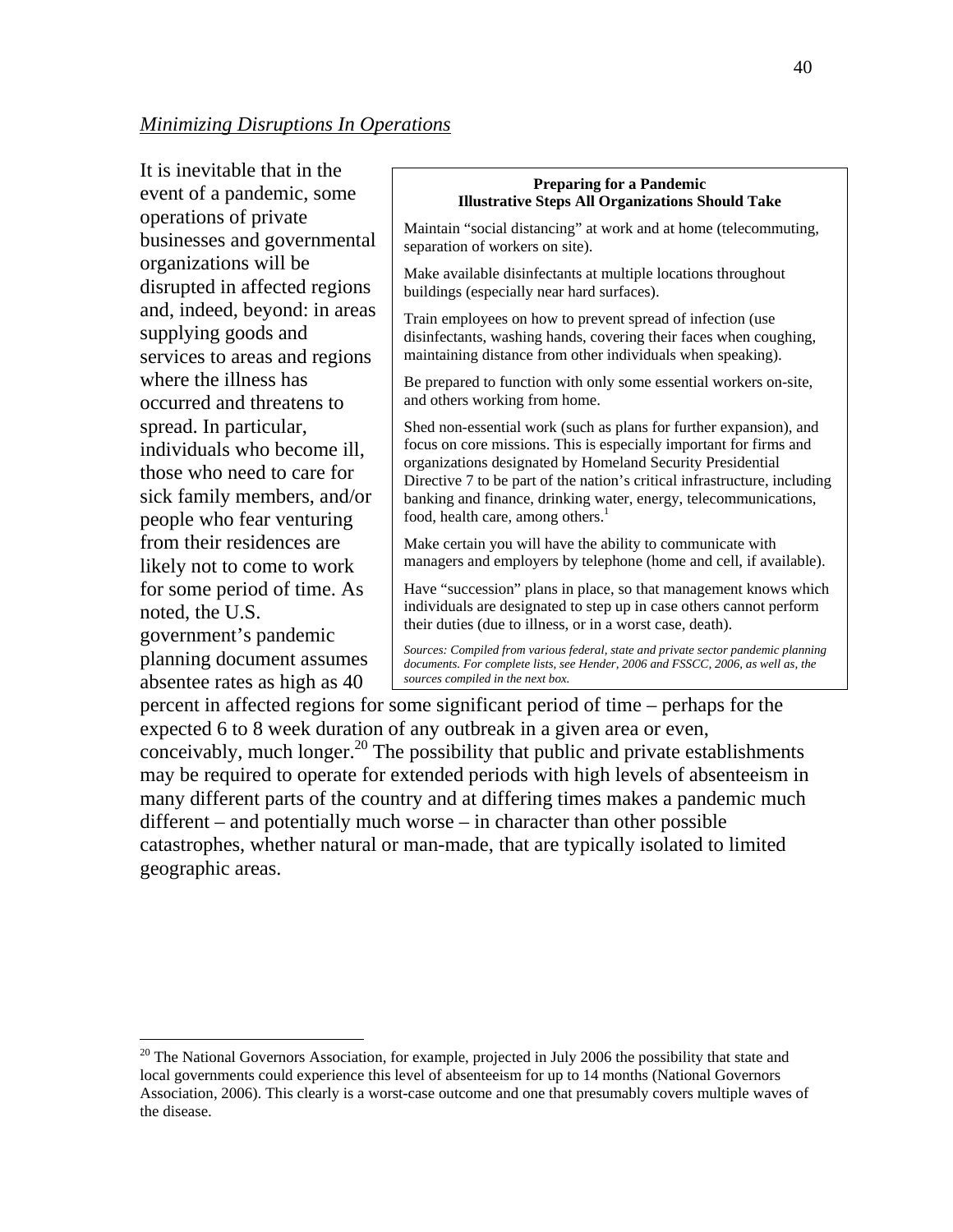Accordingly, a central challenge facing all communities, states, regions, and nations is to *prepare in advance* for the pandemic threat in order to minimize its economic and social impact. The federal government has issued several reports urging precisely this, but putting most of the emphasis on planning by private sector organizations, presumably reflecting the dominance of private sector output in overall economic activity. At the same time, it has also issued guidance to all federal departments and agencies, and offered suggestions for state and local governments. Similar plans have been developed by individual states or by organizations representing them and by the private sector. (See the accompanying boxes).

We applaud those at all levels of governments who have taken these initiatives. We further welcome the continuing efforts by HHS and its Secretary, Michael Leavitt, in holding planning summits for state and local government officials. All states have submitted preparedness plans to the Centers for Disease Control and many states have extended their planning to the regional and community levels. This fall HHS is planning to hold risk communications training sessions and already has simulated or conducted "tabletop exercises" for state and local public health professionals and community leaders in each of the ten HHS regions. $^{21}$ 

#### **Preparing for Pandemic Flu: A Guide to the "Guides"**

 There have been numerous planning documents issued to assist public and private sector organizations to continue operating in event of a pandemic. What follows is an illustrative guide to some of them. For further information, see www.pandemicflu.gov and www.ready.gov.

#### **Federal Government**

| Department of Homeland Security, 2006. National   |
|---------------------------------------------------|
| <i>Infrastructure Plan (NIPP)</i> , July (see     |
| http://www.dhs.gov/dhspublic/display?content=512. |

- Department of Homeland Security, 2006. *Pandemic Influenza: Preparedness, Response and Recovery, Guide for Critical Infrastructure and Key Resources*, June 21
- U.S. Office of Personnel Management, 2006. *Human Capital Planning for Pandemic Influenza*, 2d Installment, 2006

### **State and Local Government**

| мане апи тосаг стоуегшпенн                                  |
|-------------------------------------------------------------|
| ChicagoFIRST (see                                           |
| www.bitsinfo.org/downloads/Publications                     |
| percent20Page/chicagofirstbk.pdf).                          |
| Department of Health and Human Services, 2005. State and    |
| Local Pandemic Influenza Planning Checklist,                |
| December 2 (available at                                    |
| http://www.pandemicflu.gov/plan/pdf/Checklist.pdf)          |
| National Governors Association, 2006. Preparing for a       |
| Pandemic Influenza New York City Department of              |
| Health and Mental Hygiene, 2006. Pandemic Influenza:        |
| Preparedness and Response Plan (available at                |
| www.nyc.gov/hoh/downloads/pdf/cd-planflu-plan.pdf)          |
| <b>Private Sector</b>                                       |
| Aon, 2005. Pandemic Influenza: Managing the Risks of an     |
| Invisible Threat, October                                   |
| <u>(www.aon.com/about/publications/pdf/issues/wp_2005</u>   |
| 10 pandemmic influenza managing 561.pdf)                    |
| Financial Services Sector Coordinating Council for Critical |
| <b>Infrastructure Protection and Homeland Security</b>      |
| (FSSC), 2006, January 23                                    |
| (www.sia.com/business_continuity/pdf/FSSCCAvianflu          |
| statement.pdf) HHS and CDC, Business Pandemic               |
| Influenza Planning Checklist (available at                  |
| http://www.pandemicflu/gov/plan/pdf/businesschecklist.      |
| pdf)                                                        |
| North American Electricity Reliability Council (NERC).      |

North American Electricity Reliability Council (NERC), *Electricity Sector Influenza Pandemic: Planning, Preparation, and Response Reference Guide*

We believe, however, that additional measures are necessary and should be adopted as rapidly as possible. On the following pages we outline recommendations relating broadly to all state and local governments and private businesses, as well as advancing recommendations relating specifically to the

 $21$  HHS, 2006, p. 11.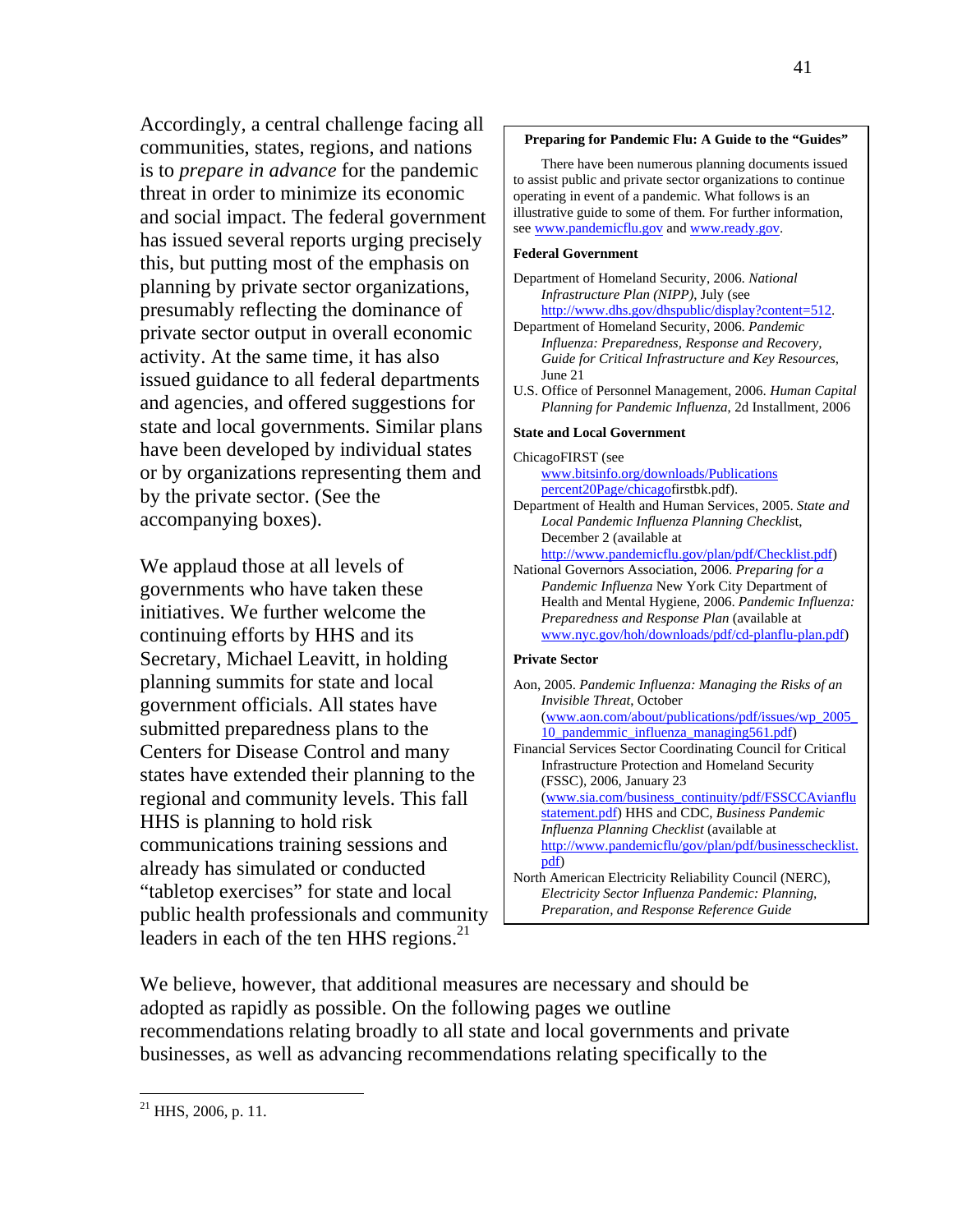financial sector with which the members of our Commission and their organizations have the greatest expertise. Indeed, because the continued operation of financial institutions and markets in a pandemic (as in any emergency) will be central to the functioning of our economy and society, measures minimizing business interruption in the financial arena have broader economic and social benefits.

# *Continuity of General Operations*

Having a pandemic readiness plan – including the possibility that many employees may not be able or willing to come to work and third parties that you depend upon not able or willing to fulfill their obligations – is only a first step in preparing for an outbreak. State and local governments, as well as private business establishments, must take steps to ensure that their organizations are ready at any time to *implement* those plans. This is not just an immediate challenge – one looming large as the 2006-07 flu season approaches – but, perhaps, even more difficult, it will remain a challenge in future years, at least until the medical and scientific communities can provide strong assurance to the global community that the threat has passed.

Indeed, maintaining vigilance and convincing public officials and citizens that the threat remains (if, in fact, it does) and that readiness plans should be maintained over the longer term may be more difficult if a virulent flu outbreak does *not* occur in the next several years. In that event, it may be tempting for officials and the public to relax their guard. One constructive way to keep all authorities and the public engaged is to stress that many, if not most, pandemic preparedness measures are similar to those that are useful in *any* emergency, natural catastrophe, or act of terrorism. In short, readiness for these unfortunate, but inevitable, events is essential to function – and perhaps even to stay alive – in our modern society.

**Recommendation 11: The federal government should more aggressively educate individuals and their families in how to safely care for themselves and others at home.** 

# **12. and 13. Simulations and Monitoring of Pandemic Preparedness Plans**

# *The Federal Government's Role*

To our knowledge, there is no system in place in the federal government to systematically track the extent to which private and public organizations are responding to the government's urgings to not only have adequate contingency plans in place to deal with a pandemic, but also to systematically simulate those plans to ensure their feasibility and that individuals are aware of the measures they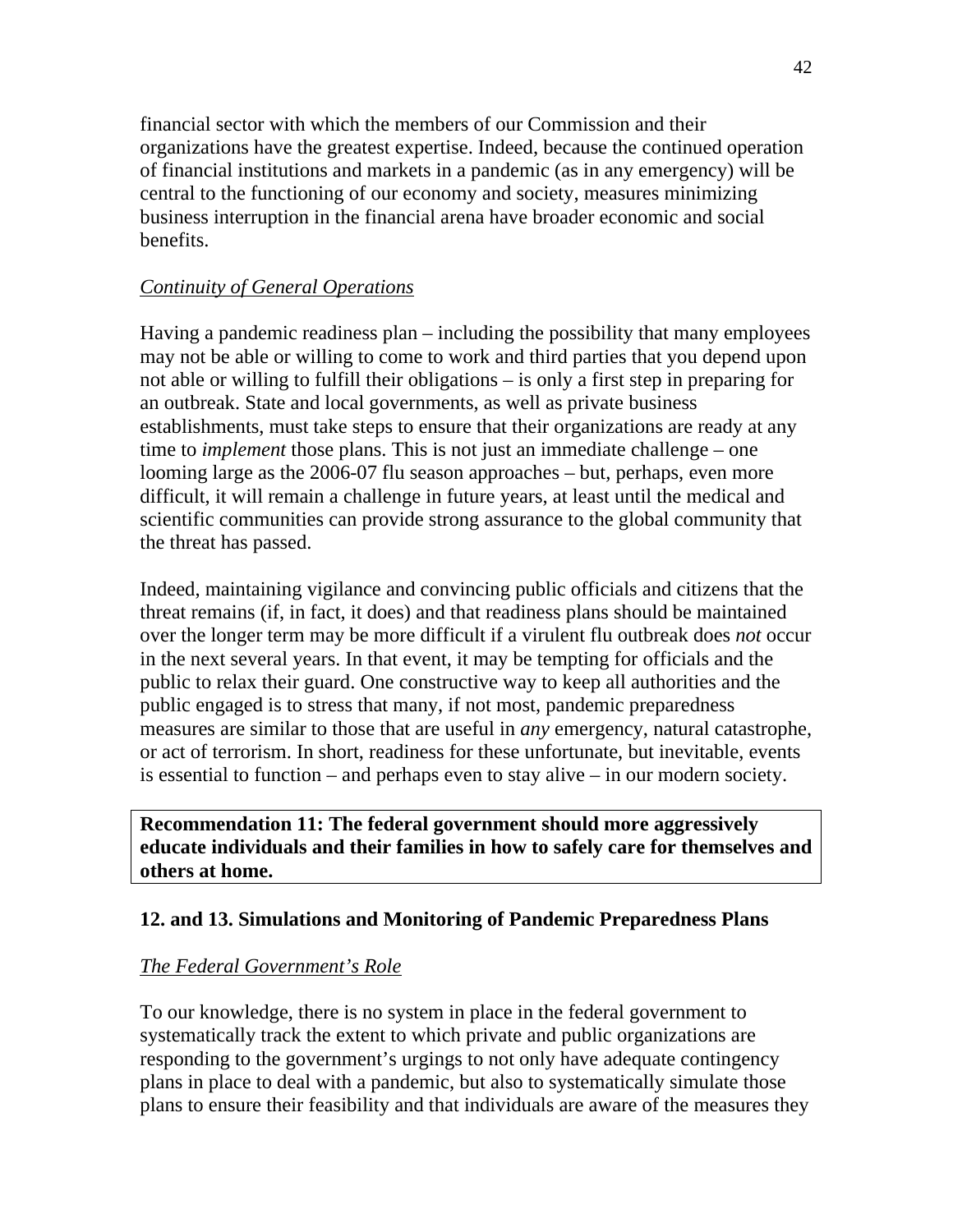need to take. Both the plans and their continued simulations are vital because the resiliency of every organization, and, indeed, every individual, is dependent on the adequate preparation of all others in society. It is no understatement to say that we are all in this together, and the fate of each of us – as organizations and as individuals – is bound up with the fate of others.

Of course, plans alone do not ensure that a community or a firm is ready to meet a pandemic crisis. For example, when asked as recently as this summer if their city was prepared to meet a crisis on its own without federal assistance, only 30 percent of 183 Mayors' offices responded affirmatively. This was the case even though 70 percent of the offices said that they had been contacted by federal officials to discuss preparedness for such an event.22

Because a pandemic threatens the entire nation, the federal government has an essential role to play in actively encouraging organizations to be prepared. One critical way to accomplish this goal is to monitor compliance with the government's preparedness recommendations and to regularly report on the status of readiness in different parts of the country.

We are *not* calling upon the federal government to act as "Big Brother." We are acutely aware that government cannot control everyone's lives in the event of a pandemic; forcing all workers not essential to operating the nation's critical infrastructure to stay home, for example, while compelling all others to show up for work at the risk of being infected would be inappropriate. Nonetheless, by collecting preparedness data and regularly reporting compliance data by geographic region and by industry (most efficiently, on a government website), the government can arm the public with this important information. Once individuals and organizations know the state of readiness in their areas, they will be able to bring to bear peer pressure, media attention, and the simple power of an informed citizenry to press employers, local and state governments, and other organizations to ensure that they have pandemic preparedness plans in place and are ready to act on them. Information, after all, is power.

### *Private Industry's Role*

 $\overline{a}$ 

In addition to having plans in place, organizations – especially those that are part of the nation's designated critical infrastructure – must take steps to make sure that they work. The most-effective way of doing so is to conduct simulations – exercises that convene key managers and employers to demonstrate their familiarity with the plans, to discuss what they would do in their own areas of responsibility, and become familiar with what is being done throughout their

<sup>22</sup> The United States Conference of Mayors (2006), p. 6.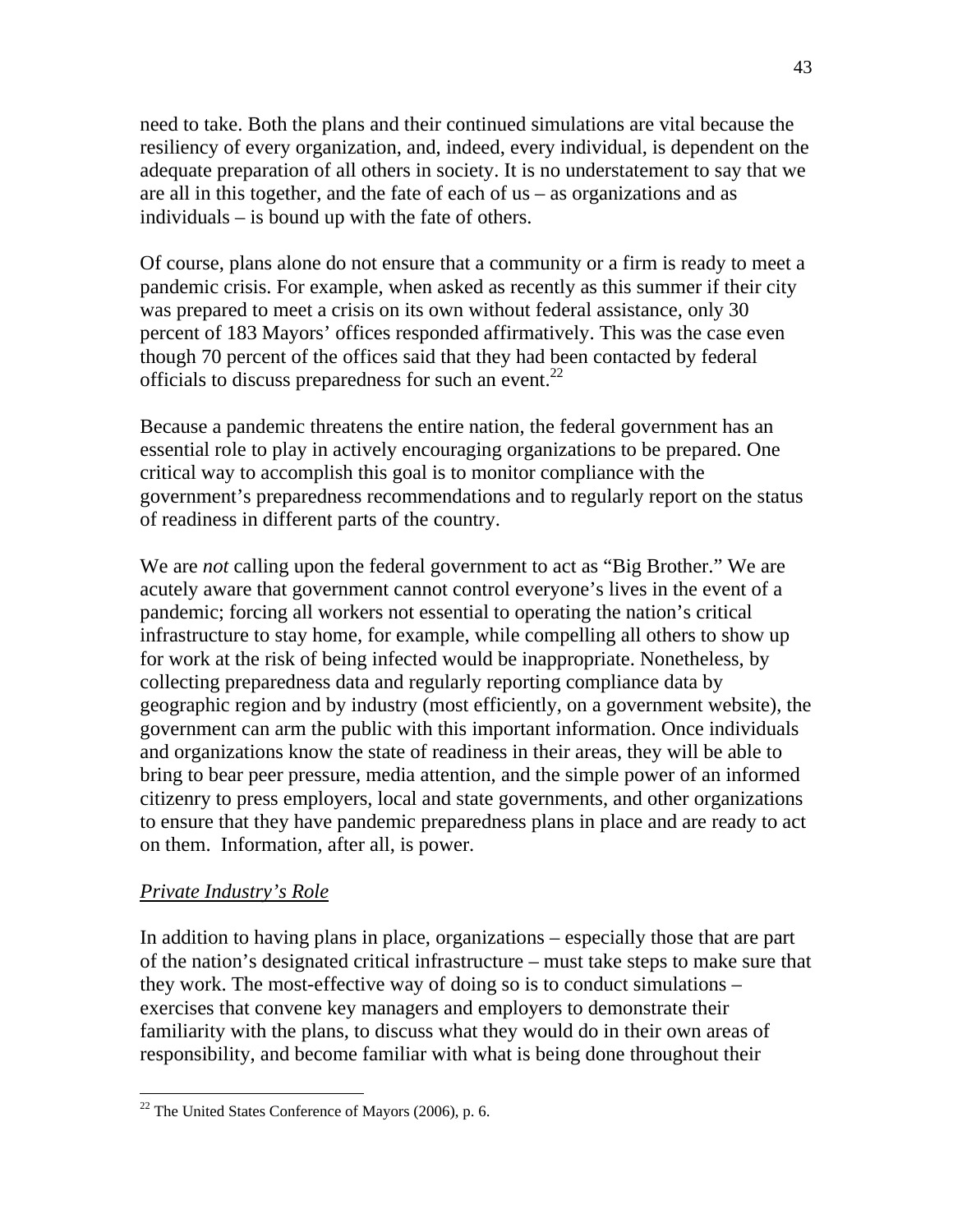organizations. These simulations also should identify planning assumptions or the many ways each organization is dependent on the continuing operations of others, as well as what can be cost effectively done to reduce this dependence to manageable levels in recognition of the fact that no entity, public or private, is an island in our modern economy. Beyond the simulations, organizations should have plans in place to respond to a potential pandemic emergency.

In the case of financial institutions in particular, federal financial regulators have already issued very specific advice for disaster response in general, which is equally applicable to preparing for pandemic risk. As the Federal Financial Institutions Examination Council has observed:

> "These periodic tests are more effective when they simulate realistic disasters and require the processing of a sufficient volume of all types of transactions to ensure adequate capacity and capability at all recovery sites. The tests should also consider all critical functions and applications, use only off-site data and supplies, and include some level of improvisation to meet unexpected events.

For example, you may want employees to practice using *manual back-up procedures (e.g. debit and credit tickets) to process transactions until electronic systems are restored*. Or, a disaster drill could simulate situations that involve the restoration of damaged loan files or documents, and how to protect employees from potentially harmful exposure to contaminated bank records, cash, or contents in safe deposit boxes." $^{32}$ 

Nonetheless, as important as simulations are, they are not real world exercises and have their limitations. Moreover, organizations depend on each other since, for example, virtually all organizations rely on the continued functioning of the telecommunications and electricity networks.

Of particular interest to the financial industry (which is part of the critical infrastructure) is whether the telecommunications and electricity networks would continue to function, since in, the event of a pandemic, many workers would attempt to telecommute from home by using the Internet. Accordingly, we urge the DHS (via the National Communications System) to work with telecommunications companies to assess the capacity of their networks to function assuming that 20-40 percent of employees in any area work from home, while

 $^{23}$  FFIEC, p. 4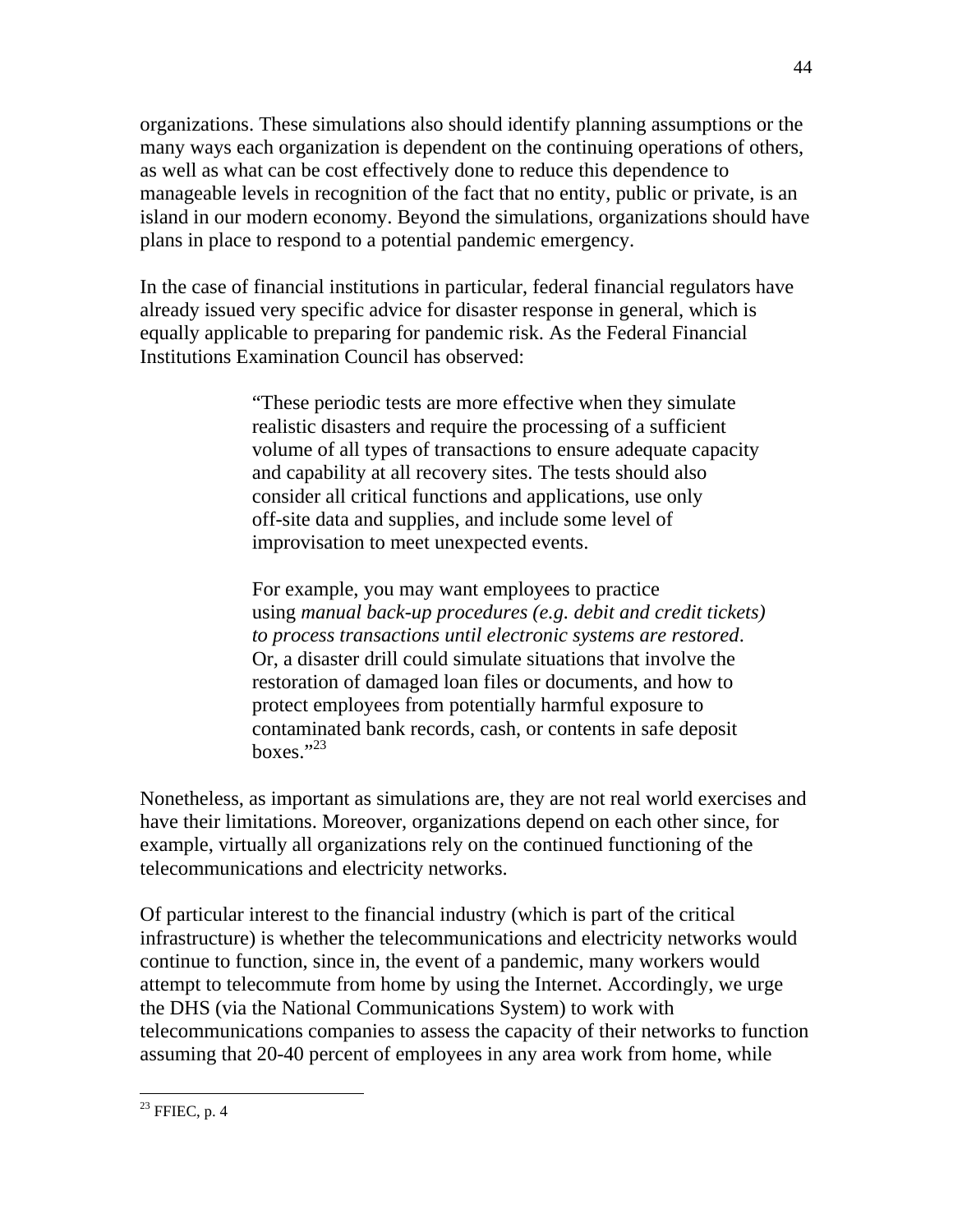school-age individuals who are at home due to school closures also access the Internet. The FSSCC (with participation of BITS staff) and the Finance and Business Informational Industry Committee (FBIIC) have convened several meetings to discuss pandemic planning issues. During these meetings, the FSSCC and FBIIC have asked the National Communications Systems (NCS), a division of DHS, to engage the telecommunications providers in analyzing telecommunications capacity.

Furthermore, the electricity grid would be essential for the telecommunications network, as well as for virtually all other establishments. Additionally, although portions of the financial industry – the banking industry in particular – have generators to power their key functions in the event of a wide range of emergencies, the ability of even this sector to function on generators for the six to eight week period of any one pandemic wave is untested. Therefore, we urge the DHS to work with the FERC and the electricity sector to assess the banking sector's ability to function with up to 40 percent of its employees absent and to address any vulnerability as expeditiously as possible.

A live test could be quite costly to a particular locality. Nonetheless, if it were possible for the electricity and telecommunications providers in a test locality to arrange for emergency backup intervention, the risks inherent in running a test might justify the value. We urge the DHS to consider ways that such live tests might be undertaken.

However, until a live test can be conducted, DHS should explore ways to urge all establishments belonging to the DHS-defined critical infrastructure sectors to regularly simulate their pandemic plans. Ideally, these simulations should be conducted as quickly as possible. Simulations should continue on a regular basis (which could be defined by DHS) so that the establishments forming our critical infrastructure remain prepared as long as the risk of pandemic lasts.

DHS, as well as the federal financial regulatory agencies and other possible entities, should also give serious consideration to conducting an exercise similar to the one that began on October 13, 2006 in the United Kingdom. Specifically, the Financial Supervisory Agency (FSA), the entity supervising all U.K. financial institutions, has organized a rolling six-week simulation of a pandemic involving 60 organizations, during which participating institutions will attempt to react to continuously evolving events. Much should be learned from this exercise. We believe U.S. authorities could profit not only by observing the FSA's exercise, but also by organizing similar and, perhaps, expanded exercises involving organizations in differing sectors of this nation's critical infrastructure.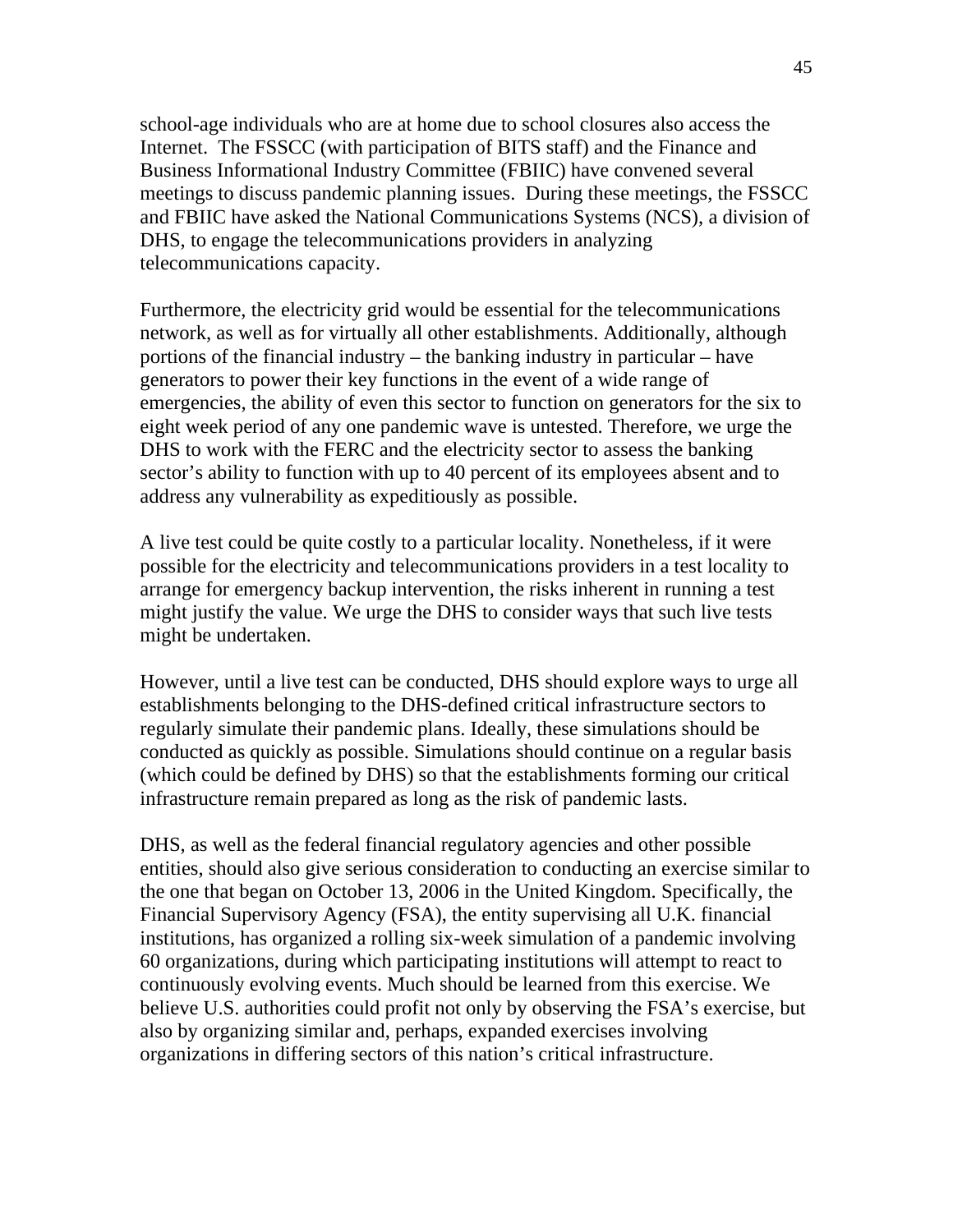**Recommendation 12: The Department of Homeland Security should adopt a system for monitoring the adoption and systematic simulations of pandemic preparedness plans in the public and private sectors and should regularly report the status of readiness.** 

**Recommendation 13: Every organization, public and private, should have a pandemic plan in place, and should simulate the plan at regular intervals to identify and remedy vulnerabilities. It is imperative for those industries that are part of the nation's critical infrastructure to do so.** 

# **14 and 15. Collaboration for Critical Infrastructure Cohesiveness**

# *The Federal Government's Role*

Ordinarily, regulators and policymakers worry about creating a moral hazard if they announce specific regulatory plans for addressing future crises, whether it be lending by the Federal Reserve (or the Treasury) to specific enterprises or to the economy in general. The moral hazard danger arises since private actors may then relax their guard, knowing that policymakers or institutions will "rescue" them in some fashion if they run into trouble. This is a legitimate concern and one that should not be questioned in normal times and even for what might be termed routine emergencies.

The pandemic threat, however, is fundamentally different in the potential magnitude and length of its impact. Fortunately, in recent times the United States – and the world – has never experienced anything like the 1918-19 pandemic. But any disease outbreak in the future raises questions, uncertainties, and fears that go well beyond anything that has happened in this country before. And if all actors are to be as prepared as they can reasonably be expected to be for a future pandemic, some significant degree of comfort about what the federal government – federal regulators in particular – plans to do in that event is required so that institutions can adjust their plans *now*. A potential moral hazard is not a central concern in this circumstance, with one important exception relating to lending to specific enterprises that will be discussed shortly. Instead, government policymakers should be interested in having firms and other governmental entities avoid having to prepare and spend for contingencies that need not arise if regulators could remove the uncertainties beforehand.

Thus, financial institutions and exchanges in particular could benefit from having regulators clarify now what regulatory requirements – such as those relating to lending to private parties in temporary distress, to filing requisite forms, and to various other modes of regulated operations – will be modified or relaxed in the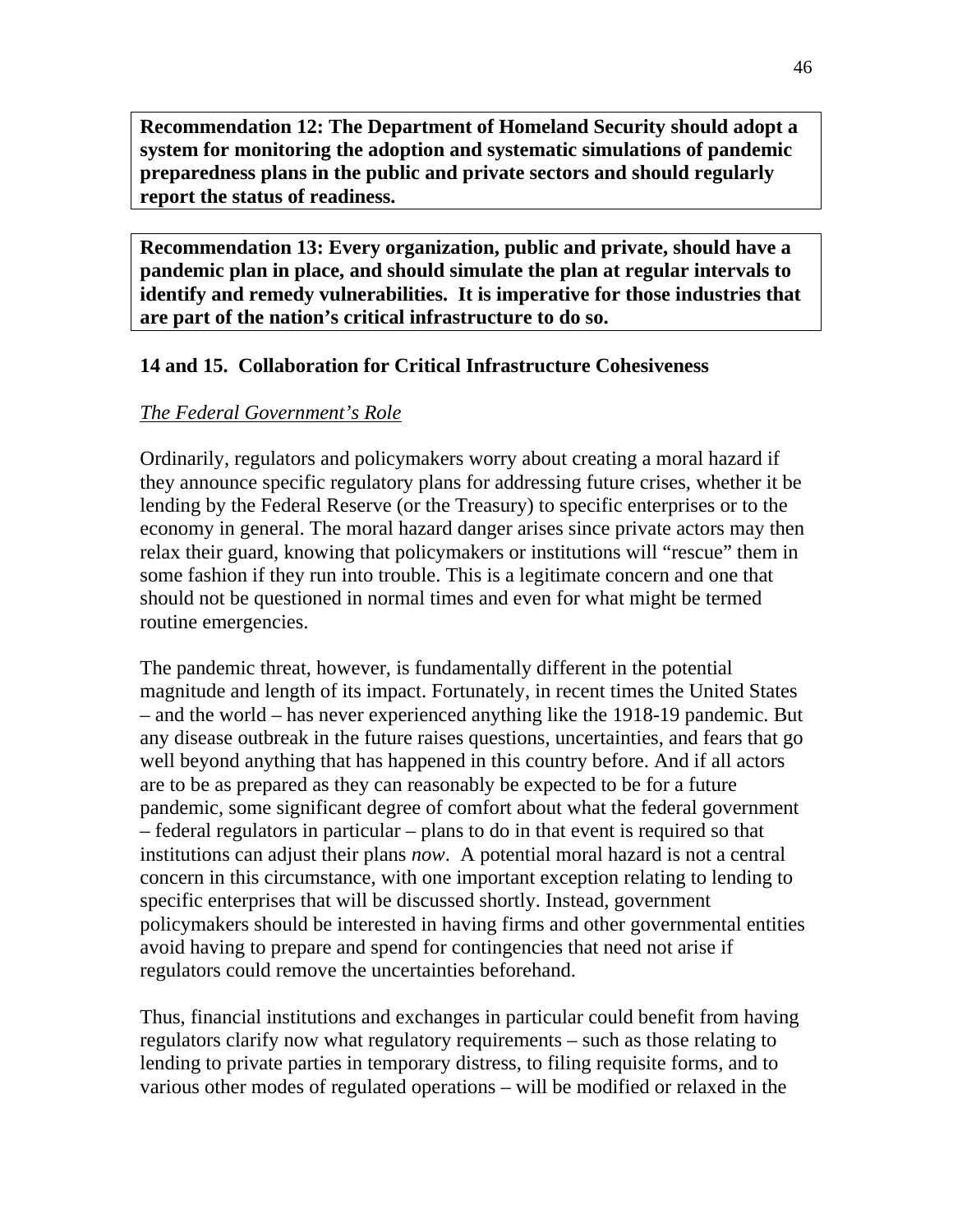event of a pandemic. Indeed, this is a suggestion that regulators in other arenas – public utilities, transportation companies, and the like – should consider as well. It would benefit all of our firms, as well as others facing similar regulatory oversight, if they knew certain activities could be deemed non-essential ahead of time, allowing these firms to make plans accordingly rather than waiting to find out on an ad hoc after-the-fact basis.

Fortunately, there is a body of experience to draw on: the financial sector and its regulators worked closely both during and after 9/11 and Katrina to keep operations running. Financial firms have taken away important lessons from these episodes and we are confident that regulators have done the same. We urge them to apply any and all lessons learned in developing and announcing their plans for regulatory relief in the event of a pandemic.

We want to be clear. We are not advocating across-the-board regulatory forbearance. There will continue to be a need for many regulations, to protect worker and consumer safety and the environment, among other worthy social objectives. But the *temporary* relaxation or modification of certain rules would facilitate *continuity of operations* in a crisis. Knowing what these changes might be as soon as feasible would both accelerate the preparation for a pandemic and minimize the costs of planning for the possibility.

Fortunately, there is an existing federal body, the Finance and Banking Information Industry Committee (FBIIC) that is an ideal position to take the lead on this set of issues, at least in the financial sector. As for other regulatory agencies, the federal government might find it useful to coordinate executive regulatory agency responses through the Office of Information and Regulatory Affairs

#### **Financial Services Coordinating Mechanisms: The FSSCC and FBIIC**

 The Financial Services Sector Coordinating Council (FSSCC) was formed at the request of the U.S. Department of the Treasury in response to Homeland Security Presidential Directive 7 requiring various federal agencies to identify, prioritize, and protect the critical infrastructure and key resources of the U.S. The FSSCC, nonetheless, is a private sector body that includes organizations representing the full range of financial services in the United States. The work of the FSSCC is conducted by member associations, including BITS, SIA, ABA, and the organization that chairs the FSSCC.

The FSSCC's mission is to facilitate the coordination of activities and initiatives in the financial sector in order to better able the sector to withstand and recover from a wide range of significant disasters, both natural and man-made. A guide to the FSSCC, its members, and its activities can be found at www.fsscc.org.

 The federal government has established a federal agency counterpart to the private sector FSSCC, the Finance and Banking Information Infrastructure Committee (FBIIC). The two bodies work together to coordinate responses in the event of major national emergencies.

 The FBIIC is chaired by the Treasury Department and consists of all federal financial regulatory agencies and their state counterparts, such as the national bodies for banking, insurance, and securities regulation. The FBIIC is chartered under the President's Working Group on Financial Markets.

(OIRA) within the Office of the Management and Budget. Independent federal agencies such as the SEC, the CFTC, the FCC, and the FERC should announce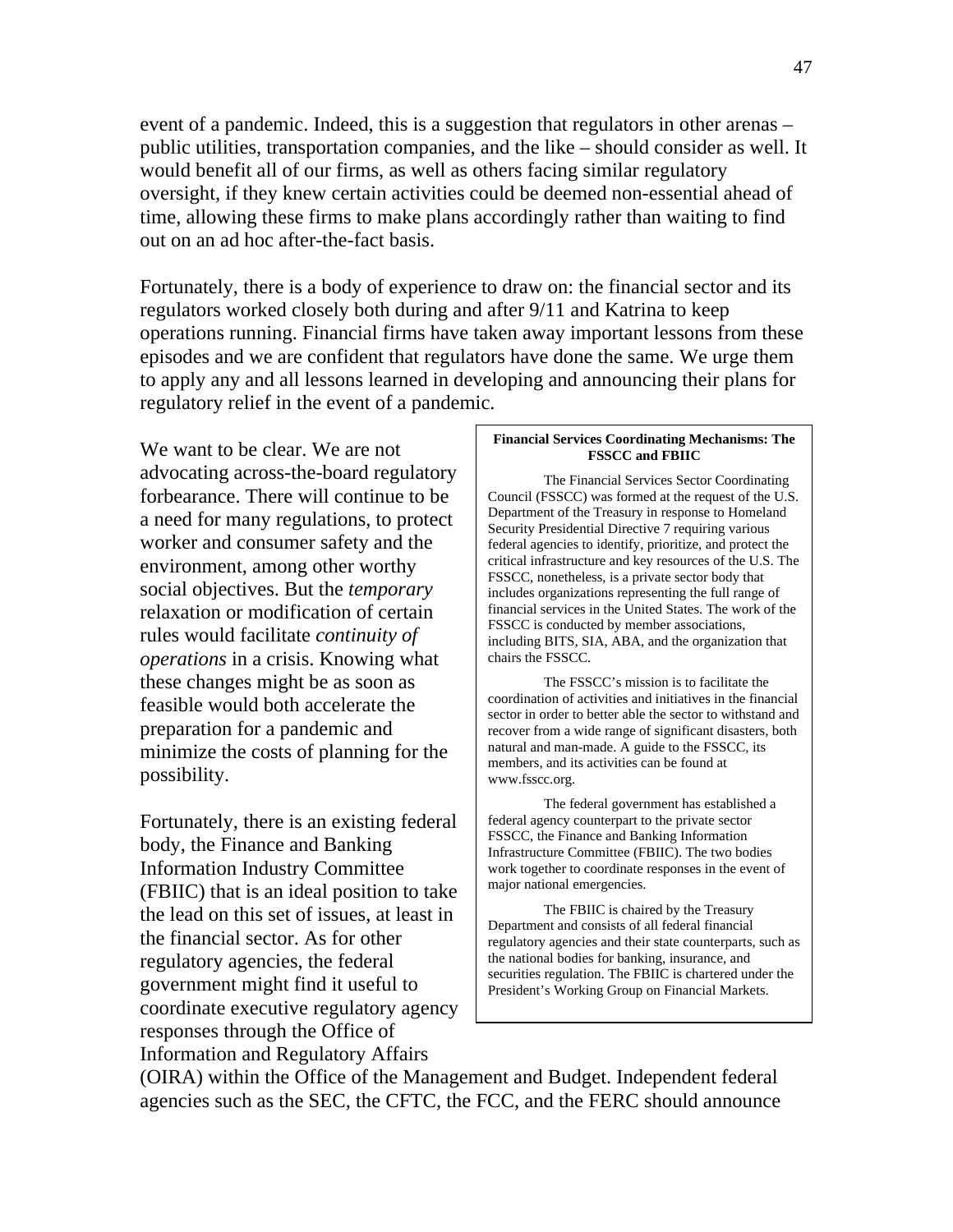regulatory relief measures on their own since OIRA does not have oversight authority over agencies outside the executive branch.

#### *Private Industry's Role*

 $\overline{a}$ 

From what we know, many if not most of the private sectors making up the nation's critical infrastructure have organizations that are or have been collaborating in preparation for a pandemic and other emergencies. In the financial sector, we have been vigorously engaged in such efforts through the BITS Crisis Management Coordination Working Group and the FSSCC, as described in the accompanying box. We urge all sectors that have not already initiated comparable efforts to do so promptly and encourage all others to intensify their efforts, especially with another flu season approaching. DHS and the Treasury Department, as the lead agencies responsible for different parts of the nation's critical infrastructure, should facilitate these efforts and work with the councils.

Given the linkages among sectors, it is equally important for sector-specific organizations to *cooperate and collaborate with each other*. The FSSCC has recently formed an Infectious Disease Forum to collaborate with its counterpart in the telecommunications industry. A similar effort should be quickly mounted for collaborations with the electricity sector, as well as with other possible sectors. Each of these efforts will benefit from the continued collaboration with government regulators and, ideally, from leadership by the federal government.<sup>24</sup>

The financial services industry, like virtually all others, will be heavily dependent on both the telecommunications and electricity sectors in the event of a pandemic when many of our workers will be telecommuting from home. Indeed, firms in the financial services, telecommunications, and other industries have already dispersed their workforces in the wake of 9/11. But the decentralization that makes sense in the context of some, if not most, national emergencies, is critically dependent on parts of the nation's critical infrastructure – electricity and other sources of energy in particular – continuing their operations. Of particular interest and importance to us is that the mutual assistance agreements electricity and telecommunications firms have in place to assist each other in a crisis (and which were instrumental in the wake of Katrina). These agreements must be honored in

<sup>&</sup>lt;sup>24</sup> For example, we understand that both of these sectors work closely with the National Infrastructure Advisory Council, a body composed of up to 30 senior leaders from private industry, academia, and state and local government. The Council provides the President with advice on the security of the critical infrastructure sectors and their information systems. In addition, the North American Energy Reliability Council (NERC) is a corresponding body created to facilitate the necessary collaboration amongst the multiple segments of the electricity industry – generation, transmission, and distribution – if electricity is to reach all customers in affected regions. We are hopeful that the Federal Energy Regulatory Task Force will work closely with NERC to ensure that all possible steps will be taken to assure this outcome in the event a pandemic occurs.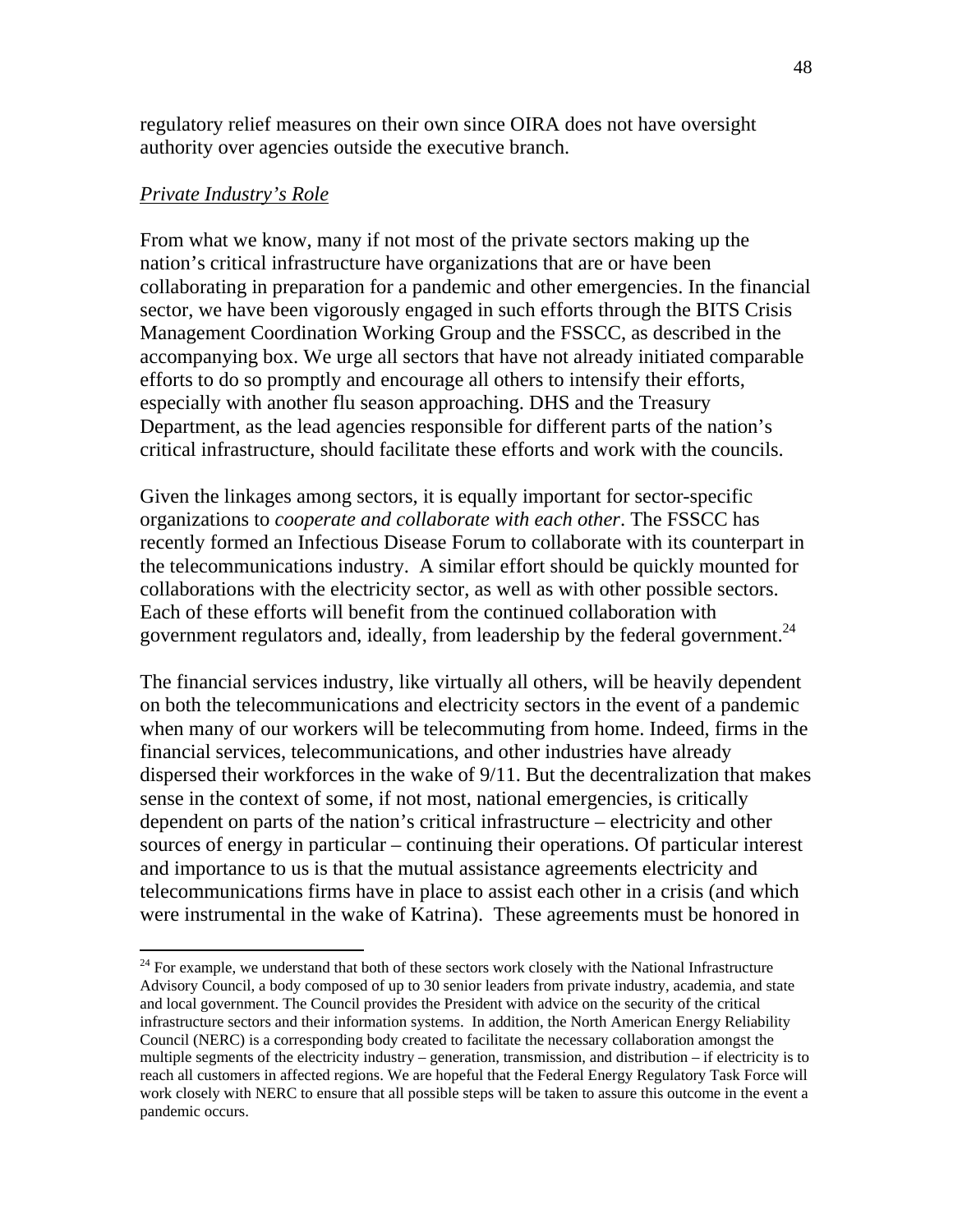any future pandemic when large numbers of even essential workers may not be able or willing to come to work on site when needed.

### *The Role of the Financial Sector*

As already noted, the financial services sector is integral to the continued performance of our economy, and, indeed, our modern society, to an even greater extent than in 1918-19 when financial institutions and markets were neither as central nor as inter-connected with other types of businesses.

Banks are essential for providing cash, operating the payments system, and providing liquidity in the form of loans to those who need and have the means of repaying them.

Securities firms, mutual funds, and the stock, commodities, and futures exchanges are essential not only to finance or hedge against various risks for much of American business, but also to provide individuals and businesses access to funds they may need in the event of a crisis through the sale of securities. (The latter, of course, raises the prospect of a resulting significant downward pressure on the prices of equities, bonds, and other financial instruments.)

Insurance companies are essential to quickly make payments on claims on policies purchased precisely to provide financial protection to individuals, families, and businesses for catastrophic events, of which pandemic flu is only one type.

Regulators require financial institutions to develop and maintain business continuity plans. In recent years, financial regulators and self-regulatory organizations have focused greater attention on business continuity planning, requiring written business continuity plans and tested procedures for responding to emergencies or significant business disruptions.<sup>25</sup>

The financial community became seriously engaged with emergency and contingency planning to assure continuation of operations in advance of Y2K and has intensified planning efforts since then, especially after 9/11. In addition to causing the deaths of nearly 3,000 people, the terrorist attacks destroyed the essential telecommunications facilities upon which the financial institutions there depend – including the New York and American stock exchanges. Fortunately, many institutions were prepared for this event, having already dispersed some of

 $^{25}$  See, for example, the "Interagency Paper on Sound Practices to Strengthen the Resilience of the U.S. Financial System," issued by the Federal Reserve Board, Office of the Comptroller of the Currency and the Securities and Exchange Task Force, April 2003 (http://www.occ.treas.gov/ftp/bulletin/2003-14a.pdf) and the FFIEC's *Business Continuity Planning* booklet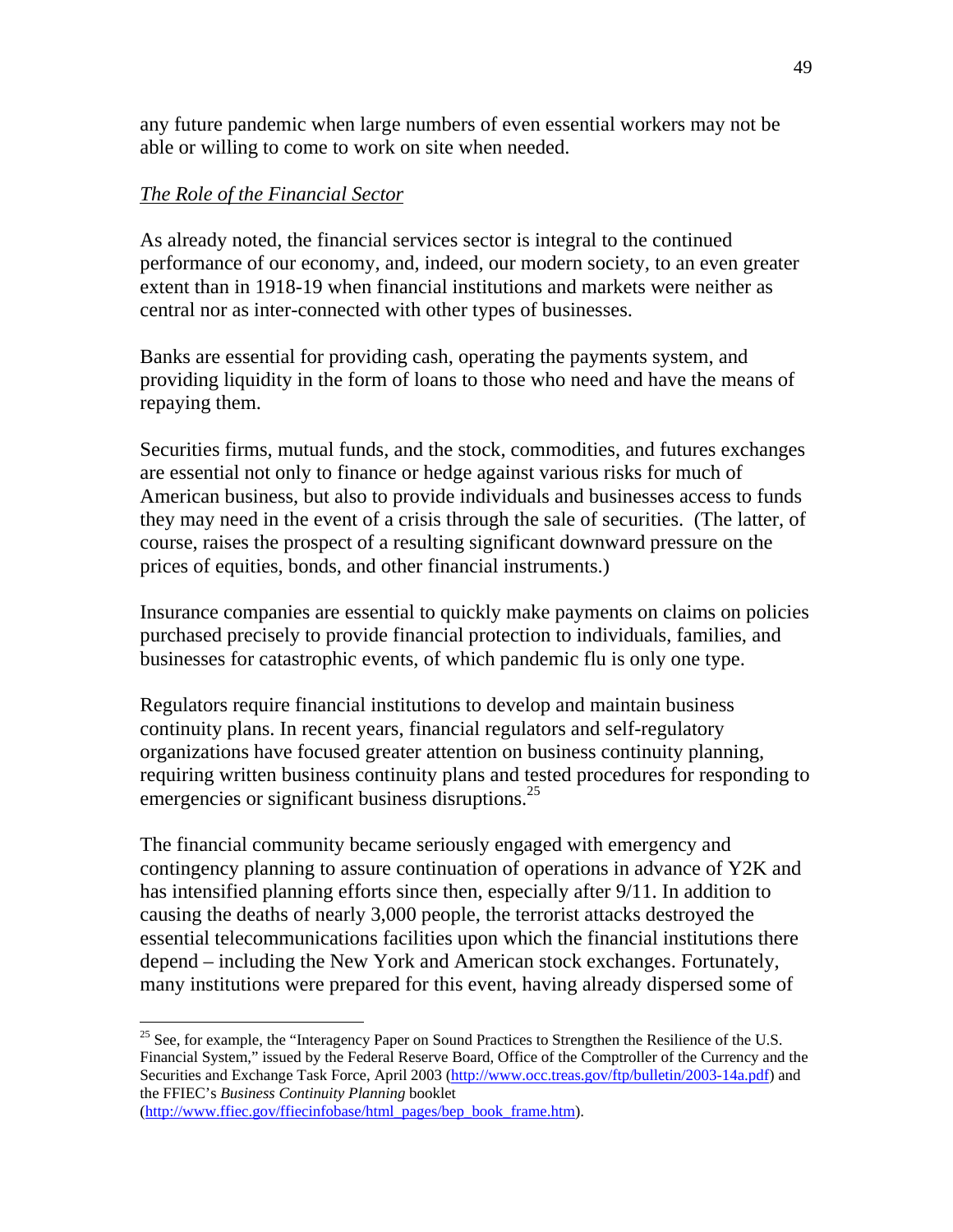their operations to other locations and backing up their computer and information systems. Others worked in Herculean fashion to resume operations quickly after the attack by setting up operations in other places.

Some skeptics may dismiss parallels with Y2K, noting that the many warnings of business interruption did not occur. By implication, some may be tempted to dismiss warnings to be prepared for a pandemic.

This would be a serious mistake for all concerned for two reasons. There was a definite end date in the case of Y2K, after which any danger clearly had passed. This is not true in the case of a pandemic where the threat is widely expected by the medical and scientific community to persist for years, if it does not, in fact, arrive sooner. More importantly, Y2K proved to be a non-event *only because business and governments spent billions of dollars and man-hours in preparing for the event and took measures to prevent the dire warnings about its impact from coming true.* Only a similar, and, indeed, even more intense and ambitious effort can minimize the impact of a possible pandemic.

The FSSCC has recommended that all financial firms follow the same measures it has recommended for all other organizations in the event of a pandemic and which are summarized in this report. However, because the financial sector is so heavily dependent on other parts of the critical infrastructure, the FSSCC and BITS have paid special attention to ensuring that the electricity and telecommunications networks are working in the event of a future pandemic, or, at the very least, that certain back-up measures are in place. $^{26}$ 

While the members of our industry have made much progress through the work of BITS, FSSCC, and the FBIIC to insure our preparedness for a wide range of contingencies, the sheer magnitude of the number, complexity, and severity of potential business continuity problems in the event of a pandemic in the financial sector, along with the rest of the economy, calls for yet additional measures. We recommend them here.

In 2006 DHS and HHS requested the National Infrastructure Assurance Council (NIAC) Working Group to engage in a number of efforts in preparation for a

 $^{26}$  It is important that financial institutions maintain back-up electricity generators in the event of power outages (*BITS Guide to Business-Critical Enterprise Power*, available at www.bits.com). In addition, institutions should plan for resiliency in telecommunications networks through appropriate contracting, testing, and monitoring of key telecommunications services (*BITS Guide to Business-Critical Telecommunications Services*, available at

http://www.bitsinfo.org/downloads/Misc/bitstelecommguide.pdf). For overviews of the financial sector's preparedness efforts, see Hender, 2006 and Allen, 2005.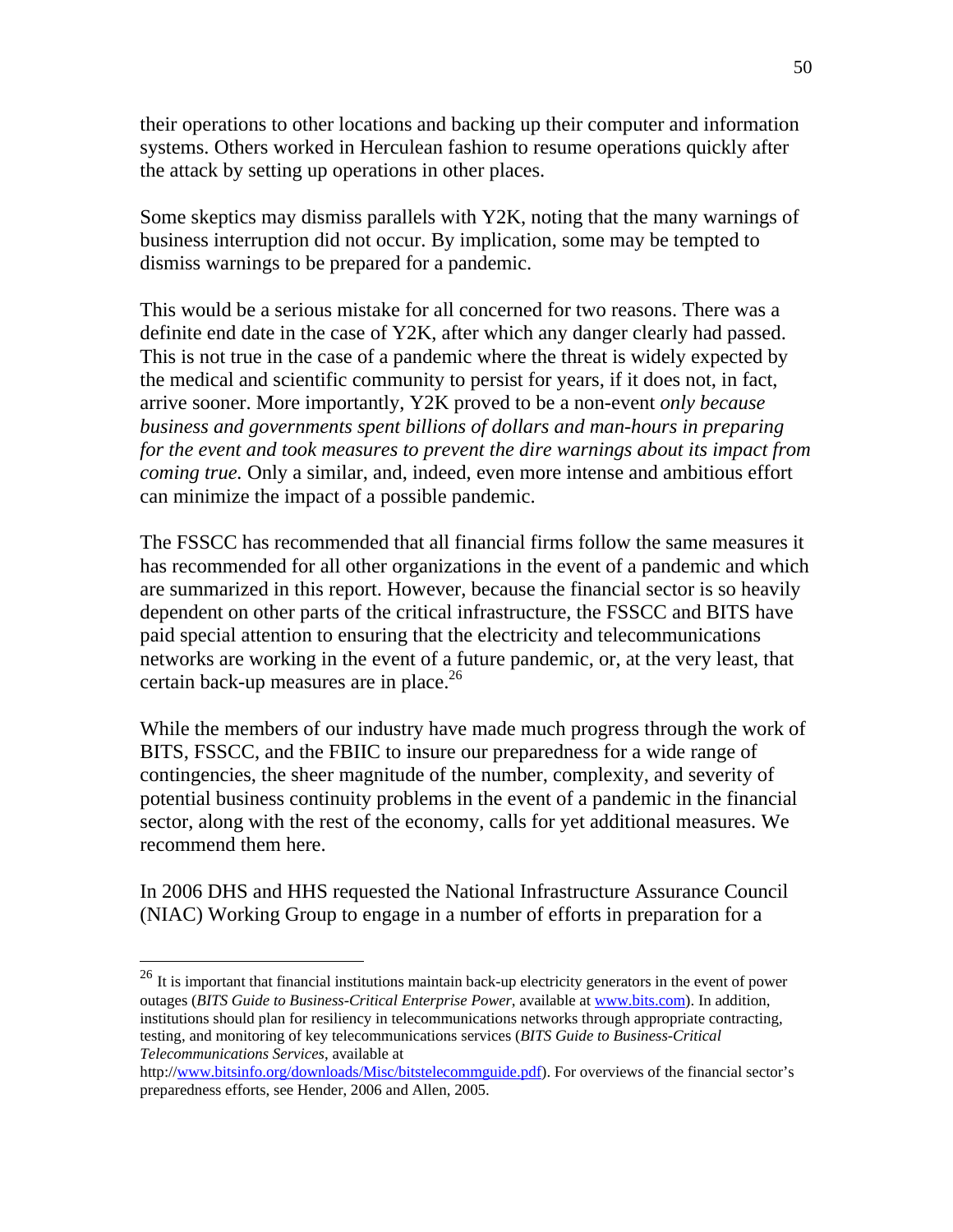pandemic.<sup>27</sup> The FSSCC is representing the banking and finance sector in this working group and has also formed a working group of its own to examine retail payments, electronic benefits transfer, and any other critical financial services outside the scope of services covered in the *Interagency Paper on Sound Practices to Strengthen the Resilience of the U.S. Financial System* (known hereafter as the *Sound Practices* Paper). The FSSCC is also collaborating with the Treasury Department on the critical financial services provided by the firms covered in the *Sound Practices* Paper.<sup>28</sup> The Commission believes that the Roundtable should continue to leverage the work of BITS as the Roundtable's principle representative in the FSSCC, including that organization's involvement in the NIAC and other CEO-level advisory councils.

We also applaud the efforts of BITS and Roundtable members active in the BITS Crisis Management Coordination Working Group, the FSSCC, and the Financial Services Information Sharing and Analysis Center (FS/ISAC). These dedicated officials have focused on addressing all aspects of business continuity planning, including preparing for a pandemic.

In the meantime, financial institutions should be aware that the FS/ISAC has begun distributing periodic *General Disease Outbreaks* reports to the FS/ISAC members, which includes senior officials at thousands of financial institutions. The reports include information on infectious disease outbreaks within the United States and around the world from the National Biosurveillance Integration Center of the U.S. Department of Homeland Security. All financial institution members of the FS/ISAC should take advantage of this valuable source of information.

 $^{27}$  These include the identification and definition of critical services that must be maintained in a pandemic, establishing criteria and principles for critical service prioritization, definition of critical service priorities, identification of critical employee groups within each critical priority service, development of recommendations to build a structure for communication and dissemination of resources, and identification of principles for effective implementation by DHS and HHS.

<sup>&</sup>lt;sup>28</sup> Both DHS and HHS have acknowledged that critical infrastructure and key resource owner-operators are best equipped to understand the activities of personnel engaged in operations and what considerations are necessary to maintain essential levels of service during a pandemic episode.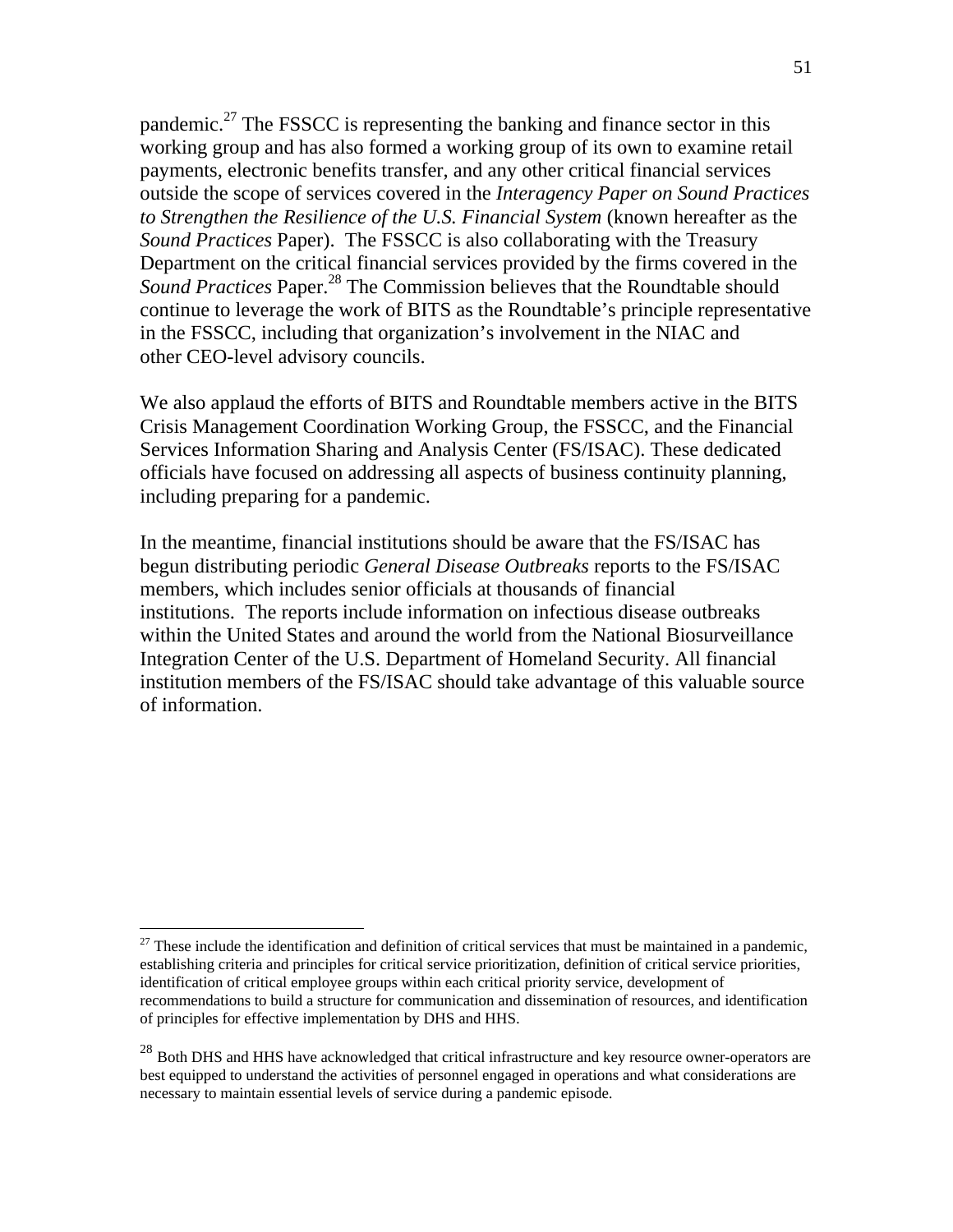**Recommendation 14: Regulators should provide greater clarity to private financial institutions about the nature and extent of regulatory relief in the event of a pandemic so that the private sector can better prepare.** 

**Recommendation 15: It is urgent that private sector organizations representing different segments of the nation's critical infrastructure intensify efforts to collaborate with each other to improve readiness. DHS, and the Treasury Department, as the lead agency for the banking and financial sector, should facilitate these efforts and work in partnership with the FSSCC and other critical infrastructure sector coordinating councils, especially for telecommunications and electricity.** 

### **16. A Game Plan**

Given the linkages among differing sectors of the economy (including the government), it is important that pandemic plans be coordinated to at least some degree. In particular, it is important for different sectors to know which events will trigger certain actions, such as encouraging or ordering certain employees to work from home.

Ideally, these triggers would be coordinated *within* certain broad sectors, as well as also *across* sectors. For example, within the financial sector, securities firms will want to know if and when the organizations clearing their trades and the banks transferring their funds order certain workers to telecommute so they can better plan when they can do the same. Similar reasoning applies across industry sectors; the financial sector, for example, needs to know the triggers used by the utility networks, and so on.

DHS may be able to facilitate the process of setting common triggers or it may be possible for private organizations to work together to accomplish the same objective. Specifically, we urge the FSSCC to get the process started by providing regulators with specific suggestions.

**Recommendation 16: Private sector firms in the financial and other critical industries should develop, along with regulators, common assumptions about what events will trigger the implementation of pandemic response plans**. **The FSSC should play a critical role in this process.**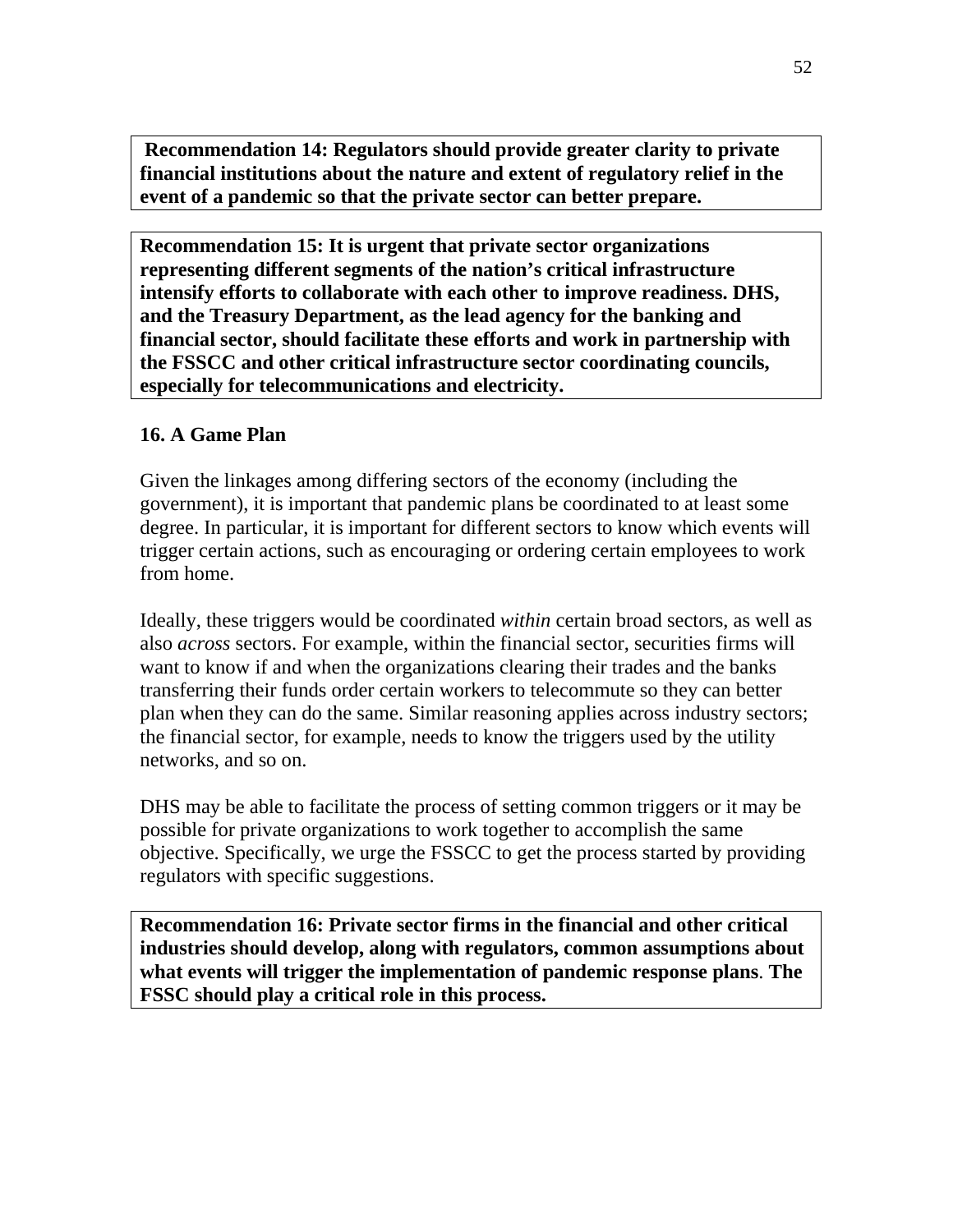### **17. Communications Plan**

All organizations, public and private, that are part of the nation's critical infrastructure should have communications plans in place to inform their workers, contractors, and customers of when certain operations may be curtailed and why. The more information all parties have at all stages in a possible pandemic, the easier it will be for individuals to plan and the less fear there will be. Fear is heightened when individuals don't know what to do. Well-planned communications strategies can displace or, at the very least, reduce fear.

**Recommendation 17: Private and public sector organizations that are part of the nation's critical infrastructure should have both external and internal communication plans for disseminating what they plan to do in the event of a pandemic. Existing bodies, such as the FSSCC, should facilitate this activity.**

### **18. The Federal Reserve's Role**

The Federal Reserve is the one major institution in our society that can help plug financial and economic leaks when untoward events happen. The Fed provided liquidity to the markets after the 1987 stock market crash, after the 1997 Asian financial market crisis, and again after 9/11.

The Federal Reserve very likely would be called upon to perform a similar function in the event of a pandemic, especially a worst-case scenario producing the kind of GDP loss estimates cited earlier. When individuals don't go to work or out to shop, firms can run short of cash and have difficulty repaying loans. By injecting liquidity into the financial system – creating money – the Federal Reserve can limit the damage.

We want to underscore that we are not recommending that the Fed lend *directly* to troubled non-banking or non-financial businesses, although it has the authority to do so. Instead, the Fed historically has acted as a "lender of last resort" only to the *banking system,* which acts as intermediary with the rest of the economy. If the Fed were to lend directly to affected institutions, it would have to judge the credit risk of each borrower, something the Fed is not equipped to do on a large scale. Instead, when the Fed urges financial institutions to roll over their loans to borrowers, it can have a positive effect without having to make credit judgments itself. Banks, in turn, can be more judicious, knowing that if they have a liquidity problem, they can borrow from the Fed.

Of course, it will also help if regulators inform banks ahead of time that they will not be penalized by supervisors for extending loan maturities – one of the key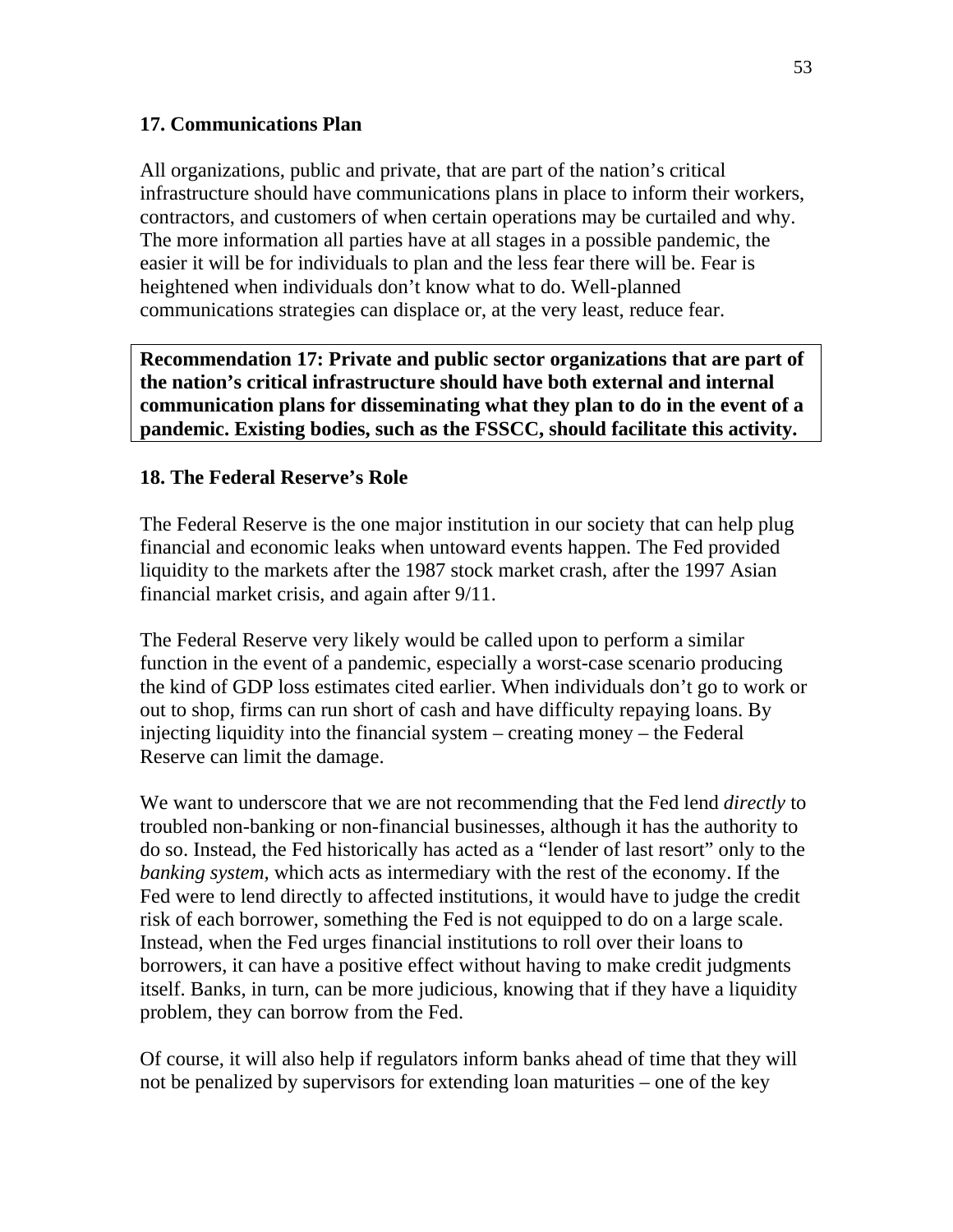reasons why we have called for greater regulatory clarity as a component of pandemic preparedness.

Admittedly, the challenge becomes greater for the Fed the longer any pandemic crisis lasts since what might begin as a temporary liquidity crisis for individual institutions and firms can eventually turn into insolvency. The Fed cannot and should not try to prevent massive insolvencies driven by underlying economic events at the risk of post-event inflation. If things become sufficiently dire, the main responsibility for stimulating the economy should fall to the federal government, acting through the Congress via some combination of tax cuts and/or additional spending.

However, if a future pandemic follows past historical patterns, it is highly unlikely to strike the entire economy at the same time, but instead will occur in rolling waves. In addition, each wave is expected to be limited in duration, although there are likely to be multiple waves and the transmission of each wave will certainly occur faster than in the 1918-19 pandemic. These characteristics of a future pandemic should represent at least some silver linings in otherwise dark economic clouds.

**Recommendation 18: The Federal Reserve should make liberal use of its "lender of last resort" lending authority through financial institutions to provide the liquidity that many firms and organizations in the economy will require to keep functioning.** 

# **19. The Role of Congress**

Though most life insurers would not be threatened in mild to moderate pandemics, there could be significant risks from a worst-case scenario. As we have noted, the Insurance Information Institute (III) has estimated that the total dollar value of additional death claims from the flu for both group and individual life insurers could reach \$133 billion, more than double the roughly \$50 billion in death claims paid out annually. Even in a moderate pandemic, total additional claims could be an estimated \$31 billion. $^{29}$ 

The III report does not say so explicitly, but it indicates that in a severe scenario claims costs would not only cause many life insurers to dip into capital, but would also induce some of them to go to the capital markets to raise more funds. Higher claims costs could force some companies into insolvency, leaving policyholders unable to collect on their claims. Although state guaranty funds would be available to help cover the claims of insolvent insurers, they too have limited funds and

<sup>29</sup> See Insurance Information Institute, 2006.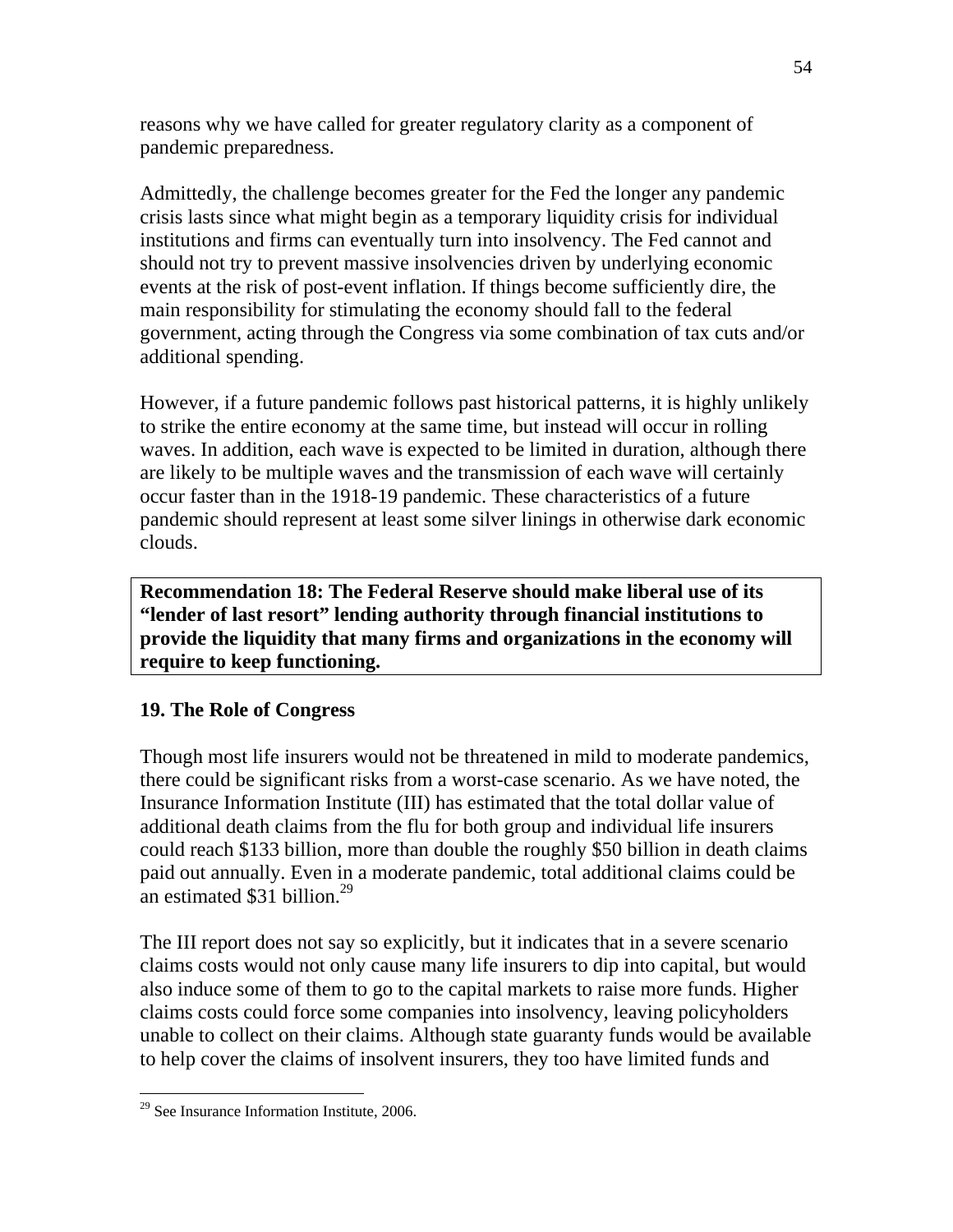limited ability to assess surviving insurers each year. As a result, policyholders of failed life insurers could wait years before collecting their full claims.

Therefore, we urge Congress to promptly undertake a study of the potential impact of a pandemic, including a worst case analysis, on the life insurance industry. Such a study should also review the options available for ensuring that policyholders can be paid and that confidence in the industry remains. Such options could include allowing life insurers to begin establishing tax-deductible pandemic loss reserves as a way of building up capital for a pandemic event, as well as federal loans to state guaranty funds in exigent circumstances.

**Recommendation 19: Congress should promptly undertake a study of the impact of a pandemic, including a worst case analysis, on the capacity of the life insurance industry, and examine options for addressing any significant problems.** 

# **20. Licensing: Ensuring Maximum Coverage**

By definition, the pandemic risk is global in nature. There are at least two reasons why the U.S. government, the American people, and the governments of other developed economies, have a clear interest in assisting other countries – especially those in the developing world without adequate resources – in prevention and medical treatment.

First, the outbreak of a pandemic disease that is easily transmissible among humans is likely to begin abroad, since all of the bird-to-human cases to date have originated primarily in Asia, although it is conceivable that the disease could mutate here from an individual infected abroad who traveled here before his or her symptoms appeared. Given the ease with which the disease can quickly travel the globe through just one airplane flight, let alone through the many flights that may continue before the authorities are aware that a dangerous mutation has occurred, all countries have a clear and direct interest in helping countries where the outbreak initially happens – even if, as many believe, it is unlikely that the disease could be halted at its source.

Second, even if containment efforts abroad were successful in keeping the disease from spreading to the United States, the interruption in global commerce and travel that could attend a pandemic clearly would adversely affect the U.S. economy through lower exports and increased costs of doing business. For example, it has been estimated that the SARs episode in 2004 – which would pale in significance compared to a pandemic flu – cost the Asian economy more than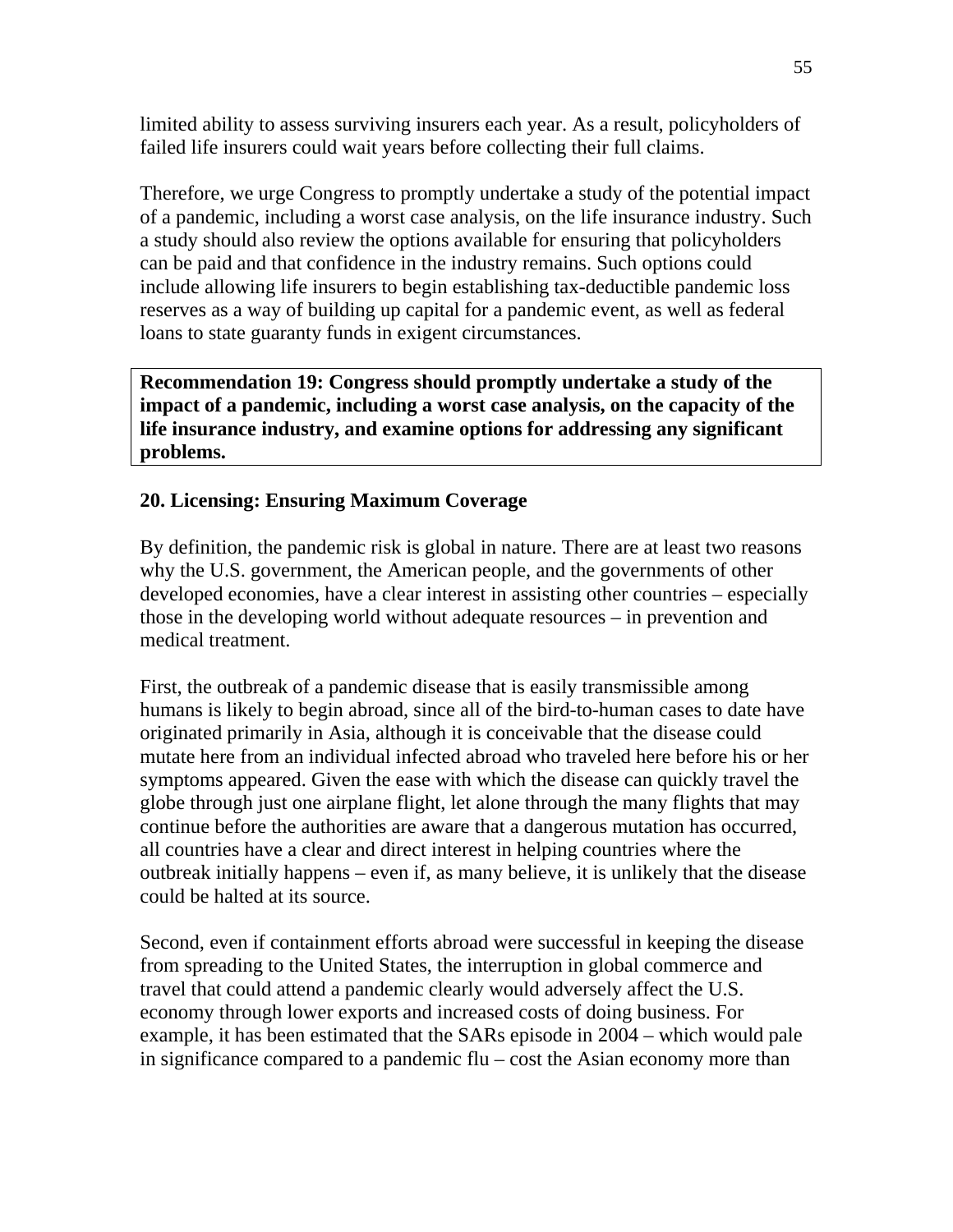\$40 billion.<sup>30</sup> As noted earlier, the 4.25 percent drop in GDP that could be expected from a worst-case pandemic would represent a much steeper output loss, or roughly \$550 billion.

Other industrialized countries with per capita incomes close to that of the United States clearly have the resources to take the best possible precautions and provide the best available treatment to residents who become infected during a pandemic. The policy challenge for the United States, as well as these other countries, is how to help the residents of poorer countries with per capita incomes far lower than the United States, Continental Europe, Japan, Canada, Australia, and, perhaps, the richer countries of Southeast Asia.

Outside the pandemic context, the governments of developed countries as well as private foundations are already providing funds to treat victims of malaria and AIDs, largely for humanitarian reasons. In the case of a pandemic, developed country governments have not only a humanitarian interest in helping residents of developing and emerging market countries, but also a clear self-interest since, unlike malaria and even AIDs, a pandemic is easily and rapidly transmissible among all humans and across all countries.

So what should be done? In one important sense, citizens of all countries, rich and poor alike, are likely to be somewhat defenseless against the first wave of a pandemic, until a perfect match or "close-to-perfect-match" vaccine is developed. Even then, the real problem is how to quickly ramp up production to meet the huge global need for the vaccine. And, of course, how and who is to pay for supplying the vaccine to countries without adequate resources to pay for it is a key issue.

On the subject of surge production capacity, residents of all countries, including the United States, must hope that the multiple R&D efforts now under way to develop alternatives to egg-based vaccine production methods – cell-based and possibly others – will bear fruit in time to be of use in the event of a future pandemic. This underscores the importance of our earlier recommendation that the U.S. government expand its R&D efforts in this area and we repeat our call on other developed country governments to do the same. The best recent news on this front is the possibility that the adjuvant developed by GSK will prove to be efficacious and safe, considerably expanding effective production capacity of even egg-based methods by reducing the amount of vaccine required for each dose.

<sup>&</sup>lt;sup>30</sup> Osterholm, 2006, citing a study by Jong-Wha Lee and Warwick McKibbin of Australian National University.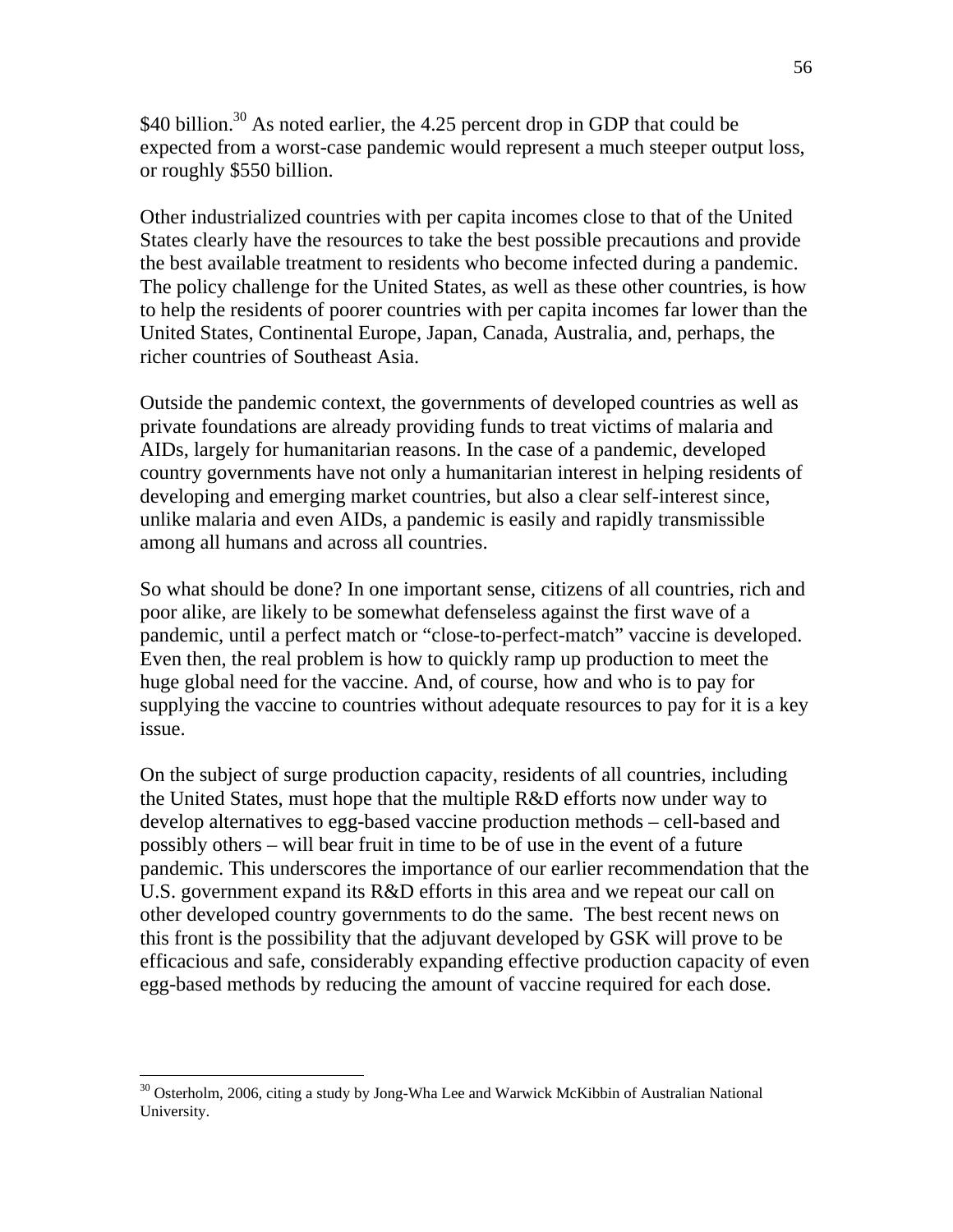We have already urged the U.S. and other governments to seek a license to use and manufacture any adjuvant and related technology proving to be safe and efficacious in significantly expanding effective vaccine production capacity. If the legal systems of other countries are similar in one respect to that of the United States, then governments where any breakthroughs occur should have the ability to license these technologies on their own. If not, we urge the governments to take all appropriate steps to encourage companies in their jurisdictions to provide those licenses, with suitable royalty arrangements to assure that the companies are fairly compensated for their efforts and that other companies developing further breakthroughs will also be compensated.

Licensing vaccine production technologies for use in other countries has two important advantages. First, it enables countries to have their own facilities close to their own populations, freeing them from relying on transportation to deliver the vaccine during a pandemic when many workers may not choose or be able to work. Second, it will very likely be considerably cheaper to produce vaccines in other countries where wages and other materials costs are lower than in richer economies.

**Recommendation 20: Any government of a country in which vaccine production method breakthroughs occur should take all possible steps to license those technologies for use in other countries, especially in less developed countries.** 

# **21. Production: Ensuring Maximum Coverage**

We will defer to others to decide what forum is most appropriate – although the WHO seems to be a most logical candidate – for convening a consortium of countries to develop a plan, including funding commitments, to support the building of vaccine plants and the eventual production of vaccine to be used in the event of a pandemic. Given that there is no time to waste, plant construction using traditional egg-based techniques should proceed while research continues on ways to produce vaccines using cell-based technologies. The funding for actual production, if priced at cost, should be reasonable.

For example, consider the following illustrative scenario – and we stress that, it is only illustrative, since we do not have access to the precise cost and price data to offer a more definitive estimate. The typical price (and presumably cost) of regular flu vaccine in the United States is in the range of \$15 per dose. If pandemic vaccine production aimed at meeting the needs of those in developing and emerging market countries is located in those countries where manufacturing costs are lower, it is possible that the cost per dose could be reduced to \$5 or less. Using the \$5 figure, the cost to vaccinate 2 billion people in the poorest countries of the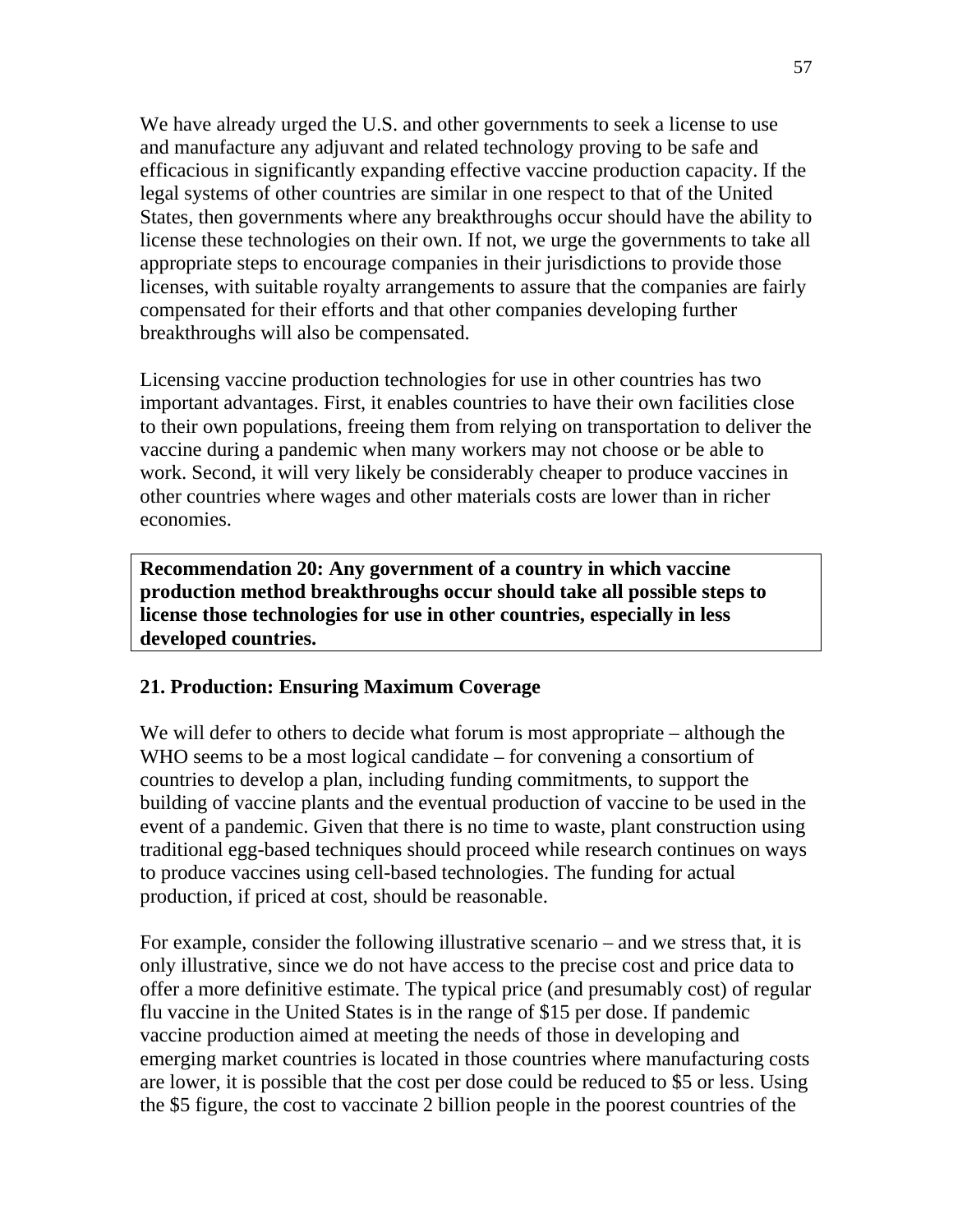world would be a one-time expenditure of \$10 billion. This is comparable to the \$8.6 billion already pledged to deliver medication to developing countries to combat AIDS, tuberculosis, and malaria through the Global Fund formed for this purpose in 2002.<sup>31</sup> A one-time expenditure of \$10 billion, spread across multiple developed country governments, perhaps roughly in proportion to their GDPs, and private foundations, would be a small price to pay to help developed and developing country citizens alike.

There are existing models in which the nations of the world have joined together to meet a common global challenge, with the various agreements aimed at minimizing the loss of the ozone layer covering the earth as one striking example. A more closely related example is the Global Fund just noted. We have every reason to believe that a similar effort mounted to meet the pandemic challenge would also be successful. But the effort should not be delayed until a pandemic is already here. By that time, there will be virtually no time to address the issue and, indeed, travel restrictions may even make it impossible for countries to send their representatives to any negotiations. The international effort therefore should start now.

**Recommendation 21: The U.S. government should immediately join with other countries – developed and less developed – to formulate a plan for assisting the funding of vaccine plant construction and production for residents of less developed economies. Private foundations with interests in health can play a significant role in this effort.** 

### **22. Funding Recommendations**

 $\overline{a}$ 

Finally, we note that some, but not all, of our recommendations will require additional federal funding, beyond the funds that have been committed to pandemic preparedness so far.

Because we do not have the expertise to provide detailed funding estimates for those proposals requiring further spending (the development of additional vaccines, monitoring, and other pandemic activities of the DHS, for example), we recommend that the Office of Management and Budget work with the relevant agencies (DHS and HHS in particular) to promptly compile a spending package. The Administration should submit an appropriate spending package for the next fiscal year, as well as future fiscal years, reflecting these and other proposals

<sup>&</sup>lt;sup>31</sup> The Global Fund to Fight AIDS, Tuberculosis and Malaria is a partnership of developed and developing countries, the private and non-profit sectors, and local communities. So far, this Global Fund has received pledges of \$8.6 billion, of which the United States has counted for \$2.3 billion. See Schocken for a more complete description.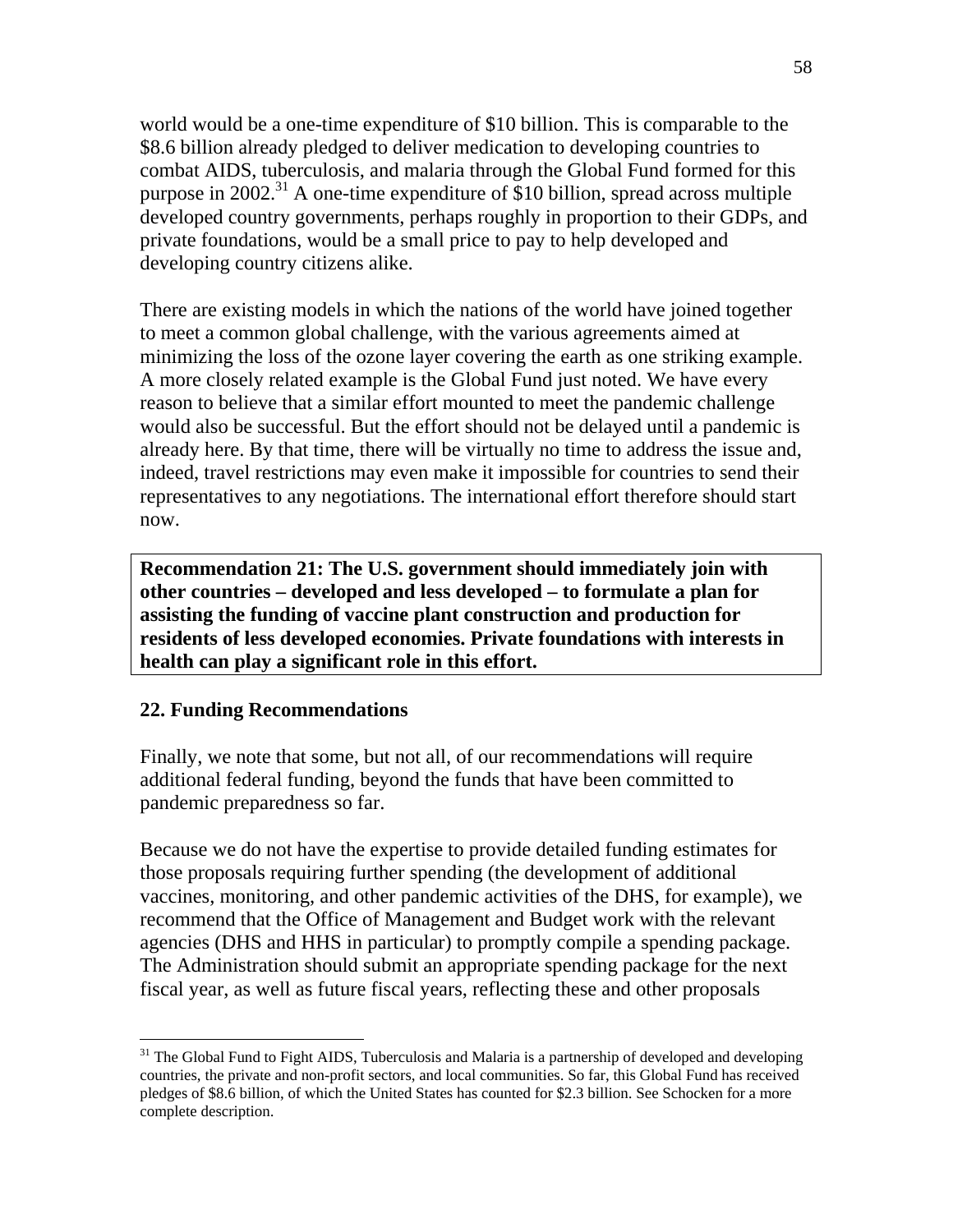holding promise for containing the human, economic, and social costs of a future pandemic.

For the United States alone, we do not envision large additional expenditures. Counting our suggestions for expanded research, possible support for U.S. vaccine production capacity, and other items, it is possible that the incremental cost would be several billion dollars spread out over several years. However, a significant commitment by the United States to any global effort to counter the pandemic – through support of vaccine production facilities, for example – could raise the total price tag to approximately \$10 billion. Given the enormous human and economic stakes involved, an expenditure of even this amount (about 10% of the cost of disaster relief and recovery spending following Katrina) would be well worth it.

**Recommendation 22: We urge the Administration and Congress to adequately fund all of the recommendations in this report, in addition to amounts that already may be planned.** 

# **III. Conclusions**

The possibility – some believe inevitability – of a pandemic poses the greatest risk to the health of the U.S. population over a short period since the 1918-19 episode and, perhaps, in all of American history. It also poses some of the most complex challenges to government and the private sector of any set of events in our experience.

We, like all Americans and, indeed, all citizens of the world, have a vital stake in how all affected parties meet this challenge. There is no doubt in our minds that we all must be prepared for this risk, and that only preparation can minimize its consequences should a highly lethal flu virus easily transmitted among humans break out.

We have written this report in an effort to lay out some of the high priority measures we believe could significantly reduce the human toll and the economic damage of a pandemic. We cannot overstate their importance. We repeat the words of Winston Churchill, uttered during World War II: "It is no use saying, 'We are doing our best.' You have got to succeed in doing what is *necessary."*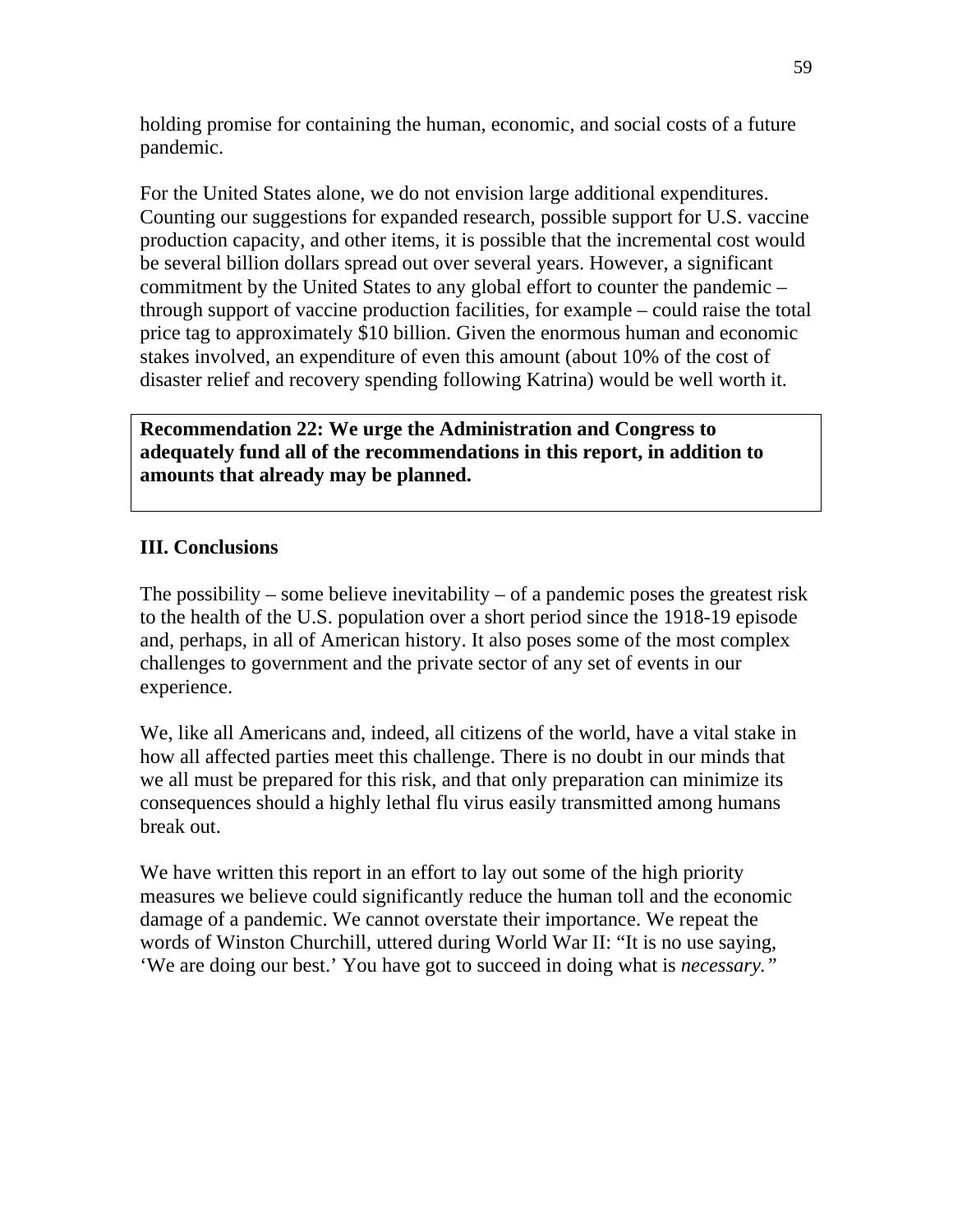#### Bibliography

- Allen, Catherine, 2005. Testimony before a field hearing on "Continuity of Operations in the Financial Services Sector Post a Major Event," House Subcommittee on Government Management, Finance and Accountability Of the House Committee on Government Reform, available at http://www.bitsinfo.org/p\_public\_testimony.html.
- American College of Physicians, 2006. *The Health Care Response to Pandemic Influenza*
- Barry, John M., 2004. *The Great Influenza: The Story of the Deadliest Pandemic In History* (New York: Penguin Books)
- Congressional Budget Office, 2005. *A Potential Influenza Pandemic: Possible Macroeconomic Effects and Policy Issues,* Initially issued December 8, 2005, updated July 27, 2006.

\_\_\_\_\_\_\_\_\_\_\_\_\_\_\_\_\_\_\_\_\_\_\_\_, 2006. *A Potential Influenza Pandemic: An Update on Possible Macroeconomic Effects and Policy Issues*, May 22; updated July 27, 2006.

- Cooper, Sherry, 2006. *The Avian Flu Crisis: An Economic Update* (BMO Nesbitt-Burns), March 13.
- Department of Health and Human Services, 2006. *Pandemic Planning Update II, A Report from Secretary Michael O. Leavitt*, June 29.
- Federal Financial Institutions Examination Council (FFIEC), *Lessons Learned From Katrina: Preparing Your Institution for a Catastrophic Event*
- Fedson, David S., 2006a. "Vaccine Development for an Imminent Pandemic: Why We Should Worry, What Must We Do," *Human Vaccines*, January/February, pp. 38-42

\_\_\_\_\_\_\_\_\_\_\_, 2006b. "Pandemic Influenza: A Potential Role for Statins in Treatment and Prophylaxis," *Clinical Infectious Diseases*, July 15, 2006: 43.

FSSCC, 2006. Issues for Consideration Regarding Preparations for "Avian Flu", January 23 (available at http://www.fsscc.org/reports/avianflu.html).

Germann, Timothy C. et al., 2006. "Mitigation Strategies for Pandemic Influenza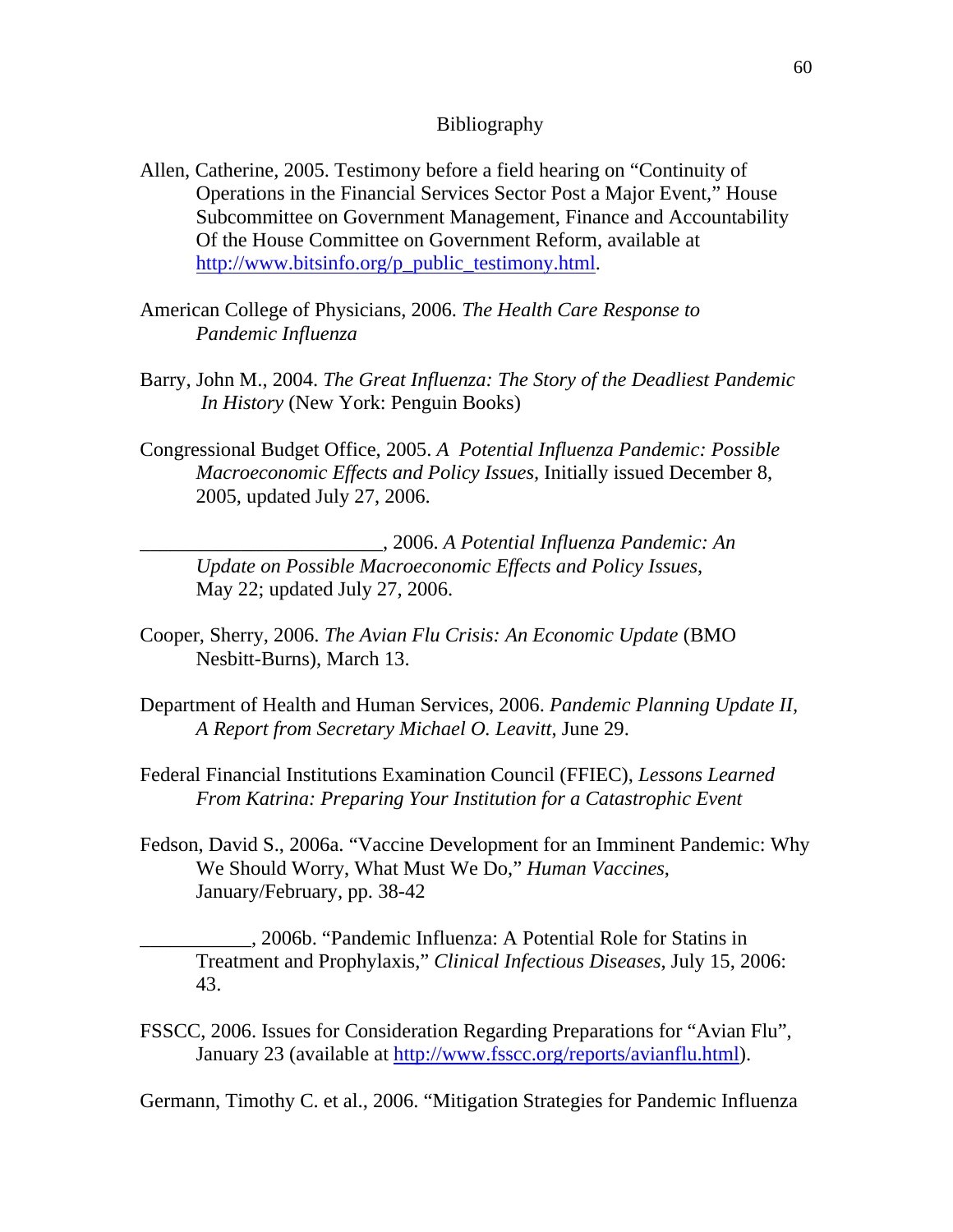In the United States," PNAS, April 11, Vol. 103, No. 15, pp. 5935-40. (www.pnas.org/cgi/doi/10.1073/pnas.0601266103).

- Grady, Denise, 2006. "Maker Calls New Bird Flu Vaccine More Effective," *New York Times*, July 27.
- Hender, George S., 2006, Testimony on behalf of the FSSCC before the Subcommittee on Oversight and Investigations of the House Committee on Financial Services, July 25, 2006 (available at http://www. fsscc.org/reports/fsscc\_testimony\_pandemic\_flu\_preparedness.pdf).
- Homeland Security Council, 2006. *National Strategy for Pandemic Influenza: Implementation Plan*, May
- Institute of Medicine, 2005. *The Threat of Pandemic Influenza: Are We Ready?* Workshop Summary (Washington, D.C.: The National Academies Press)
- Insurance Information Institute, 2006. "Pandemic: Can The Life Insurance Industry Survive the Avian Flu?" January 17 (updated May 19).
- International Monetary Fund, "The Global Economic and Financial Impact of an Avian Flu Pandemic and the Role of the IMF," Prepared by the Avian Flu Working Group, February 28
- James, Steven and Timothy Sargent, 2006. "The Economic Impact of an Influenza Pandemic," (Mimeo, Department of Finance, Canada), May 9.
- Kremer, Michael and Rachel Glennerster, 2004. *Strong Medicine: Creating Incentives for Pharmaceutical Research on Neglected Diseases*  (Princeton, N.J. : Princeton University Press).
- Leavitt, Michael O., 2005. Statement on Pandemic Influenza before the Subcommittee on Labor, Health and Human Services, and Education, of of the Senate Committee on Appropriations, November 2, available at http://appropriations.senate.gov/hearmarkups/Leavitt.htm.
- McKibbin, Warwick J. and Alexandra Sidorenko, 2006. *Global Macroeconomic Consequences of Pandemic Influenza* (Washington, D.C. Brookings Institution and Lowy Institute for International Policy at the Australian National University), February.
- National Governors Association, 2006. *Preparing for a Pandemic Influenza*: *A Primer for Governors and Senior State Officials*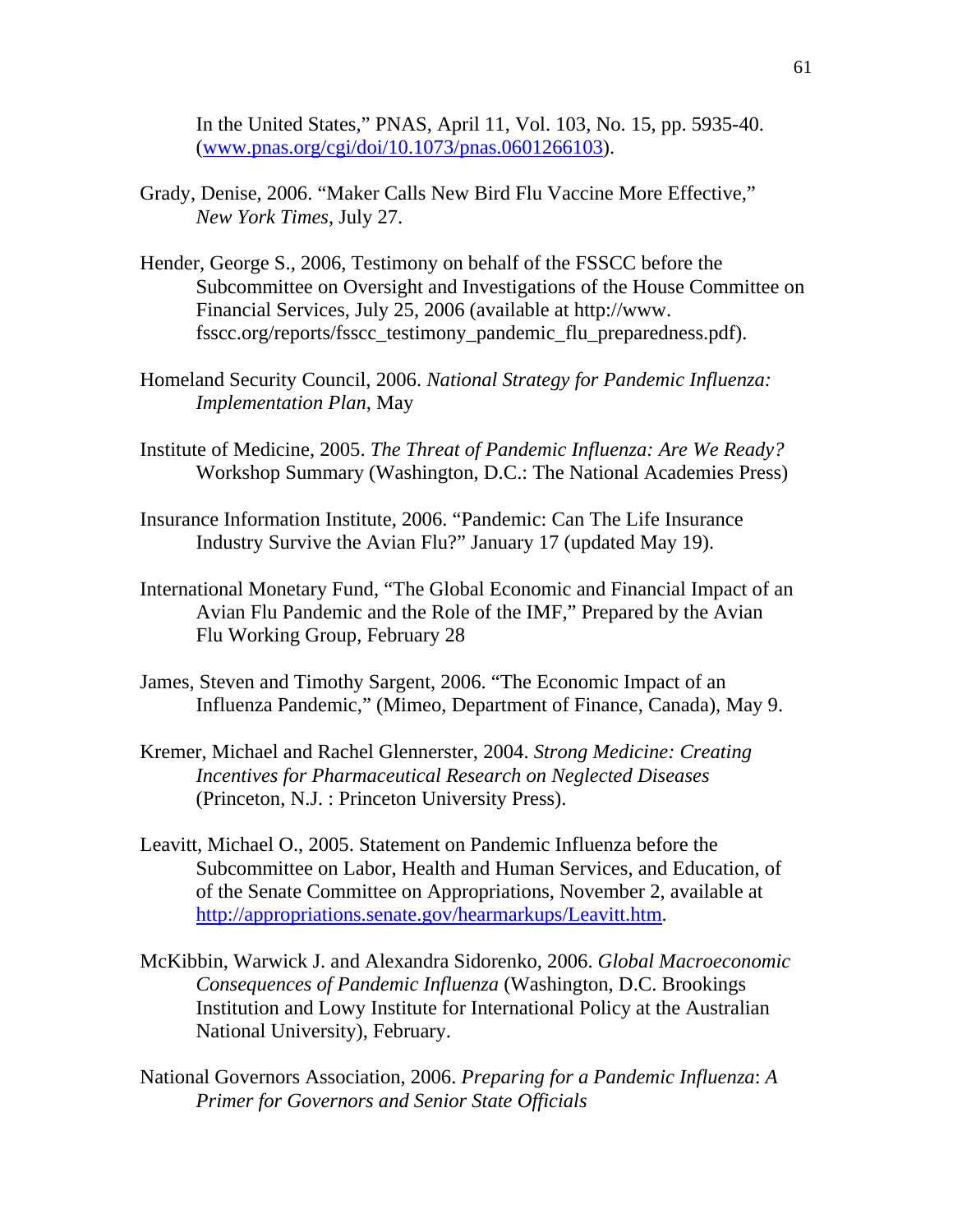- Osterholm, Michael T, 2005, "Preparing for the Next Pandemic," *Foreign Affairs*, July/August
- Schmit, Julie, 2006a. "States Hesitant to Buy Bird Flu Drugs," *USA Today,* July 19.

\_\_\_\_\_\_\_\_\_\_, 2006b. "States Scrape Up Bird Flu Funds," *USA Today*, August 8.

- Schocken, Celina. "Overview of the Global Fund to Fight AIDS, Tuberculosis And Malaria," Center for Global Development (available at http://www.cgdev.org).
- The United States Conference of Mayors, 2006. *Five Years Post 9/11, One Year Post-Katrina: The State of America's Readiness*, 2006 Survey on Homeland Security and Emergency Preparedness, July 26.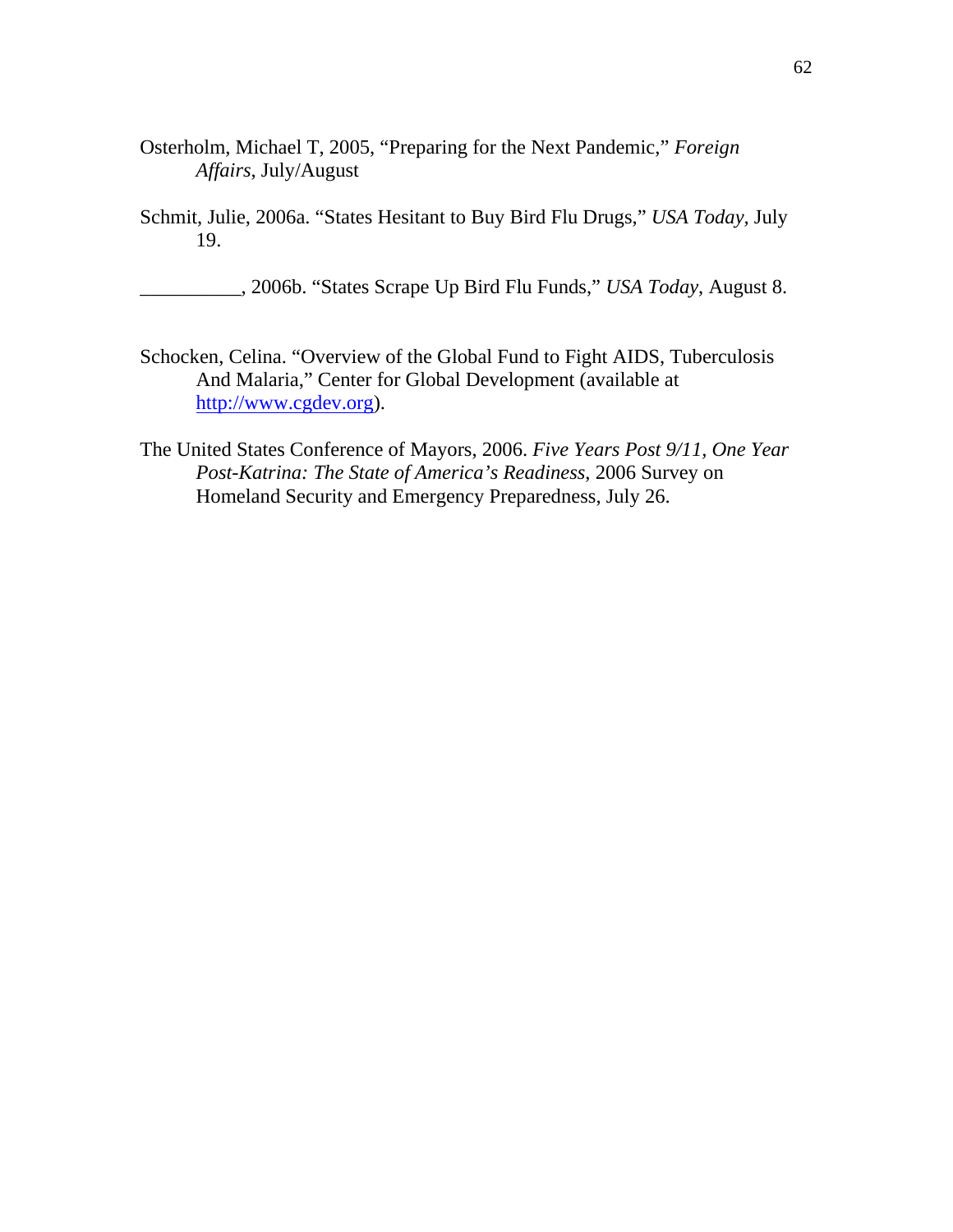### **Blue Ribbon Commission on Mega Catastrophes The Financial Services Roundtable**

**Mr. Edward B. Rust, Jr., Chairman**  Chairman and Chief Executive Officer State Farm Insurance Companies

### **Mr. Kerry K. Killinger, Vice Chairman**  Chairman and Chief Executive Officer Washington Mutual, Inc.

**Mr. John A. Allison**  Chairman and Chief Executive Officer BB&T Corporation

#### **Mr. Richard E. Anthony**

Chief Executive Officer and President Synovus

**Mr. Gerald L. Baker**  Chief Operating Officer First Horizon National Corporation

#### **Mr. John R. Beran**

Executive Vice President and Chief Information Officer Comerica Incorporated

#### **Mr. J. Herbert Boydstun**

President and Chief Executive Officer Capital One, N.A

#### **Mr. Brian W. Clymer**

Senior Vice President, External Affairs Prudential Financial Inc.

> **Mr. Mark Crawford**  Chief Risk Officer Guaranty Financial Services

### **Mr. Scott Custer**

Chief Executive Officer RBC Centura Banks, Inc.

#### **Mr. John Degnan**

Vice Chairman and Chief Administrative **Officer** The Chubb Corporation

#### **Mr. Ronald G. Downing**

Chairman of the Board National Farm Life Insurance Company American Council of Life Insurers

#### **Mr. Robert Dubrish**

President and CEO, Option One Mortgage H&R Block

#### **Mr. D. Cameron Findlay**

Executive Vice President and General Counsel Aon Corporation

#### **Mr. Terry Fleming**

Director of the Division of Risk Management Montgomery County, Maryland Board of Directors Risk Insurance Management Society

#### **Mr. Frederick W. Geissinger**

Chairman and CEO, American General Vice Chairman, Consumer Lending, AIG American General Financial Services, Inc. (AIG)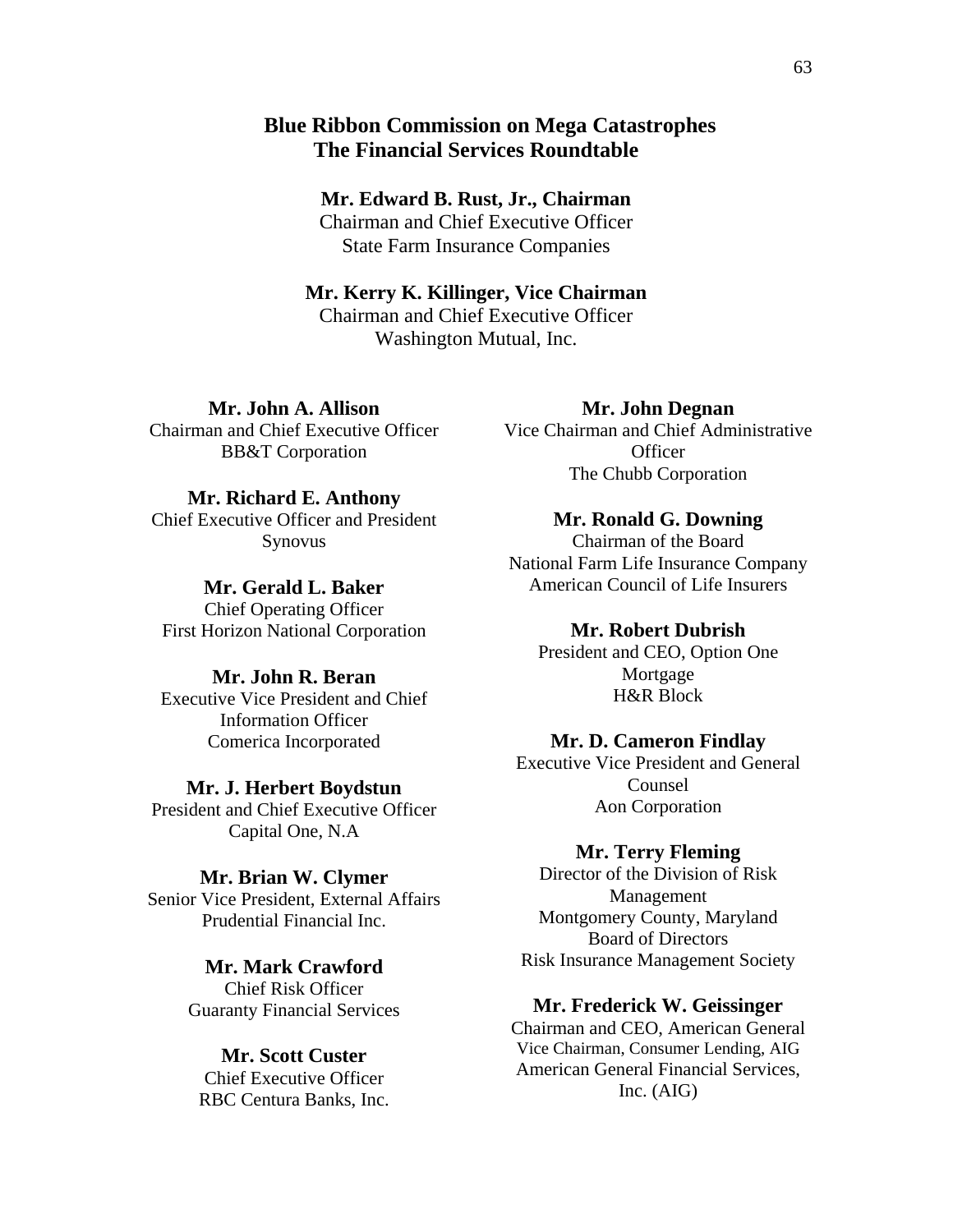**Mr. Evan G. Greenberg**  President and Chief Executive Officer ACE INA Holdings, Inc.

> **Mr. Michael S. Helfer**  General Counsel Citigroup Inc.

#### **Mr. L. Phillip Humann**  Chairman and Chief Executive Officer SunTrust Banks, Inc.

**Mr. Bruce A. Jacobs**  Executive Vice President LaSalle Bank Corporation

### **Mr. Thomas A. James**

Chairman and Chief Executive Officer Raymond James Financial, Inc.

> **Mr. William G. Jurgensen**  Chief Executive Officer Nationwide

**Mr. Michael J. Kozlak**  Principal Kozlak Associates

#### **Mr. Edward M. Liddy**

Chairman and Chief Executive Officer The Allstate Corporation

# **Mr. William A. Longbrake**  Vice Chair

Washington Mutual, Inc.

### **Mr. Samuel Todd Maclin**

Executive Vice President JPMorgan Chase & Co.

### **Mr. Samual Marsico**

Senior Vice President, Risk Management Genworth Financial

### **Mr. Don J. McGrath**

President and CEO, BancWest - Chairman and CEO Bank of the West BancWest Corporation

#### **Mr. John McMurray**

Senior Managing Director, Chief Risk **Officer** Countrywide Financial Corporation

### **Mr. Henry L. Meyer III**

Chairman, President and Chief Executive Officer KeyCorp

**Mr. R. King Milling**  President Whitney Holding Corporation

**Mr. Masashi Oka**  Vice Chairman UnionBanCal Corporation

#### **Mr. Mark Oman**

Group Executive Vice President Wells Fargo & Company

#### **Mr. Aubrey B. Patterson, Jr.**

Chairman and Chief Executive Officer BancorpSouth, Inc.

### **Mr. Kieran P. Quinn**

Chairman and Chief Executive Officer Column Financial, Inc. Mortgage Bankers Association

#### **Mr. Danny Ray**

Vice President and Chief Risk Officer Toyota Motor Credit Corporation

#### **Mr. Bobby Rayburn**

President and Chief Executive Officer Rayburn and Associates National Association of Homebuilders